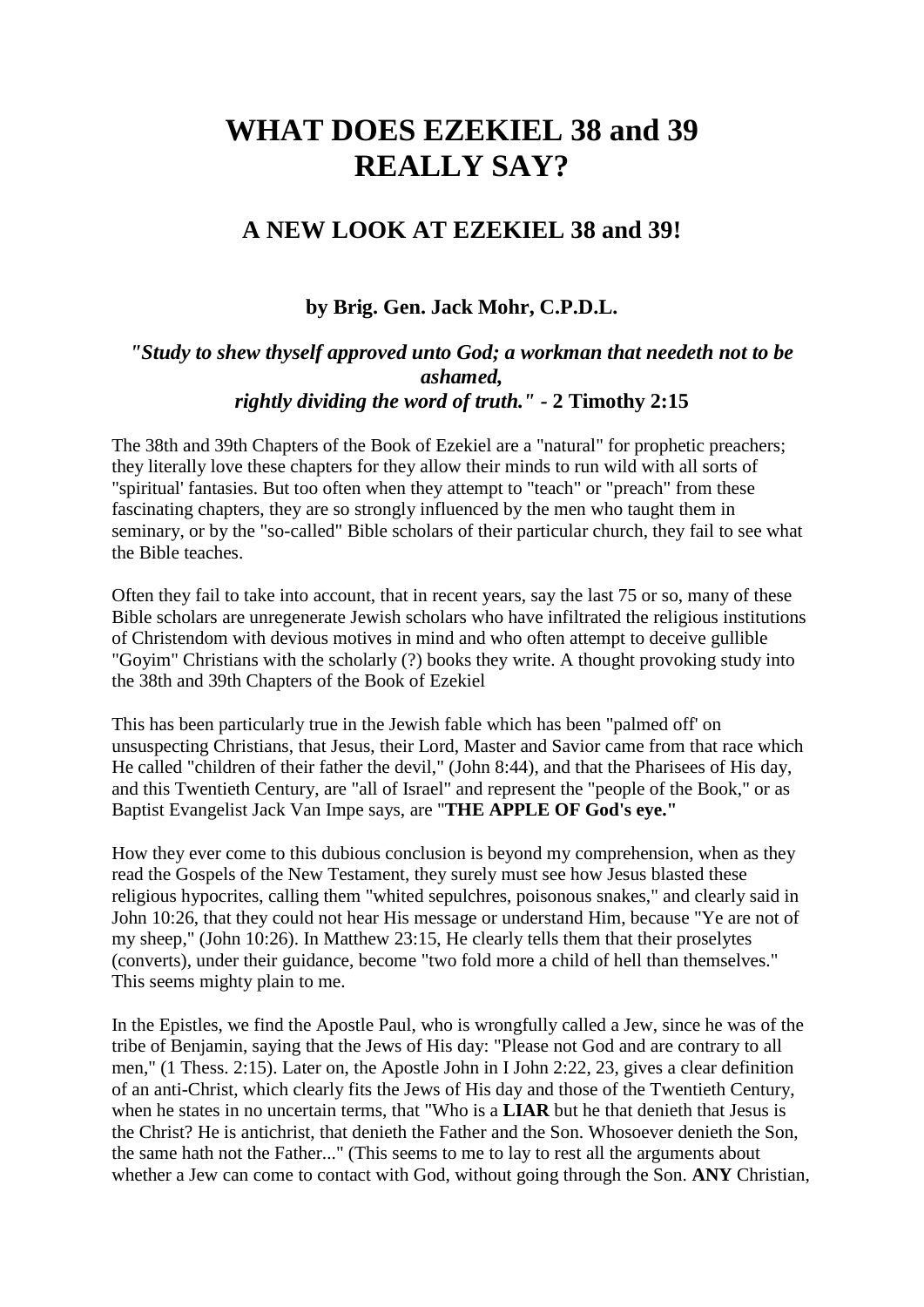worthy of that name, knows and teaches this. Then in 2 John 10, 11, the Apostle tells Christians how to act towards these anti-Christ's and it is not by associating with them and holding Jewish-Christian joint meetings on Hannakuh. In clear wording, that even a child can understand, John says: "If there come any unto you, and bring not this doctrine (that Jesus is the Christ), **RECEIVE** him not into your house, **NEITHER** bid him God speed: (don't help him in any way) for he that biddeth him God speed, is partaker of his **EVIL DEEDS."** (Emphasis mine.)

How can any pastor read these words of truth and still continue in the darkness which allows them to consort with these enemies of Jesus Christ?

Could their reason be "Fear of the Jews", which has so thoroughly permeated the Christian world? Fear of losing their fine church and congregation by preaching the truth? Fear of losing funds to run their elaborate religious establishment? Fear of losing that lucrative TV contract? Fear of being called "anti-Semitic?" Have these "religious shepherds" become the "salt of the earth which has lost its savor?" (ability to act like salt) Have the modern preachers, for the most part, become the watchmen on the walls of America, spoken of in Isaiah 56:10, 11, who are deliberately blind and dumb, so that they cannot, or will not warn their people of this Talmudic danger? Are they watchmen who have been lulled to sleep by the sweet teachings of the Judeo-Christianizers in our seminaries? Are they the greedy dogs who do everything for their own gain? Watch most any TV evangelist in action and see where he puts his emphasis. I dare you to do this with a honest, open mind.

Probably no portion of Scripture has even been twisted out of shape as much as these two chapters, which are sometimes referred to as the "Russian Chapters" of the Bible. That they deal with a future conflict which will be worse than anything this world has ever seen and which will be unleashed against the Israelite people in the "end times", becomes quite obvious. This attack will come from a monstrous military alliance which will sweep out of the North country, headed by the atheistic communists of the Soviet Union. There is very little argument here among Bible scholars.

But most of the "fundamental" and "evangelical" preachers, base their ideas on these chapters, not from a study of God's Word, but from the footnotes of a reprobate preacher named C. I. Schofield. His twisted theological concepts have so permeated the thinking of the fundamental Christian world, that it is almost considered "heresy" when anyone deviates from them. Often in Baptist churches, in particular, (and I can speak from experience, since I was a Baptist evangelist for eighteen years) the footnotes of the Schofield Reference Bible are held in as much respect as the text itself.

We could argue for many pages as to who is "right" and who is "wrong," and we would accomplish absolutely nothing, except to raise tempers. What I propose to do, is make a verse by verse study of these two chapters to see what they really say, not what men want them to say.

The "futurists" say the unregenerate Jew must be back in old Palestine before Jesus can return the Second Time and that this massive Russian military machine will sweep down from the North against the Jewish entity in Palestine, which we know today as the "Israeli."

But at this point, an interesting thing takes place, which surely should make any intelligent person question this. If you have watched the unfolding of history during this Twentieth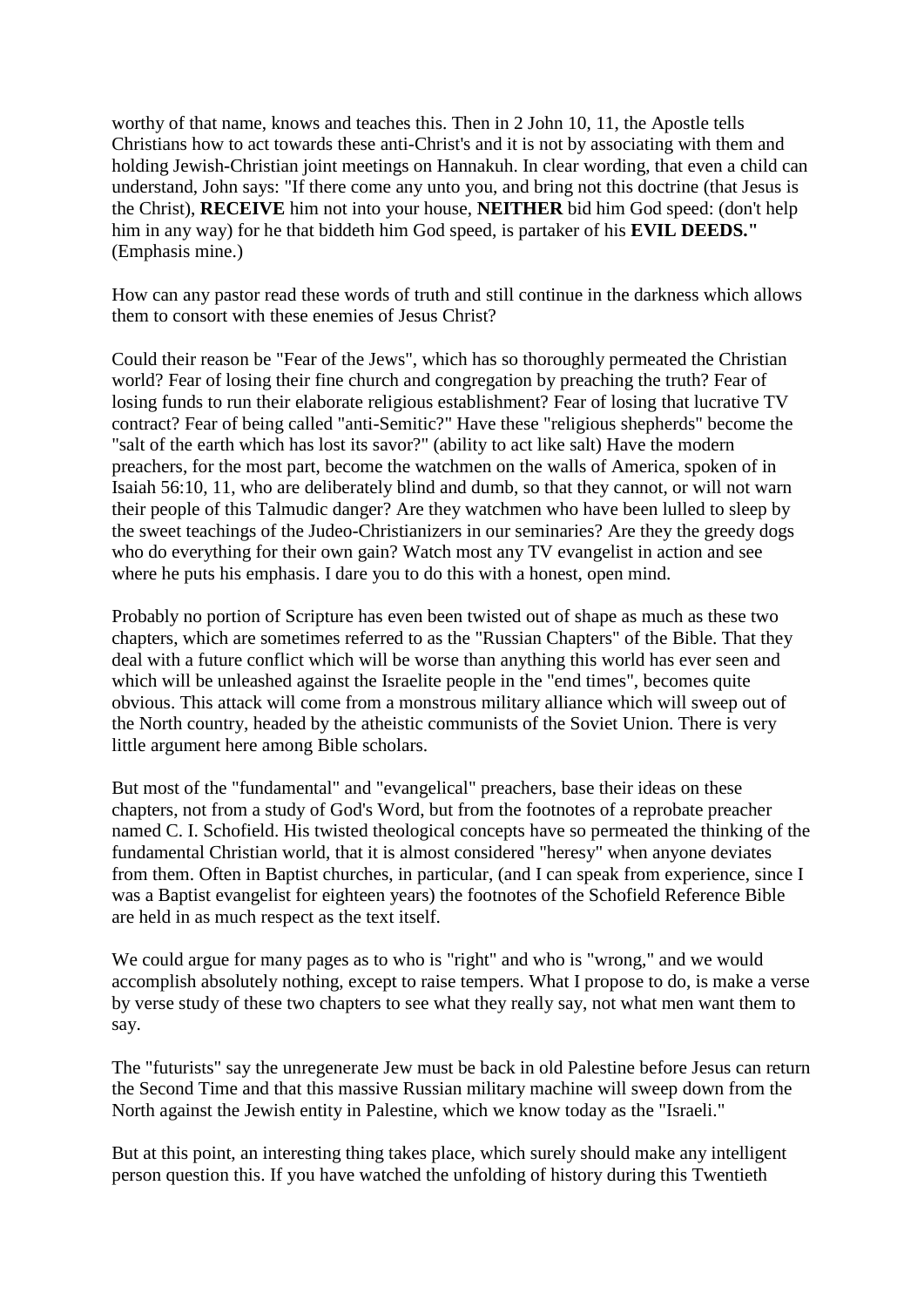Century, (I have seen over 70 years of it,) do you honestly believe that Russia has spent hundreds of billions of dollars of its national wealth, building the most massive military machine in the world's history, for the purpose of attacking a little nation of less than 4 million? Surely you must be kidding? Look where the ICBM's are pointed. They are not aimed at Tel Aviv and Jerusalem. They are aimed at the capitol cities of the nations of Christendom, the primarily white-Christian nations of Europe and North America. There must be a reason for this. The major enemy of the Soviet Union is not that little patch of real estate in Palestine, which we call Israel. They a:re aimed against the Israel nations (tribes) who are resting safely in their God-given lands (2 Samuel 7:10).

But my purpose in writing this article is not to prove that the modern Jews are a "fraud" and have no blood connection with Abraham. Jesus pretty well took care of this exposure in John 8:32, when He told them how they could be free, and they (the Jewish leaders) braggingly and openly admitted that they were not Israelites when they said: "We be Abraham's seed, and were never in bondage to any man." Any Sunday School student knows that true Israel was in long and cruel bondage in Egypt.

But let's get on with Ezekiel 38 and 39 and see what the prophet really says. We will use the old, tried and true Authorized King James Version of the Bible for our study and Strong's incomparable, exhaustive Concordance. Since most of my readers do not read or understand Hebrew, we will use Strong's Hebrew definitions of English words, since he is considered to be a top authority in this field by most Bible scholars.

Some of my readers may question as to why we will use a Hebrew-English Concordance: "Isn't the Bible good enough in itself?" they may ask. But unfortunately, even the marvelous King James Version cannot convey in English, the true meaning of many Hebrew words. So we will check out the "key" words in every verse and see what they mean in the Hebrew language. If this seems tedious to some, then you are really not interested in learning the truth. You are not really a Bible scholar.

## **EZEKIEL 38**

**Vs. 1 -** "The word of the Lord came unto me (Ezekiel) saying." No explanation needed here.

**Vs 2 -** "Son of man, set thy face against Gog, the land of Magog, the chief prince of Meshech and Tubal, and prophesy against him." Here the Bible concordance will do us little good, so we must go to history to discover who **MAGOG, MESHECH** and **TUBAL** are.

Very few Bible scholars will argue that the enemy of Israel, mentioned here, is not Russia. This is why these two chapters are called the "Russian Chapters." As far back as 1857, a Rev. F. E. Pitts spoke twice before joint sessions of the U.S. Congress, predicting sometime in the future, a vast and terrible war between Russia and the United States. About 130 years ago, Commodore Perry of the U.S. Navy, read a paper before the American Geographical and Statistical Society in which he predicted that Russia would become our deadly enemy.

The word "Gog" in Russian means: "Chief"; **MAGOG** refers to Russia and **MESHECH** is the ancient name for the Russian Capitol in Moscow.

**TUBAL** was the grandson of Noah; his father was named Japheth. Japheth settled in the Central Area of Siberia. If you were to place your outspread right hand over Siberia, with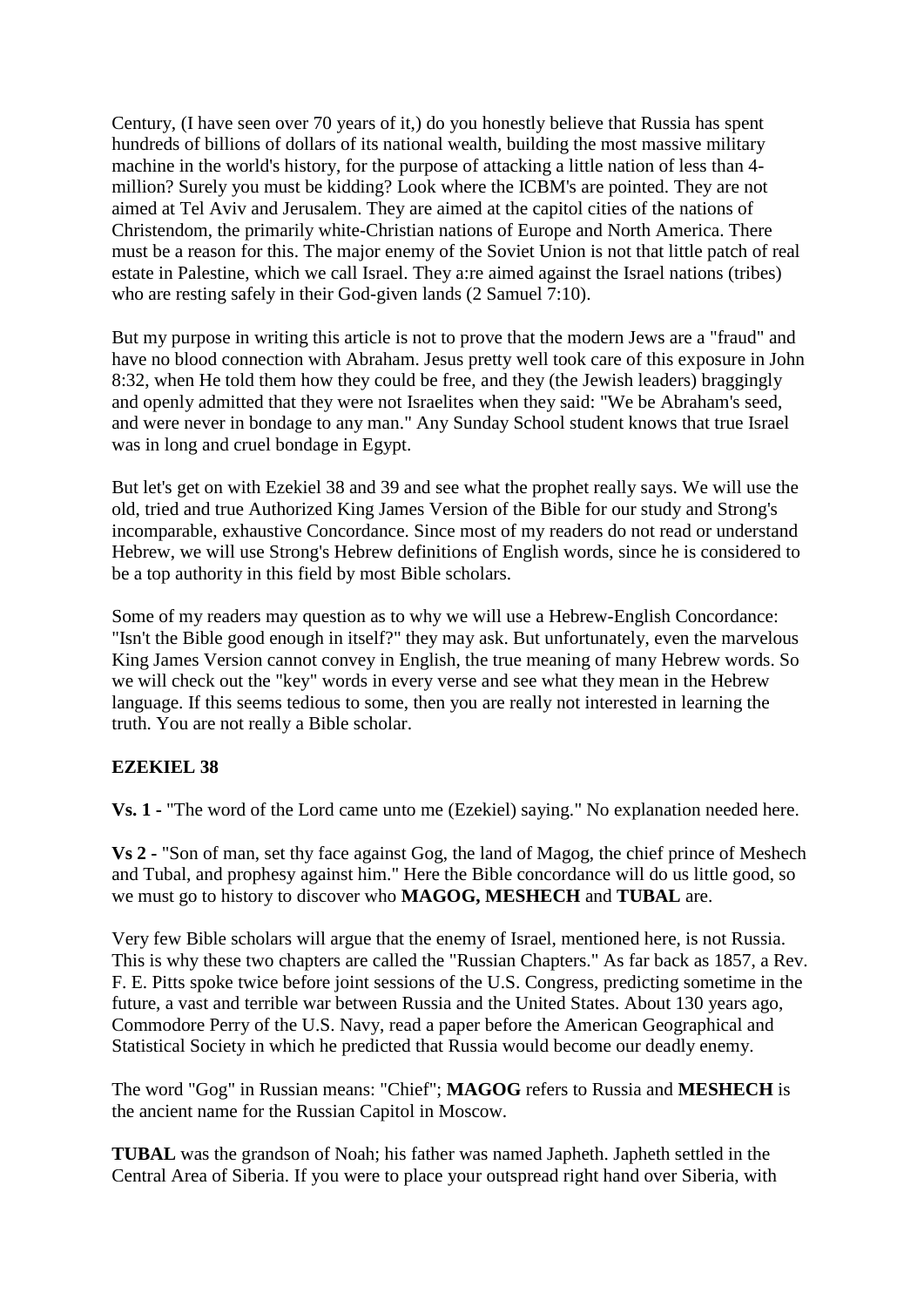your little finger on the "A" in Siberia, you would find your thumb to be close to the city of **TUBLOSK,** which was named for Noah's grandson.

**Vs 3 -** "And say, Thus saith the Lord God; behold, I am against thee, 0 Gog, the chief prince of Meshech and Tubal." Why would this be? Because this vast land is completely anti-God in its religious philosophy. While there are still Christians in this land, the majority of its people are atheists.

Vs 4 - "And I will turn thee back and put hooks into thy jaws, and I will bring thee forth, and all thine army, horses and horsemen, all of them clothed with all sorts of armour, even a great company with bucklers, and shields, all of them handling swords:" The phrase: "I will turn thee back and put hooks into thy jaws," has been a point of controversy with many preachers. They say: "See, Russia has plans for world conquest, but God is going to put hooks into their jaws, and draw them away from world conquest, into the land of Palestine, so He can destroy them." But is this what this verse means? Let us see.

We will look at each key word, then I will give the numerical place where it is found in the Concordance, the Hebrew word and its English meaning.

**TURN -** (7725) - Heb. "shuwb", meamng: "to turn away or back, not necessarily with the idea of returning to the starting point;" "retreat;" "do evil;" "draw back;" "come again, "cause to turn."

**HOOKS -** (2397) - "chachiy", meaning: "put a ring in the nose" (like to lead a bull.)

**BRING** - (3318) - "yatsa" - meaning: "draw forth;" "fetch out"; "lead out;" "pull out."

**FORTH -** (3318) - the same Hebrew word and meaning as BRING.

**CLOTHED** - (3847) - "labesh", meaning: "to put on or clothe onesself."

**SORTS -** (4358) - "miklowl"; meaning: "all sorts of splendid armour."

**ARMOUR** - (3627) - "kliy", meaning: "armored dress." (Notice that even the horses are armored.)

We must realize here that Ezekiel was speaking of war terms of what he knew and understood; He did not know about tanks, planes and airborne attacks; when he visualized heavily armored horses, he was thinking in terms of what we would today call "armored forces."

**COMPANY** - (6951) - "qahal", meaning: "multitude".

**BUCKLERS** - (6793) - "tsinnoh" - meaning: "a large shield which covered the body." (Again think in terms of armored personnel carriers.)

**HANDLING -** (8610) - "tophas", meaning: "wielding" or "manipulating."

So if we take these English words at their Hebrew meaning, we could say this verse says: "I (God) will turn thee (Magog~Russia) away from where you were going, and will put a ring in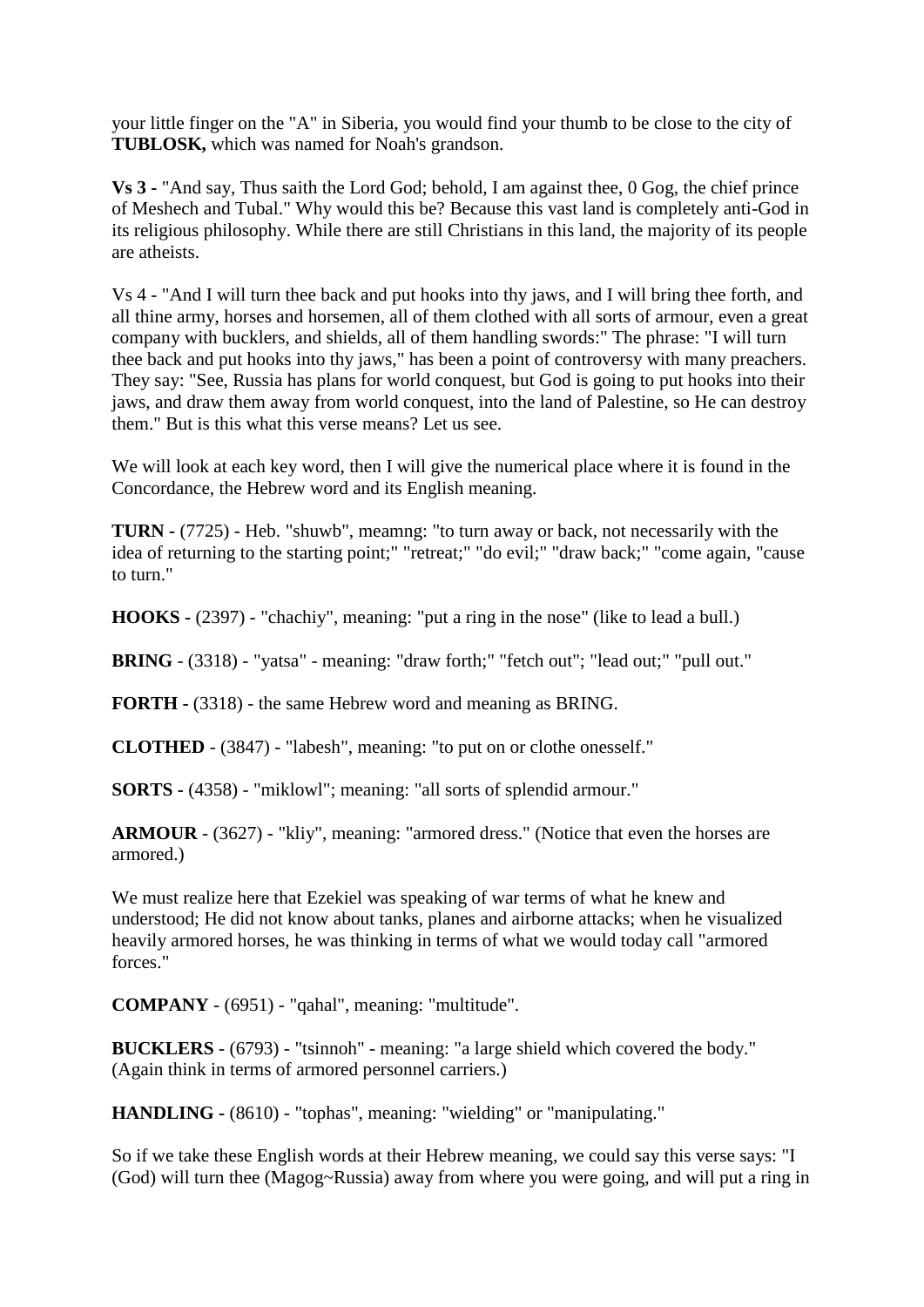your nose and draw you forth, with all your military might (this is to be an "all-out" military effort), your armored forces with all their weapons."

In no place in this verse does God intimate that He is drawing this Russian army into Palestine, as most preachers teach. (Never read anything into a verse which isn't there.)

**Vs 5 -** "Persia, Ethiopia, and Libya with them; all of them with spear and helmet." The Russian allies are clearly mentioned here. Persia, which is now Iran, Ethiopia which is a Communist country and Libya, which is an ally of the Soviet Union.

**Vs 6 -** "Gomer with all his bands; the house of Togarmah of the north quarters, and all his bands; and many people with thee."

**GOME -** (1586) - "Gomer" - meaning: "Son of Japheth", who was believed to have settled in what we now know as Siberia.

**BANDS -** (102) - " 'aggaph" - meaning. a cover, "wings or flank forces of an army;" "crowds of troops."

**HOUSE -** (1004) "bavith" - meaning: "family of."

**TOGARMAH -** (8425) - "Togarmah", meaning: "a son of Gomer and his posterity." (Believed to be the non-Israelite people of Eastern Germany.)

**NORTH -** (6828) - "tsaphown," meaning: "a dark and gloomy place;" "northern."

**QUARTERS -** (3411) "yrekah" - meaning: "rear"; "border;" "coast."

This verse could very well read: "Gomer, the Son of Japheth from Siberia with crowds of troops; the family of Togarmah from Eastern Germany from the gloomy north with crowds of troops."

**Vs 7** - "Be thou prepared, and prepare for thyself, thou, and all thy company that are assembled unto thee, and be thou a guard unto them."

**PREPARED -** (3559) - "kuwn", meaning: "establish;" "prepare yourself."

**COMPANY** - (6951) - "quahl", meaning: "multitude."

**ASSEMBLED -** (6950) - "misjmar", meaning: "prison;" "ward."

So this verse could read: "Be thou **(MAGOG-RUSSIA)** prepared (or prepare thyself), thou, and all thy multitude which are gathered together unto thee, and keep them under guard."

(Why?) Because we know that many of the nations which are part of the Soviet Union would revolt if given the chance, so the Communists must keep them under constant guard, to see that they do not revolt.) Do you see how the English translation does not do this justice?

**Vs 8 -** "After many days thou shalt be visited: in the latter years thou shalt come into the land that is brought back from the sword, and is gathered out of many people, against the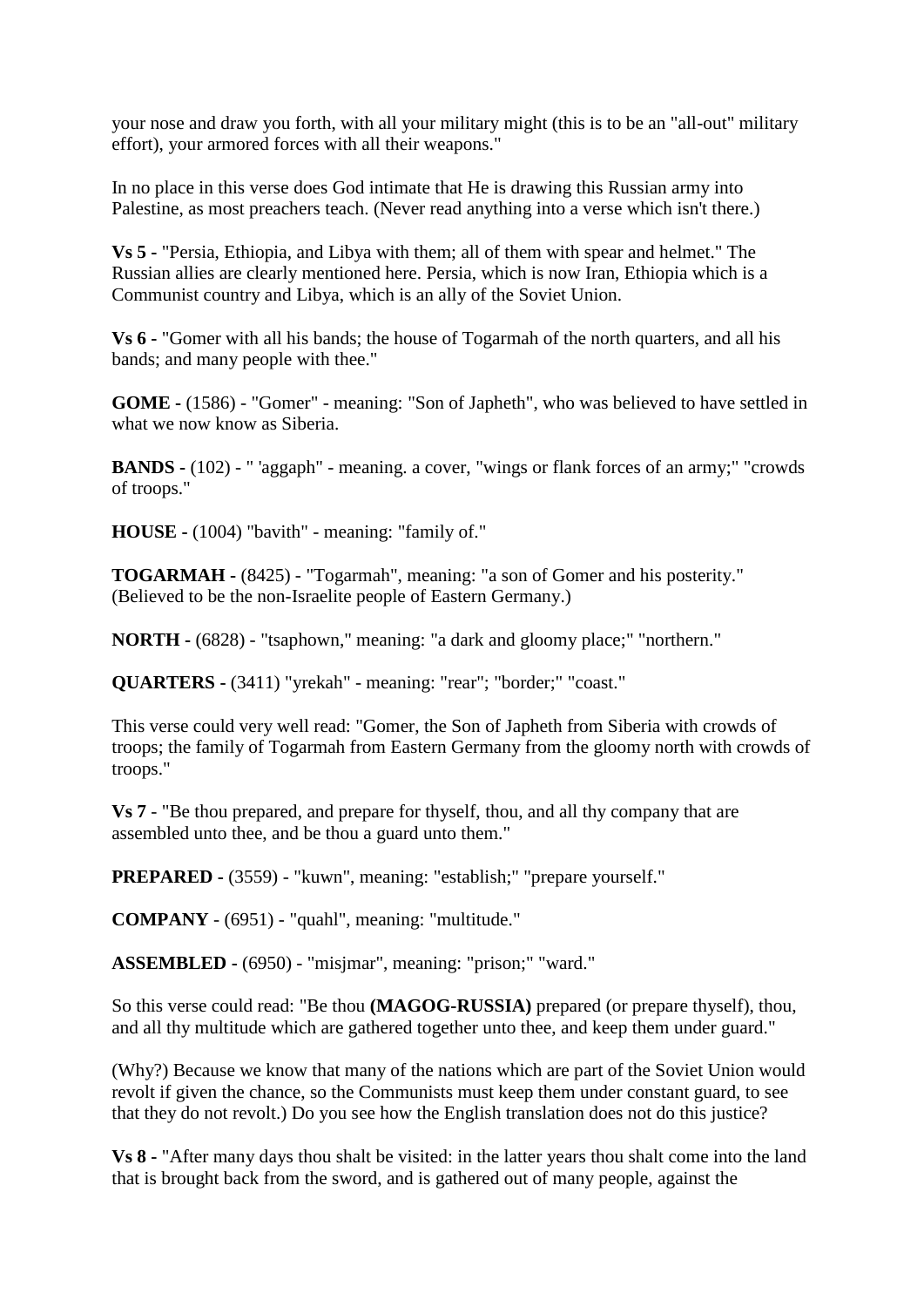mountains of Israel, which have always been waste: but it is brought forth out of the nations, and they shall dwell safely all of them."

This is a "key" verse which we MUST understand, if we are to properly understand the rest of this chapter.

**VISITED** - (6485) - "paquod" - meaning: "to visit with hostile intent."

**LATTER YEARS** - (319) -"acharivth: meaning: "the last days; in the future; end time."

**MOUNTAINS -** (2022) - "har" meaning: "hill country." (It is also interesting to note that in Bible symbolism, especially in the Old Testament, the word "mountains" often means "people".)

**WASTE** - (2723) - "charbah" meaning: "by implication a desolate place."

**BROUGHT FORTH -** (3318) - "yatsu" meaning: "to bring out."

**NATIONS -** "goy-gowry" (1471) meaning: "gentiles; tribes; non-Jewish people."

**DWELL** - (3427) - "yashab" meaning: "to remain; continue."

**SAFELY -** (983) - "betach" meaning: "boldly; without care; with confidence."

So this verse could very well read: "After many **DAYS** (3177) - "Yowm", meaning: "a space of time; age; days; seasons." After many seasons thou (Russia) shall move with hostile intent, into the land that is brought back from war, and is gathered from many nations, against the people or nations of Israel and the mountains which have always been a desolate uninhabited place: but which is brought out of the nations or gentile non-Jewish nations, and they shall continue in safety, living boldly without care and with confidence." (Can you see why the Bible scholars want us to use the literal Bible translation without going to the original? It changes the meaning doesn't it?

#### **Vs 9-**

**ASCEND -** (5927) - "aloh" meaning: "to come up; get up; go."

**STORM -** (7722) - "shoah" meaning: "tempest."

**CLOUD** - (6051) - '~anan" meaning: "like a cloud covers the sky."

**COVER -** (3680) - "youm" meaning: "overwhelm."

So when we put verse 9 together we get something like this: "Thou (Russia) shall come up like a tempest, like a cloud you shall cover the sky and the land, thou, and all thy bands with thee." (Could this mean an airborne invasion? I believe it could since it is a perfect description of such an event. Of course Ezekiel did not know about parachute troops, so he used words people would understand to show them that something would take place which would literally cloud the sky with enemy soldiers."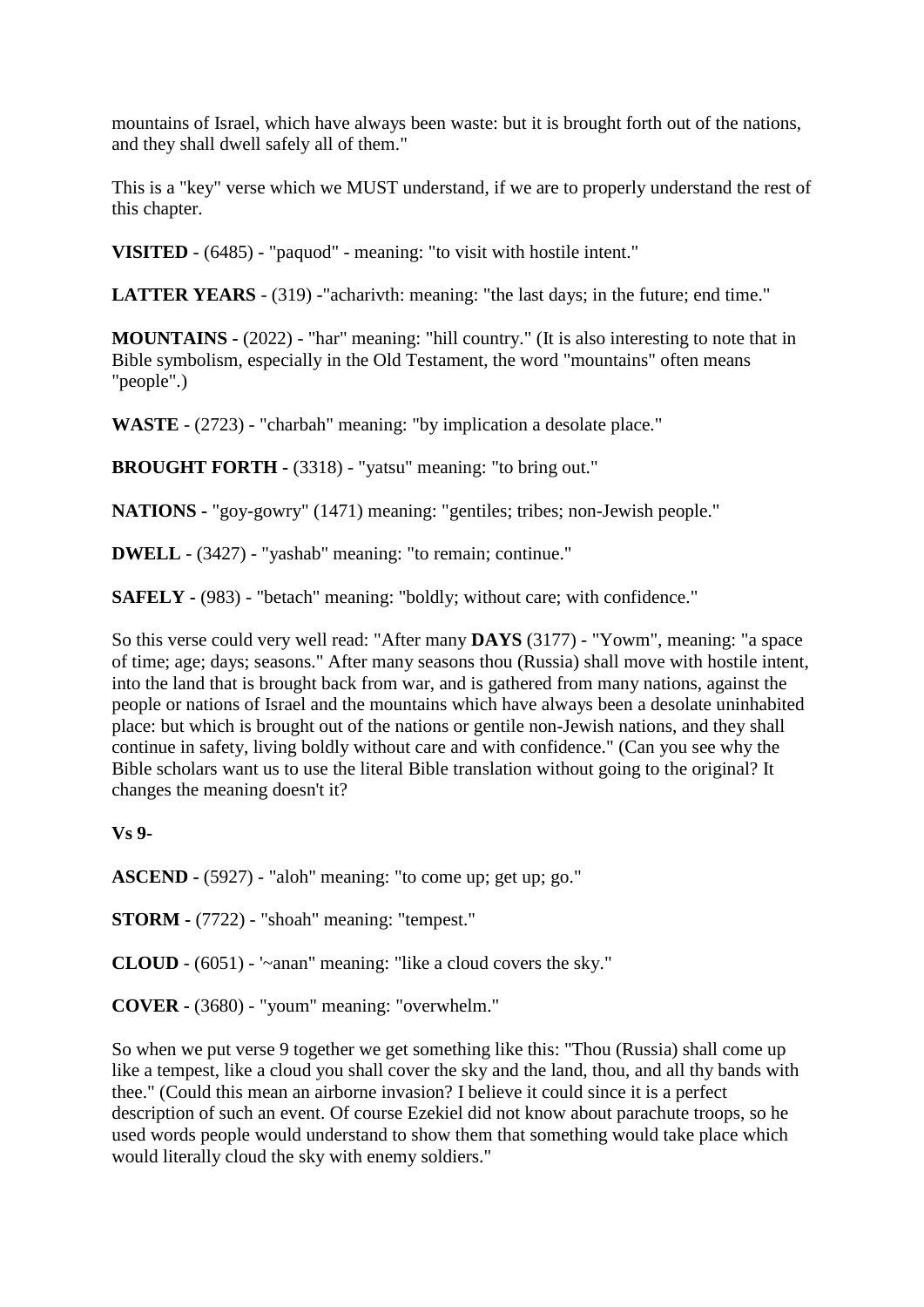**Vs 10 -**

**PASS -** (5674) - "abar" meaning: "to cross over; overrun; meddle; over- run; enter."

**TIME -** (3177) - "youm" meaning: "day".

**THINGS -** (1697) - "dabar" meaning: "a matter; harmful; evil favored; a cause."

**MIND -** (3824) - "lebab" meaning: heart."

**THINK -** (2803) - "chashab" meaning: "plot; conceive; consider; imagine."

**EVIL -** (7451) - "ra" meaning: "bad; harmful; mischevious; wicked."

**THOUGHT -** (4284) - "machashebeth" meaning: "contrivance; machine; curious device."

This verse has some interesting possibilities in the original Hebrew and might read something like this: "Thus saith the Lord God, It shall come about, that on that day, a certain matter shall come into thy (Russia's) heart, and thou (Russia) shall consider a harmful thought concerning a military device you have in your possession." (What this device is we do not know. It might be a new military machine such as a lazer beam that would give them military superiority over us. It might be a defense against our ICBM's which would make them invulnerable to attack. Whatever it is, the translators made a complete mess here, since the word (thought) in Hebrew, obviously has to do with some sort of device and not something in the mind as the King James Version would have us believe.)

#### **Vs 11 -**

**UP -** (4605) - "ma'al" meaning: "above; upward."

**LAND -** (776) - erets meaning: "land; country; nations."

**UNWALLED -** (6519) - "prazah" meaning: "town without walls; open country."

**VILLAGES -** (6519) - "prazah" meaning: "town."

**REST -** (8252) - "shaquat" meaning. 'repose; living in apathy."

**DWELL -** (3427) - "yashab" meaning: "abide."

**SAFELY -** (983) - "betach" meaning: "with security."

**BARS -** (1280) - "briyach" meaning. 'bolts."

**TAKE -** (962) - "bazaz" meaning: "to spoil; destroy utterly; to plunder."

**SPOIL -** (7998) - "shalal" meaning. to strip; take booty."

**DESOLATE -** (2723) - "charbah" meaning: "a destroyed place; waste place; uninhabited place."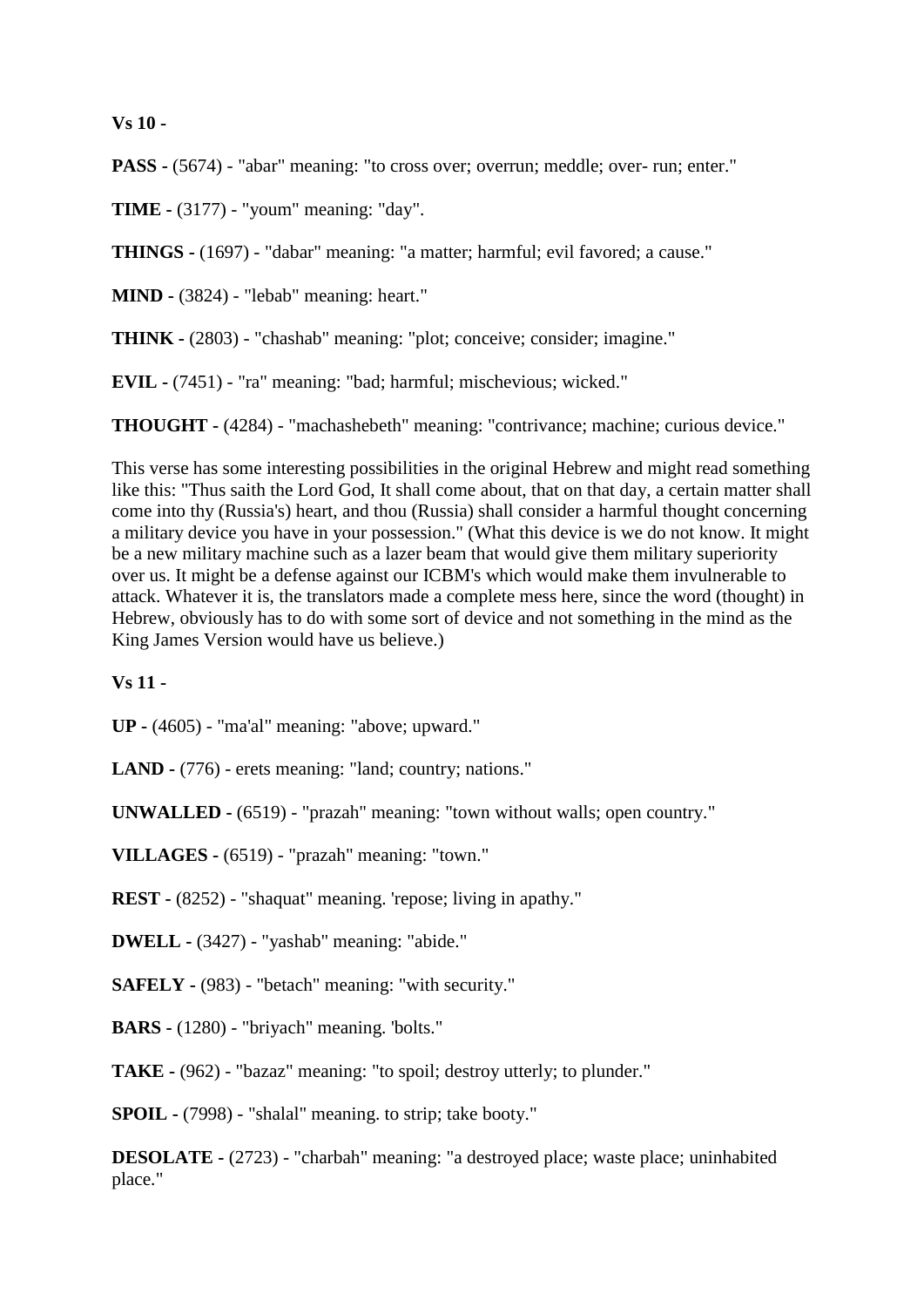**PLACES -** (4725) - "mgomah" meaning: "locality; country."

**INHABITED -** (3427) - "yashab" meaning: "to dwell; to remain, as permanently."

**PEOPLE -** (5971) - "am" meaning: "tribe or nation."

**GATHERED -** (622) - "acaph" meaning: "to assemble; bring together (such as the United States.)

**NATIONS -** (1471) **-** "gowyr or goy" meaning. a (non-Jewish) tribe or nation.)" (The Jewish Encyclopaedia says that the Jews are a non-Israelite tribe.)

**DWELL -** (3427) **-** "yashab" meaning: same as "inhabited" above.

So we put these meanings together and come out with a verse which would read something like: "And thou (Russia) shall say, I will go upward to a country of towns without walls; I will go to them that live safely in apathy, that abide with security all of them living without bolts or bars on their doors."

**Vs 12 -** This verse has 20 **KEY** words. Each **MUST** be looked up separately, as they may have different meanings in the Hebrew language.

**TAKE** - (962) - "bazaz" meaning: "to plunder; spoil utterly; rob." Can also be (7997) - "shalal", meaning: "to strip; plunder; for the purpose of spoiling."

**SPOIL -** (7998) - "shalal" meaning: "to strip or plunder."

**TURN -** (7725) - "shuwb" meaning: "to do evil; carry away."

**HAND -** (3027) - "yad" meaning: "power; force."

**UPON -** (5921) - "al" meaning: "against."

**DESOLATE -** (2737) - "waste places; uninhabited."

(May I remind you again to look up each **KEY** word separately, the English word **DESOLATE,** for instance as used in one verse, may have a completely ifferent meaning in another place.)

**PLACES -** (4725) - "maqowm" - meaning: "a locality; country." **NOW -** (6258) - " 'attah" meaning: "at this time."

**INHABITED -** (3427) - "yashab" meaning: "established; dwelling." **UPON -** (5921) - "al" meaning "against."

**PEOPLE -** (5971) - "am" meaning. people; tribes, as those of Israel; nation."

**GATHERED -** (622) - " 'acaph" meaning: "gathered for a purpose; assemble." (Here is a good example of what I mentioned earlier. The English word **GATHERED** is used seven times in the book of Ezekiel, yet it has four different meanings. Therefore each **KEY** word **MUST** be looked up to come up with a correct translation.)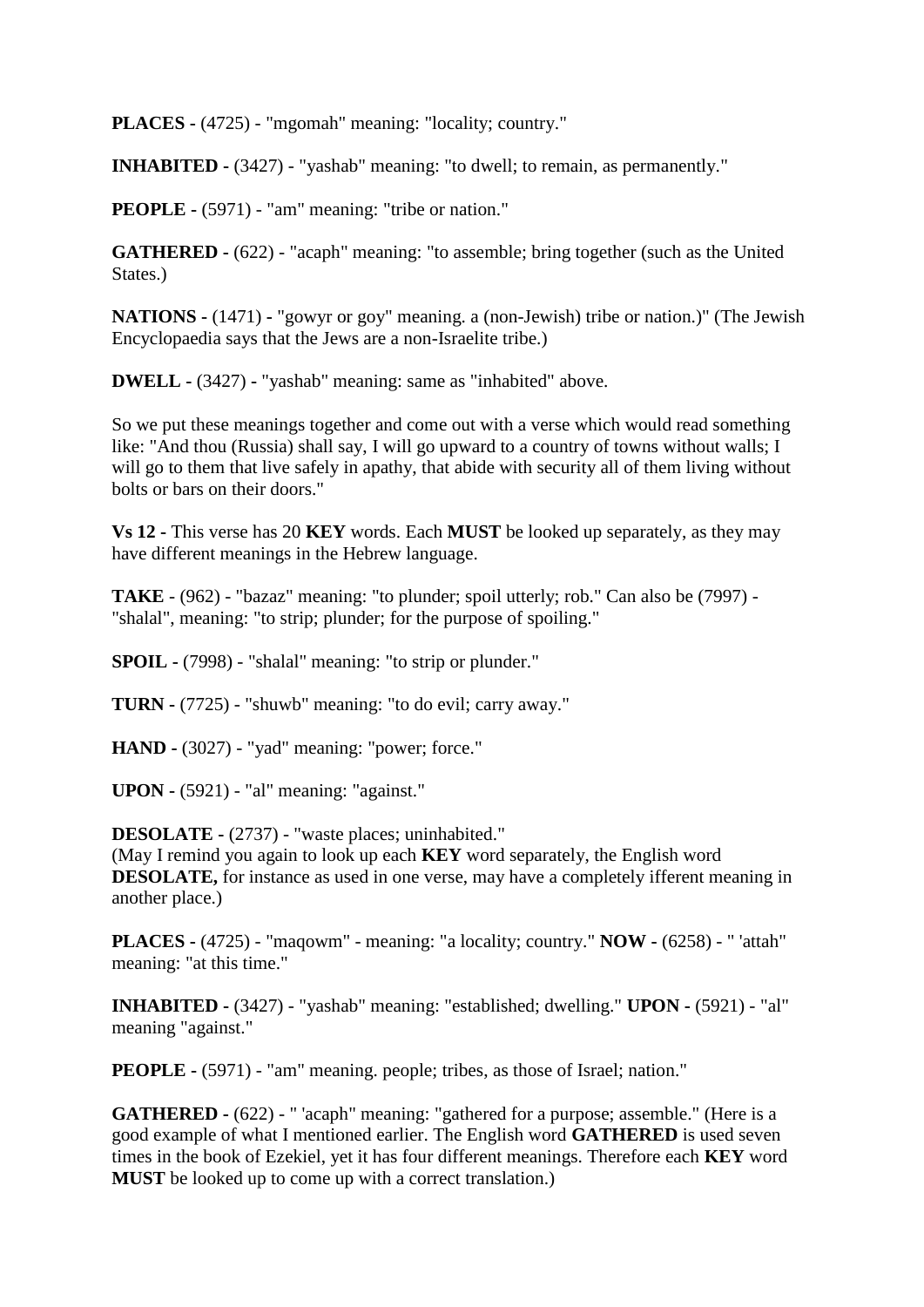**OUT** - (4480) - "mm" meaning: "from out of."

**NATIONS -** (1471) - "goury or goyim" - meaning: "non-Jewish nations; people; nations."

**GOTTEN** - (6213)-" 'asah" meaning: "brought forth; have charge of; gathered; procured."

**CATTLE -** (4735) - "Migneh" meaning: "property; acquisition of cattle; flocks; herds; possessions; substance." (Note that this word does not necessarily refer to animals, but to great possession.)

**GOODS -** (7075) - "gimyan" meaning: "creatures; wealth; riches; substance."

**DWELL** - (3427) - "yashab" meaning: "remain, abide; inhaait; settle."

**MIDST -** (2872) - "tabbuwr" meaning: "piled up; accumulated; middle."

**LAND -** (776) - " 'erets" meaning: "the earth; a country; nations; wilderness." (Here is another good example of a multiple use of the English word **LAND**. This word is used 151 times in the book of Ezekiel; it has two major meanings, yet the same word was used in each instance.)

So we put this interesting verse together and come out with: "To come for the purpose of plundering the land and to strip it; to do evil with thy forces against the uninhabited country which is at this time established; and upon the tribes of Israel who have been gathered for a purpose, out of many non-Jewish nations, which have procured much property, flocks, herds and possessions and who have settled down in the midst of the wilderness." (Notice how this verse could not possibly apply to the little Israeli nation presently in Palestine; nor could it apply to Palestine itself. In the first place, the Israeli have very few cattle. The 1983 Israeli Agricultural report said they had about 56,000 head, which is not as much as most American counties contain. Then, too, this land against which Russia comes, is to be one that has great wealth in possessions; this could only refer to the United States and Canada, both Israel nations and the wealthiest nations in the world. Secondly, this nation which will be invaded will be a nation that was once uninhabited. To all intents and purposes this could not refer to Old Palestine which has been inhabited since earliest historical times. Yet when the first white men came to North America, for all intents and purposes, they found what is now Canada and the United States, a gigantic wilderness, peopled only by a few wandering Indian tribes.

You may ask: "How did Israel get from Palestine to North America. I thought Palestine was the Israel land of promise?" This is natural for this is what you have been taught in your churches. Yet if you will study Scripture, you will find that at the time of King David, when he had conquered Palestine and was finally settled in Jerusalem, at peace for the first time in forty years, God sent a prophet to him that made this promise: Remember now, the King is standing in his palace in Jerusalem when this promise was made: "Moreover I (God) will **APPOINT** (future tense) a **PLACE** for my people **ISRAEL,** and will **PLANT** them, that they may dwell in a **PLACE** of their own, and **MOVE** no more; neither shall the children of wickedness afflict them any more, as beforetime." (2 Sam. 7:10).

This clearly shows, that the "Promised Land" sometimes called **ZION,** was to be at a future time and in a different place. Other Scriptures give an accurate description of this marvelous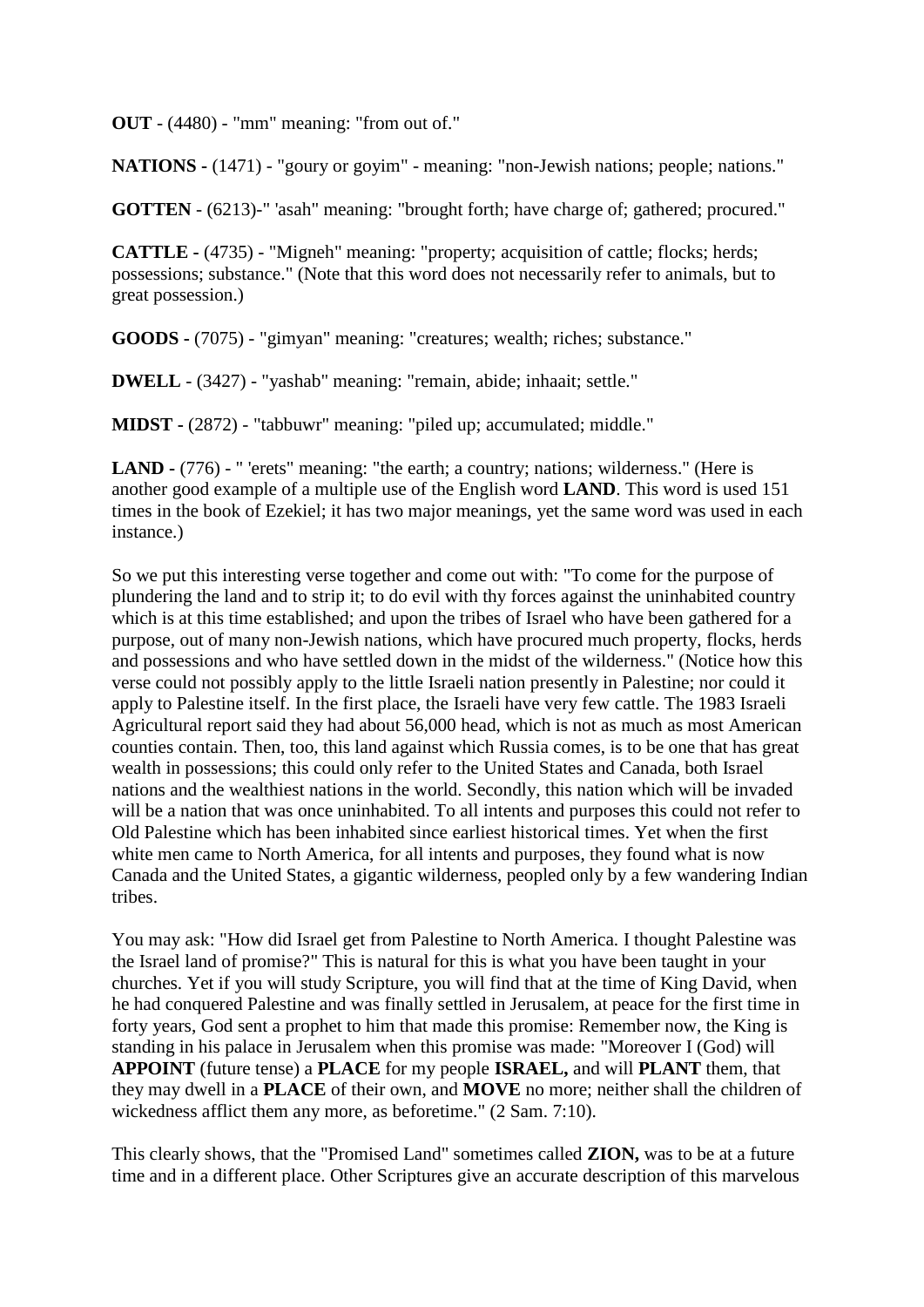country. Isaiah 18 tells us of a country that will be beyond (to the west of) the rivers of Ethiopia (referring of course to the mighty Nile River). It was to be a land under cover of "buzzing wings". There is hardly a moment, day or night, that the U.S. and Canada is not being crossed by an airplane.

Second, note that this country was to send its ambassadors abroad not in the "vessels of reeds" mentioned in your King James Version, (who ever heard of a mighty country sending her ambassadors in such flimsy vessels.) This should have been translated "water drinking vessels." Until this century, all our ambassadors traveled to other countries by steam ships.

This country was to be somewhere to the west of Ethiopia, or the rivers of Ethiopia. If you were to go due west from Jerusalem, you would cross the mouth of the Nile River in the vicinity of Alexanderia, Egypt, then going further west would cross Libya, Tunisia and Morocco, then the Atlantic Ocean, and finally you would arrive in the heartlands of America, somewhere in the vicinity of Atlanta, Georgia.

This nation of people, living in a land which had once been a wilderness, was to be a people who had been "terrible" from their beginning. The word **TERRIBLE** as used here is the Hebrew word ~ which means "to revere; be afraid of." Up until this last fifty years or so, the United States, from its beginning in 1776, has been an undefeated nation, admired, or feared by everyone. When we were still babies we defeated the greatest military power on earth, the British, on two occasions. We defeated the Mediterranean pirates who had caused proud England to pay them tribute; we defeated mighty Spain and stopped her dream of becoming a world power. Then we fought in two great world wars, where it was our might that caused victory. We did not know at the time that we had been tricked by our enemy to fight these wars for their benefit, but we were a "terrible people" in every meaning of the word and even today, when America's foreign statesmanship has for the most part been replaced by "chickenship," when our military might begins to assemble; when America sends out the "call to arms" to her sons and daughters, the entire world, even mighty Russia, hesitates to attack us.

Isaiah went into great detail describing this country. He could not put a name on it, since it did not exist at this time and was still some 2500 years in the future. He said it was to be a land that was "meted out and trodden down." The United States, is the only country in the world that has been completely surveyed north to south, east to west. This was done by the U.S. Metes and Bounds Act of the early 1800's. All of America's lands have been laid out by compass, literally a "Nation measured out by lines underfoot."

There is no great nation on earth that is divided by rivers such as ours. The Mississippi dividing us east from west; and the east being further divided by such rivers as the Ohio and the Tennessee, while the west is divided by the Columbia, the Missouri, Arkansas, and the Colorado.

So when you hear your pastor say, "There is no such nation like the United States mentioned in Scripture," you know he is either lying to you, or is a poor Bible scholar.

## **Vs 13 -**

**SHEBA** - (7614) - meaning: "the name of three early ancestors of the Ethiopians, sometimes called Sabeans."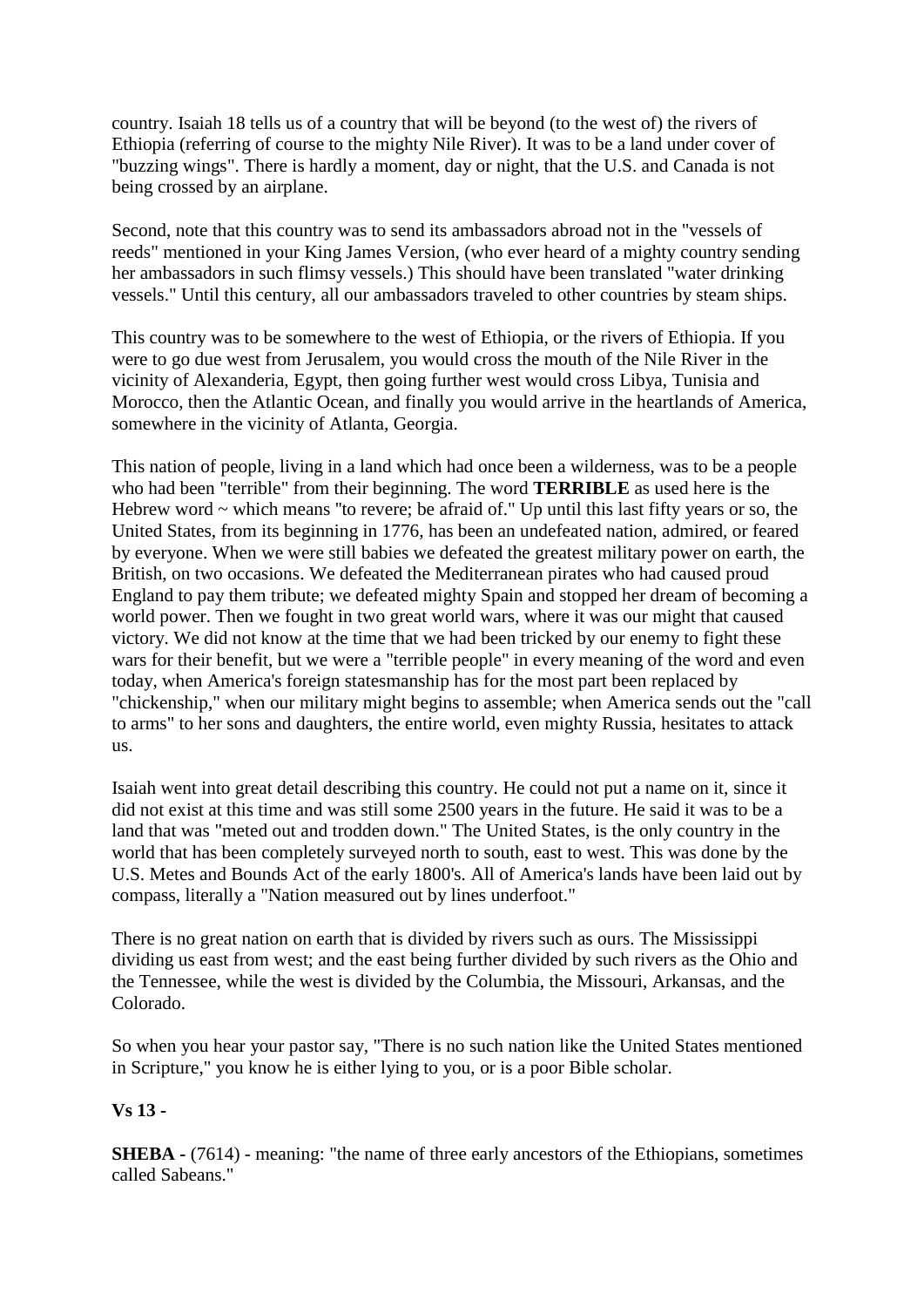**DEDAN** - (1719) - "ded-awn" meaning: the name of two Cushites and their territory mentioned in Ezekiel 25:13 as part of Edom, the natural enemies of the Israel people.

**LIONS -** (3715) - "kphyr", meaning: "young lions; also villages."

**SPOIL -** (7998) - "shalan" meaning: "booty, prey."

**PREY -** (957) - "baz" mearnng:' 'plunder or booty."

**GATHERED -** (622) - "acaph" meaning: "to assemble; restored; gathered." Notice that the English word **GATHERED** is also used in verse 9 where it means: "collected; gather themselves together."

**COMPANY -** (6951) - "qahal" meaning: "multitude; assemblage."

**CARRY -** (5375) - "nacah" meaning: "bring forth; burn; carry away; fetch; take away utterly." Here we have another good example of one word having many meanings. The English word **CARRY** is used five times in the book of Ezekiel but has three different meanings.

**GREAT -** (1419) - "godawl" meaning: "great in any sense; exceedingly; much."

So we could translate this verse to say: "The Ethiopians and Edomites, and the merchants of Tarshish (a great seaport on the Mediterranean Sea), with all the villages, or towns thereof shall say unto thee (Russia), Art thou come to take booty? hast thou (Russia) assembled thy multitudes to take a

**PREY** (957) "baz" meaning "booty". To carry away silver, and gold (representative of great) wealth), to take a booty of cattle and goods, to take exceedingly much booty?"

**Vs 14 -PROPHESY -** (5012) "naba" meaning: "to foretell the future through inspiration."

**DWELLEST -** (3427) - "yashab" meaning: "abide; inhabit; remain.

**SAFELY -** (983) - "betach", the same as in vs. 8 meaning: "both the fact and feel of security; assurance; without care; confidence; securely." That phrase "without care" surely describes most of the American people. Give them a roof over their head, three square meals a day, a six pack of beer and a television to watch and you can do almost anything you like with them. Truly, our people for the most part dwell "without care," or in simplistic apathy.

**KNOW -** (3045) - "yadah" the same word as is used in vss 16 and 23 meaning: "recognize; feel; have knowledge of; understand."

So this verse would translate to read: "Therefore, (because of this) son of man, prophesy by my (God's) inspiration, and say unto Russia, Thus saith the Lord God; In that day when my people Israel live in security, without care, surely thou (Russia) shalt have knowledge of it."

**Vs 15 -**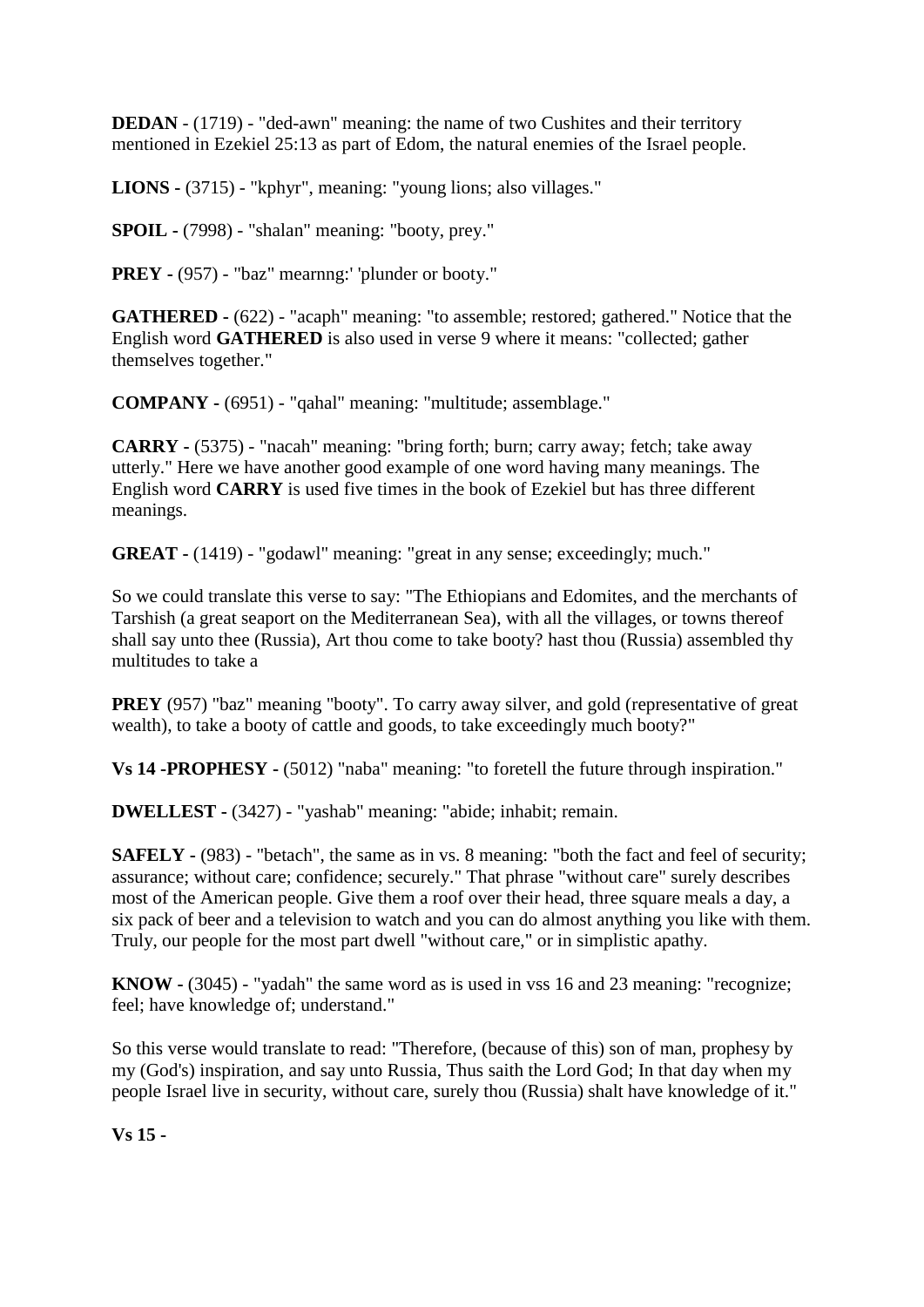**COME-** (935) the same word as is used in vss 8, 9, 13, and 15 - "bow" meaning: "beseige; invade." It is interesting to note that the English word **COME** is used ten times in this 38th Chapter. Five times it is the Hebrew word "bow"; twice it is (1961) "hayah", and three times (5927) "alah". Again a reminder to look up **EACH** key word.

**PLACE -** (4725) - "maqowm" meaning: "locality; country."

**OUT -** (4480) - "mm" meaning: "out of."

**NORTH -** (6828) - "tsaphan" meaning: "used only of the far north; a gloomy, unknown place to the north."

**PARTS -** (3411) - "yrekah'' meaning: "borders; coasts.''

**MANY -** (7277) same as in 6, 8, 9, 15, 22, 23 meaning "abundance of; multiple."

**PEOPLE -** (5971) "am" the same word used eight times in this chapter meaning "a specific tribe or nation; troops; nations."

**RIDING -** (7392) - "rakab" meaning: "riding on an animal or vehicle; on horseback; in a vehicle."

**COMPANY -** (6951) - "quahal" meaning: "a multitude."

**MIGHTY** (7227) same as in vs 15 "rab" meaning: "exceedingly great."

**ARMY** - (2428) - "chaquil" meaning: "band of soldiers; great forces of armed men; a huge force indicating war."

When we put this together we get a verse which reads somewhat like this:

"Arid thou (Russia) shall come from thy country, out of the gloomy places to the north, thou (Russia) and nations with thee, a multitude, exceedingly great, a huge force prepared for war."

#### **Vs 16 -**

**COME** - (5927) - " 'alh" meaning: "ascend un; cause to come up."

**PLACE -** (4725) - "maqowm" meaning: "locality; country."

**AGAINST -** (5921) - " 'al" meaning: "upon; against."

**CLOUD** - (6051)-" 'aan" meaning: "as a cloud covering the sky; a dark thunder cloud darkening the sky."

**COVER -** (3680) - "kacah" meaning: "to conceal; hide; overwhelm."

**LAND -** (776) - " 'erets" meaning: "country; nation."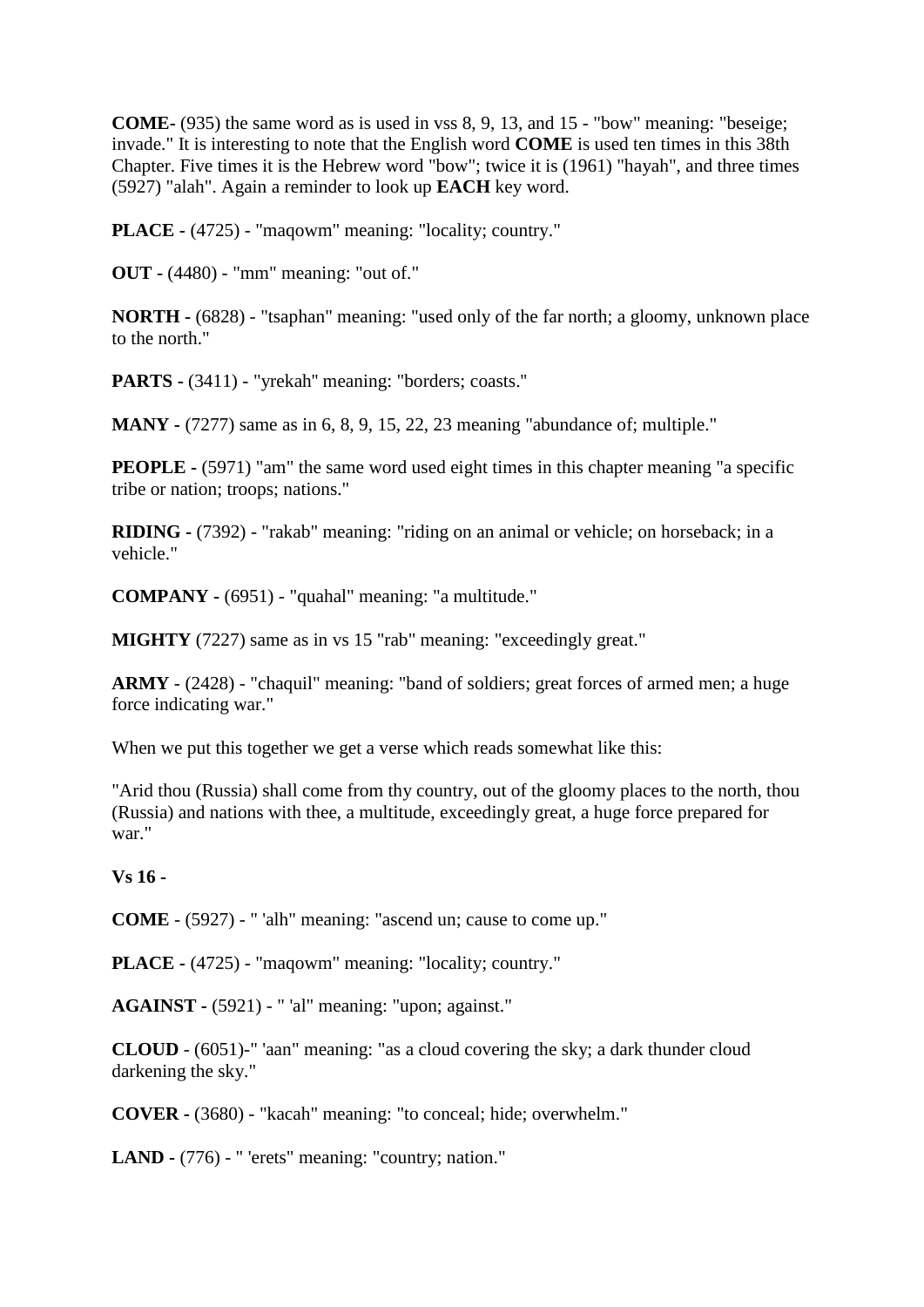**BRING -** (935) - "bow" meaning: "bring forth; call; to come against; invade."

**HEATHEN -** (1471) - "gowry or goy" meaning: "gentile, non-Jewish nations; nations."

**KNOW -** (3045) - "yada" meaning: "recognize; observe; acknowledge."

**SANCTIFY -** (6942) - "Quadash" meaning: "consecrate; dedicate; proclaim; purify onesself."

**EYES -** (5869) - " 'ayin" meaning: "face; presence; sight."

So this verse could very well read: "And thou (Russia-Gog), shall come upon my (God's) people of Israel as a dark thunder cloud to cover the nation; it shall come about in the **LATTER** (319 - 'achanyth' meaning "future") future., and I (God) will bring thee (Russia) upon my nation, that the gentiles (nations) may recognize me (God), when I (God) shall be consecrated in thee, O Gog, before their eyes." **(EYES)** - (" 'ayin" meaning "presence."

**Vs 17 -**

**OLD -** (693 1) - "quadmowniy" meaning: "ancient; of old."

**TIME -** (3117) "youm" meaning: "days past; at other times."

**SPOKEN -** (1692) - "dabar" meaning. "declared; pronounced; promised; talked of."

**SERVANTS** - (5650)-" 'ebed" meaning: "servant; bond man."

**PROPHETS -** (5030) - "nabia" meaning: "predicted by inspiration."

**PROPHESIED -** (5012) - "naba" meaning: "predicted by inspiration."

**THOSE** - (1992) - "bemmah" meaning: "used only when emphatic; specific."

**DAYS -** (3117) - "youm" meaning: "days gone by; other days."

**MANY** - (7227) - "rab" meaning: "long time; process of time."

**YEARS -** (8141) - "shanah" meaning: "whole age."

**BRING -** (935) - "bow" meaning: "bring forth; call; to come against; go to war; invade."

**AGAINST -** (5921) - " 'al" meaning: "upon; against."

So this verse translates to read: "Thus saith the Lord God (the God of Israel); Are thou (Russia) he of whom I (God) have talked of in ancient days past? by my (God's) bond servants, those who predict the future by my (God's) inspiration? which predicted in those days, many years ago that I (God) would cause thee (Russia) to go to war against them?"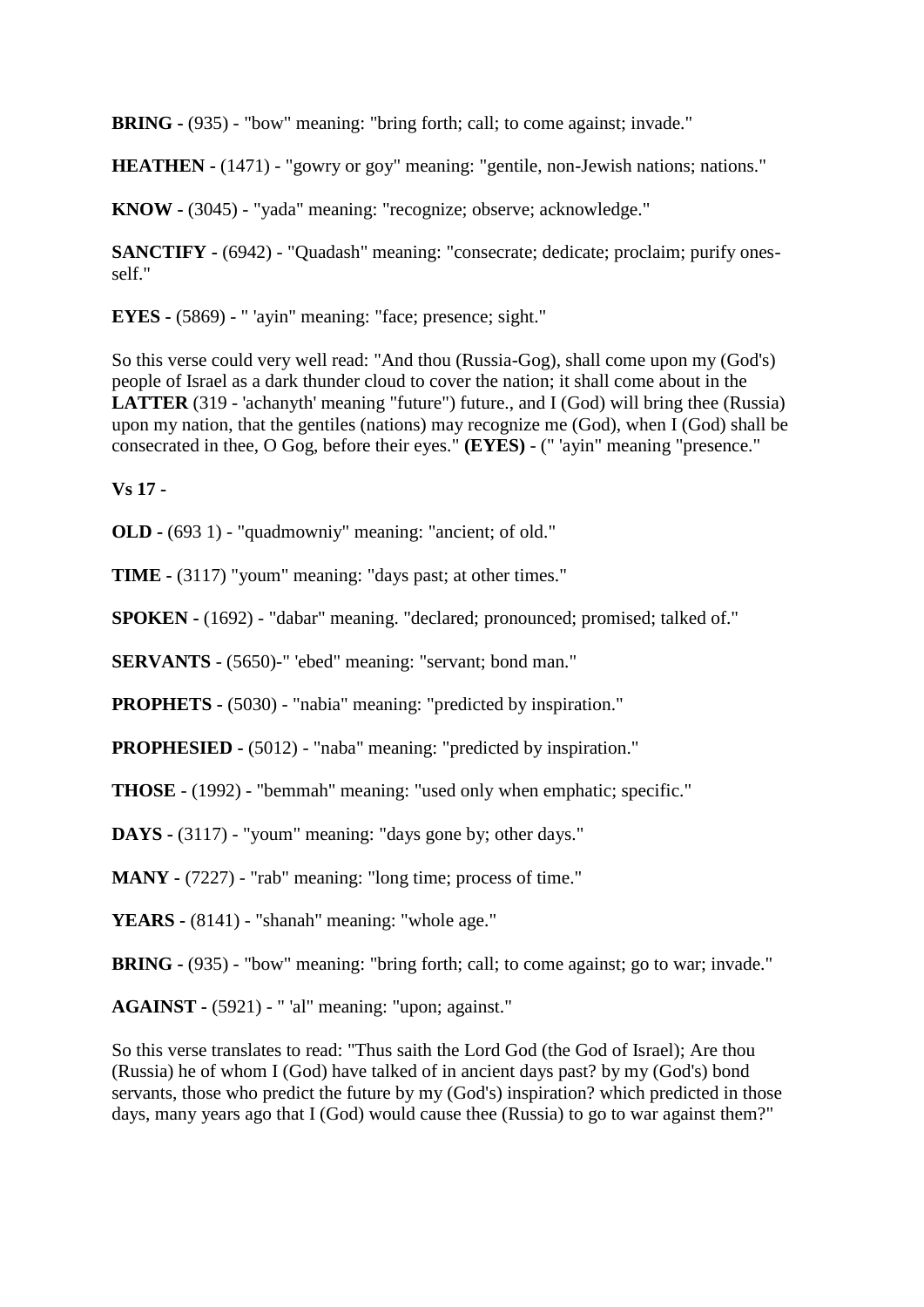Notice something of greatest importance: This war is something God has planned and predicted by His prophets. It is to be a war which will bring His Israel people to their senses and it will be perpetuated by their ancient enemy Edom.

In Psalm 2:1-3 we read of this time: "Why do the heathen rage, and the people imagine a vain thing? The kinds of the earth set themselves, and the rulers take counsel together against the Lord, and against His anointed (Israel) saying, Let us break their bands asunder, and cast away their cords from us." Here we have an excellent description of what is happening in the world today. The atheistic nations, led by the Zionist internationalists are saying in essence. "we will destroy God and His people, the nations of Christendom, true Israel." Their rage is not against the tiny country of the Israeli, as our preachers have so boldly told us, but against the white Christian nations of the world, the Anglo-Saxon, Celtic, Scandinavian, Germanic and related peoples. Don't take my word for this, check it out for yourself. See where the Communist missiles are aimed; they were not set up to destroy Jerusalem and Tel Aviv, they were set up to destroy the capitol cities of the Christian nations. Gog (Russia) has not spent billions of dollars in the past 45 years to arm against the tiny nation of the Israeli, but against the white Christian nations who make up true Israel.

Then look at Psalm 83:2-6, 15, 17, 18 to see why these enemies are: "For, lo, thine (God's) enemies make a tumult (great confusion); and they that hate thee (God) have lifted their head. They have taken crafty counsel against thy people (Israel, not the Jews) and have consulted against thy hid-den ("tsaphan" meaning "favored" ones). They (Russia and her alliance) have said, Come and let us cut them (Israel) off from being a nation; that the name of Israel may be no more in remembrance. For they (the Russian Confederation) have consulted together with one consent (unanimous approval): they are confederate against thee (God)."

Notice now who these enemies are: Vs 6 - "The tabernacles of Edom, the Ishmaelites; of Moab, and the Hagarenes..." You may say, "How do the Jews fit in here?" Well it's quite easy to see, if you want to. Go back to John 8:32, where Jesus told the Jewish leaders that if they would listen to His "truth" they could be truly free. Quite boldly and openly the Jewish leaders bragged: Vs 33 - "We be the children of Abraham, and have **NEVER** been in bondage to any man."

Can't you see this truth? They were children of Abraham, through their father Esau. They were not Israelites. So go to the Jewish Encyclopedia, where you will read: "Edom is a part of Jewry," and again: "Judah was a non-Israelite tribe."

But let's get back to the prophesy of Ps. 83:15 and David's curse upon these enemies of God and true Israel: "So persecute them with thy (God's) tempest, and make them afraid with thy (God's) storm." If you haven't seen the truth yet, then go to Ezekiel 38:22 and see how God destroys these enemies of Israel and it will not be in Old Palestine that this takes place. Vs 17 says: "Let them (God's) enemies be confounded and troubled forever; yea, let them be put to shame, and perish." Compare this to Luke 19:27, where Jesus predicts the end for His enemies.

## **Vs 18 -**

**COME** - (1961) "hayah" meaning: "be accomplished; happen."

**PASS -** (5674) - " 'abar" meaning. "cause to; make."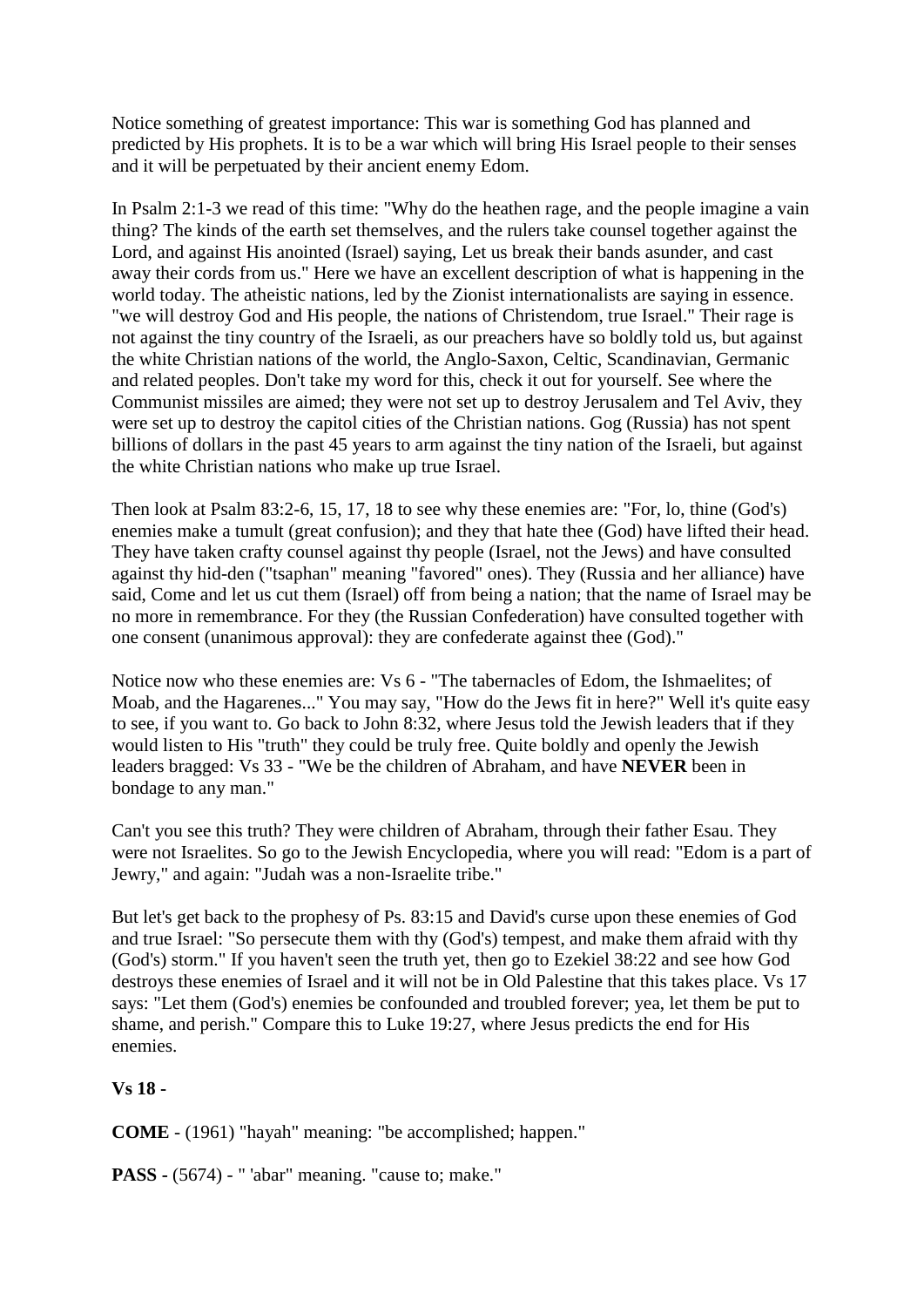**SAME -** (1931) - "hiy" meaning: "that."

**TIME** - (3177) - "youm" meaning: "day; space of time; space of days; season."

**COME** - (935) - "bow" meaning: "enter into; make war." (Notice that this English word has a different meaning than in the first of this same verse.)

**AGAINST** - (5921) - " 'al" meaning. against."

**LAND -** (127) - " 'adamah" meaning. country."

**FURY** - (2534) - "chema" meaning. anger; rage; wrath." Compare this usage with that of Daniel 11:44 where the same word is used and which speaks about the same historical occurrence: "But tidings out of the east and out of the north shall trouble him (the leader of the Gog forces): therefore he shall go out with great fury (rage; anger) to destroy and utterly make away many."

**COME -** (5927)-" 'alah" meaning. rise up; cause to burn; increase; stir up."

**FACE -** (639) - " 'aph" meaning. rapid breathing of great passion; anger; countenance."

So we put these Hebrew words together and this verse translates: "And it shall be accomplished at that day (or season), when Gog (Russia) shall enter into the country of Israel to make war against them, saith the Lord God, that my (God's) fierce, burning anger, shall rise up in my countenance as a fiery, burning passion."

**Vs 19 -**

**JEALOUSY -** (7068) - "gin'ah" meaning: "zealous; jealous."

**FIRE -** (784) " 'esh" meaning: "burning fire; hot."

**WRATH -** (5678) - " 'ebrah" meaning: "outburst of passion; anger; rage."

**SPOKEN -** (1696) - "dabar" meaning: "command; destroy; pronounced."

**SURELY** - (3808) - "loh" meaning: "truly; verily."

**DAY -** (3117) - "youm" meaning: "space of time."

**GREAT -** (1419) - "gadal" meaning: exceeding; mighty."

**SHAKING** - (7494) - "ra'ash" meaning "earthquake; confusion; confused noise;." (This word is only used eight times in the entire Bible.)

**LAND -** (127)" 'adamah" meaning: "country."

So as we put this verse together we would get: "For in my (God's) jealousy, and in the hot fire of my (God's) anger have I (God) commanded. Truly in that space of time there shall be a mighty earthquake in the country of Israel." (To go back to the word "jealous," it's interesting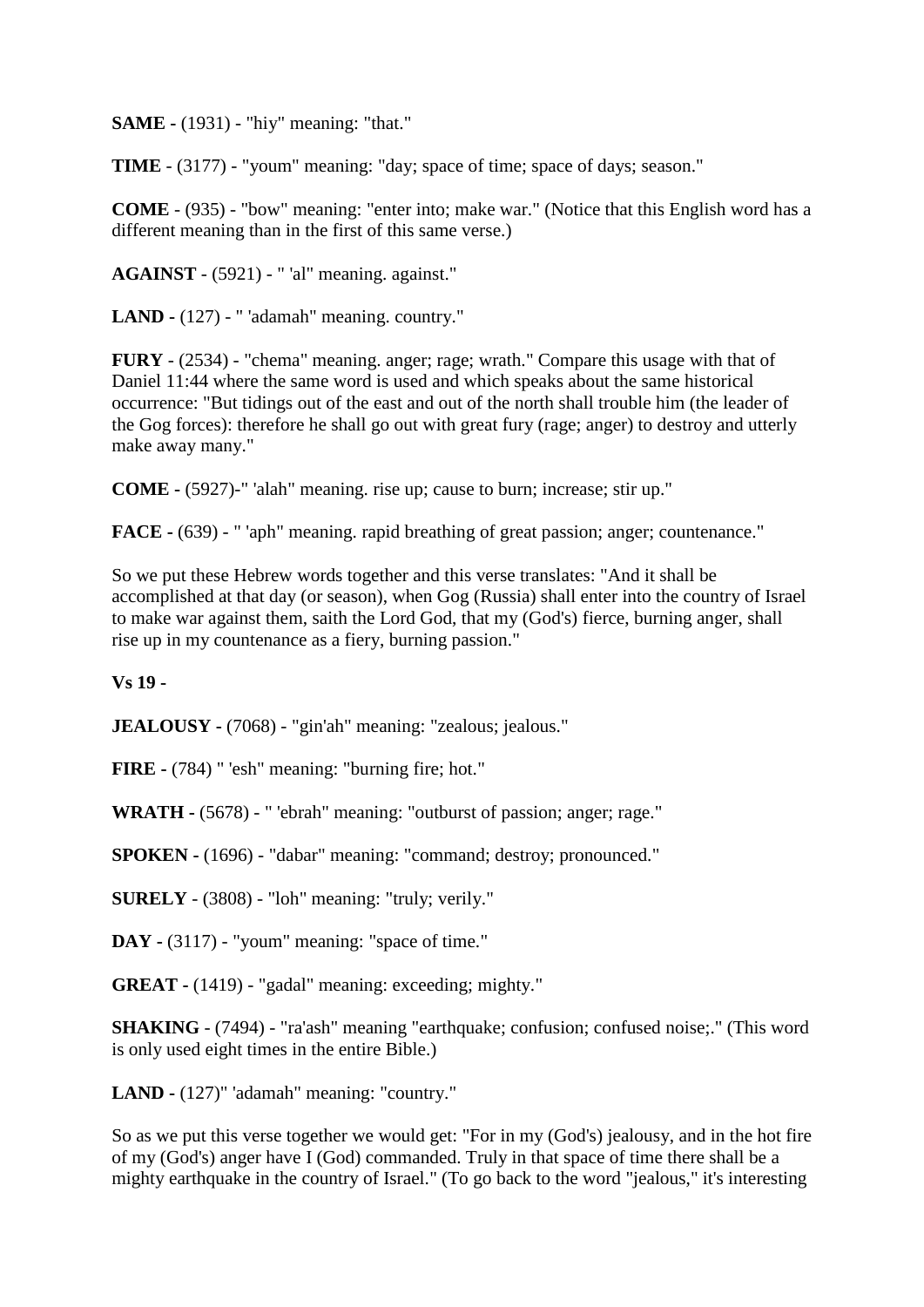to note that God is defined many times as a "jealous" God. This means "zealous fpr His people.")

**Vs 20 -**

- **FISHES -** (1709) "d ag" meaning things which swim in the water."
- **FOWLS -** (5775)-" 'owph" meaning: "birds which fly."

**HEAVEN -** (8064) - "shameh" meaning: "sky."

**BEASTS -** (2416) - "chay" meaning: "living thing; wild beasts."

**FIELD -** (7704) - "shaday" meaning: "soil; field."

**CREEPING -** (7431) - "remes" meaning: "reptiles."

**THINGS -** (1697) - "dabar" meaning: "harmiul or evil."

**CREEP -** (7430) - "ramas" meaning: "glide swiftly; crawl."

**EARTH -** (127) - " 'damah" meaning: "ground; land."

**MEN -** (120) - " 'adam" meaning: "ruddy complexion; human beings; mankind."

**UPON -** (5921) - " 'al" meaning. "reside on."

**FACE -** (6440) - "paneh" meaning: "that portion of the earth which turns, hence face."

**EARTH** - (127) - same as above.

**SHAKE -** (7493) - "ra'ash" meaning: "tremble; shake through fear; move."

**PRESENCE -** (6440) - "paneh" meaning. countenance; face."

**MOUNTAINS** - (2022) - "har" meaning: "hills; mountain ranges."

**THROWN -** (2040) - "harac" meaning: "pulled down; broken; destroyed; overthrown; utterly destroyed."

**DOWN** - (2040) - "harac" same as before.

**STEEP -** (4095) - "madreqah" meaning: "steep and inaccessible."

**PLACES** - (4725) - "mqomah" meaning: "locality."

**FALL -** (5037) - "naphal" meaning: "cast down; cease; fall down; be overthrown; thrown down."

**EVERY** *-* (3605) *-* "kowl" meaning: "every one."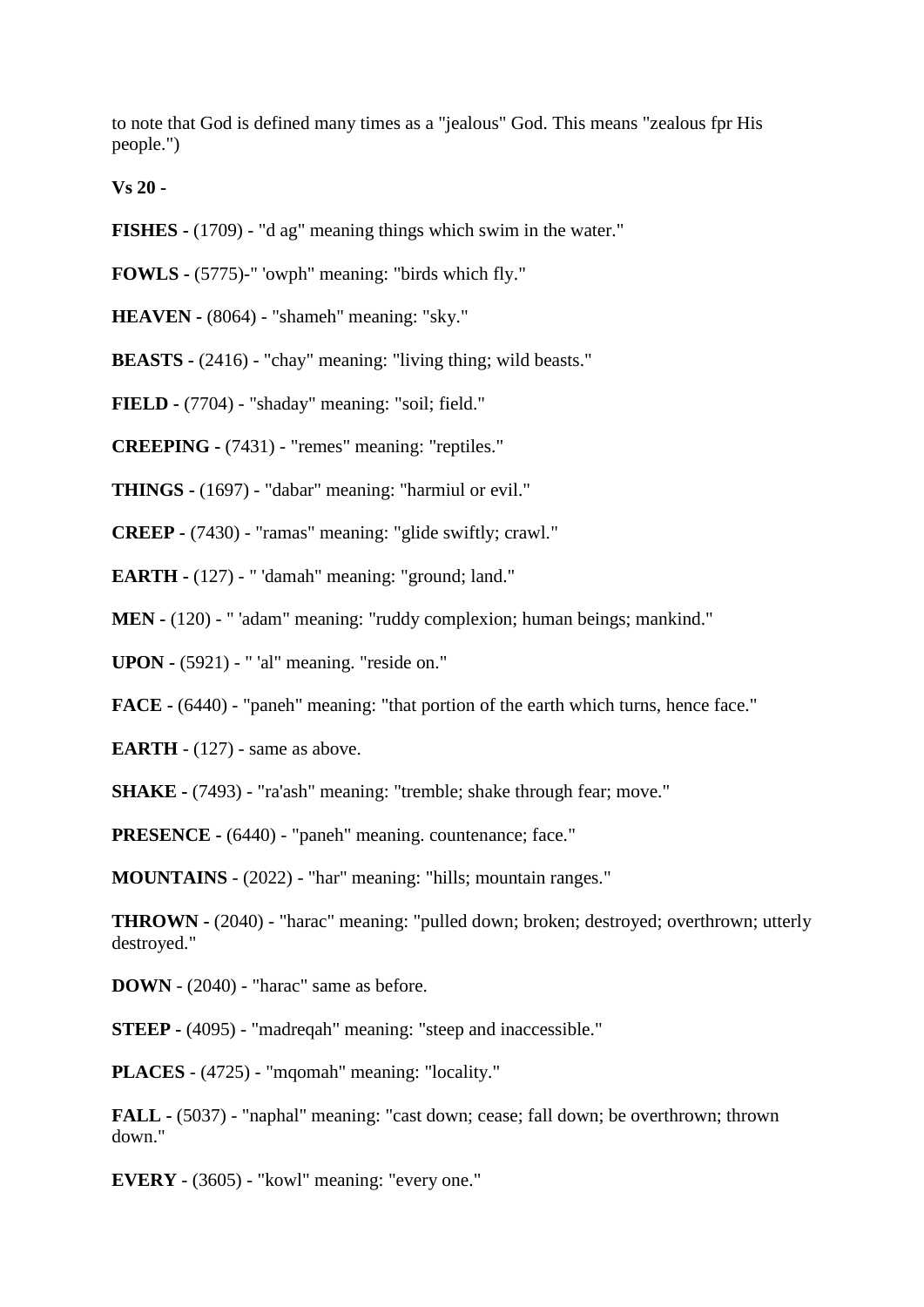**WALL -** (2346) - "chowmah" meaning. wall of protection as in a walled city."

**FALL -** (5307) - "same as above."

**GROUND -** (776) - " 'erets" meaning. earth."

This rather long verse would translate to read: "So that the things which swim in the water, and the birds which fly in the sky, and the wild beasts of the field, and all reptiles, that reside on the land, and all human beings that are on the crust of the earth, shall shake through fear at my countenance (go back to vs 18 and see where God says His "fury" will come up in His face - countenance) and the mountain ranges shall be utterly thrown down, and the inaccessible places will fall down, and every walled city shall fall to the earth."

Do you begin to see how much more emphatic Scripture becomes when we go to the original? It would be difficult for a translator to put the full meaning of these verses into English words.

## **Vs 21 -**

**CALL** - (7121) - "gara" meaning: "to call out; make a proclomation; cry unto."

**SWORD -** (2719) - "chereh" meaning: "a cutting instrument; a sharp weapon of war, noted for its destructive effect. Can sometimes mean other weapons as well."

**MOUNTAINS -** (2022) - "har" meaning: "hill country. (The idea of tearing down as in making a quarry.)

**MAN'S -** (376) - " 'iyph" referring to a man as an individual.

**SWORD** - (2719) same as above - "weapon of war, not necessarily a cutting weapon.

**AGAINST -** (5921) - " 'al" meaning: "relations."

**BROTHER -** (251) - "ach" meaning: "kindred."

So when these verses are put together they could read: "and I (God) will cry out for destructive weapons of war to be used against him (Gog-Russia); throughout all the land, saith the Lord God; every individual's weapon of war shall he turn against his relatives and kindred."

Can you imagine the confusion that would begin at the commencement of a big over-all attack, if suddenly the attacking forces began to turn their weapons around and use them against the communist masters they have hated so long. There would be utter pandemonium and utter destruction of such an army. But wait, more is to come.

## **Vs 22-**

**PLEAD -** (8199) - "shaphat" meaning: "to pronounce sentence; punish; avenge; execute judgement."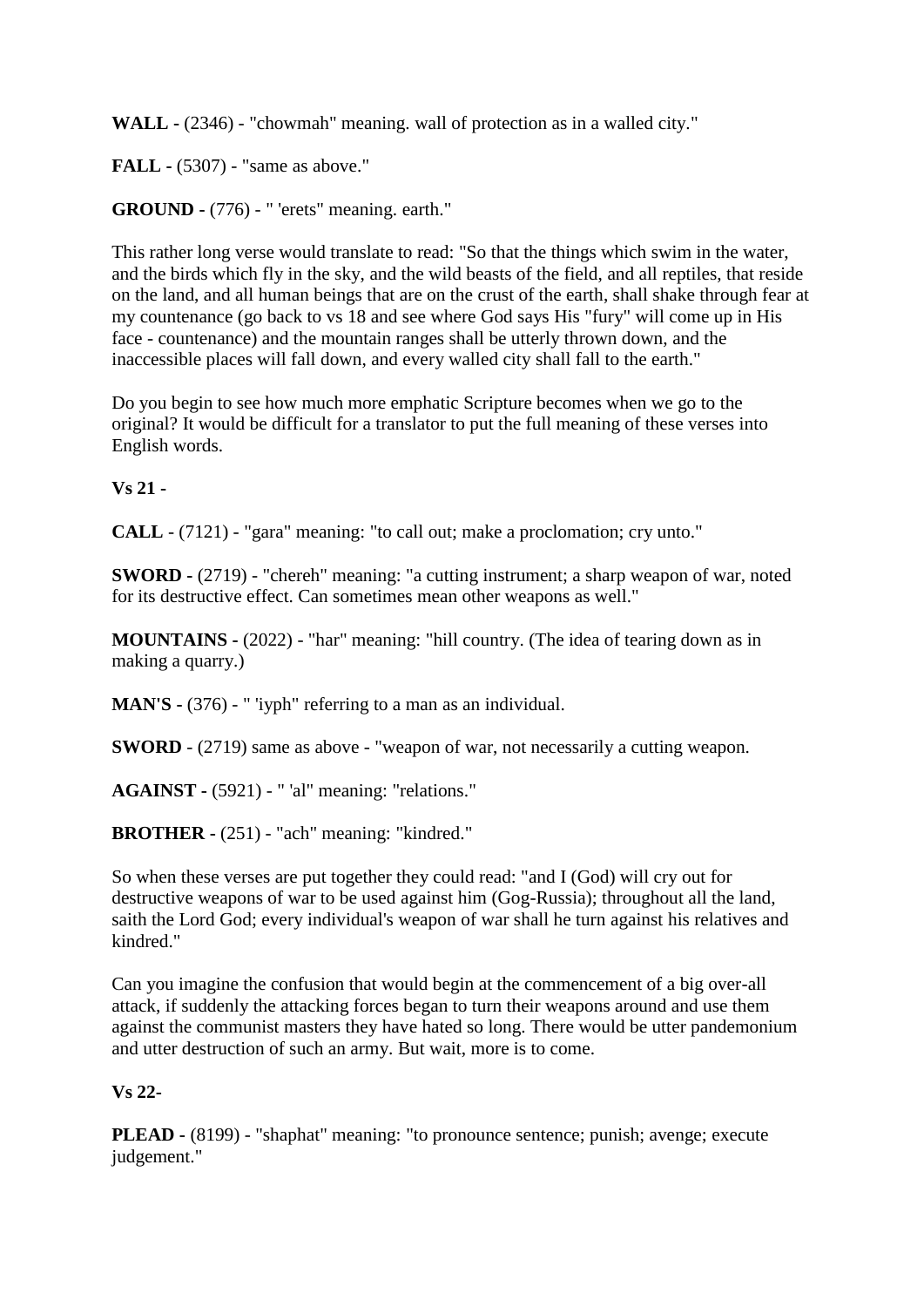**AGAINST -** (5921) - " 'al" meaning: "against; on; over."

**PESTILENCE -** (1698) - "deber" "a destroying plague."

**BLOOD -** (1919) - "dam" meaning: "blood."

**RAIN -** (4305) - "matar" meaning: "cause to rain upon."

**BANDS -** (102) - " 'aggaph" meaning: "crowds of troops."

**MANY** - (7277) - "rab" meaning: "exceedingly great numbers."

**PEOPLE -** (5971) - " 'am" meaning: "congregation; tribes; nations."

**OVERFLOWING:**  $- (7857) -$  "shataph" meaning: "to gallop over; conquer; thoroughly wash away."

**RAIN** - (4305) - same as above.

**GREAT** - (1378) - "gabjyph" meaning: "no clear definition is given here but it comes from an unused root word which means 'to freeze' or freezing crystals.'

**HAILSTONES -** (68) - " 'eben" meaning: "stone."

**FIRE** - (784) - " 'esh" meaning: "burning; flaming; hot."

**BRIMSTONE** - (1614) - "gopunyth" meaning; "resinous burning sulphur."

So we come up with a rather interesting translation of this verse: "And I (God) will execute judgment upon him (Gog-Russia), with a destroying plague and with flowing blood, and I (God) shall cause to rain upon Russia, and upon the exceedingly great numbers with him, the tribes and nations, a rain of giant ice crystals, and burning, fiery hot, resinous sulphur."

## **Vs 23 -**

**MAGNIFY** - (1413) - "gadad" meaning: "a root word taken from (1464) which means to crowd upon; attack; overcome."

**KNOW -** (3045) - "yada" meaning: "recognized; acknowledged; have the respect."

**EYES -** (5869) - " 'ayin" meaning: "sights."

**NATIONS -** (1471) - "gow" meaning: "heathen people."

This brings us to the end of chapter thirty eight. So lets' spend a few moments and recap some of the startling changes we have seen between the English and Hebrew translations.

We can be pretty sure that the major nation named in this chapter in verse 2 and called **MAGOG,** is Russia. We also learn that the word **GOG** means **CHIEF** or Leader. So we immediately realize that this prophesy is directed **AGAINST** Russia, or what we now call the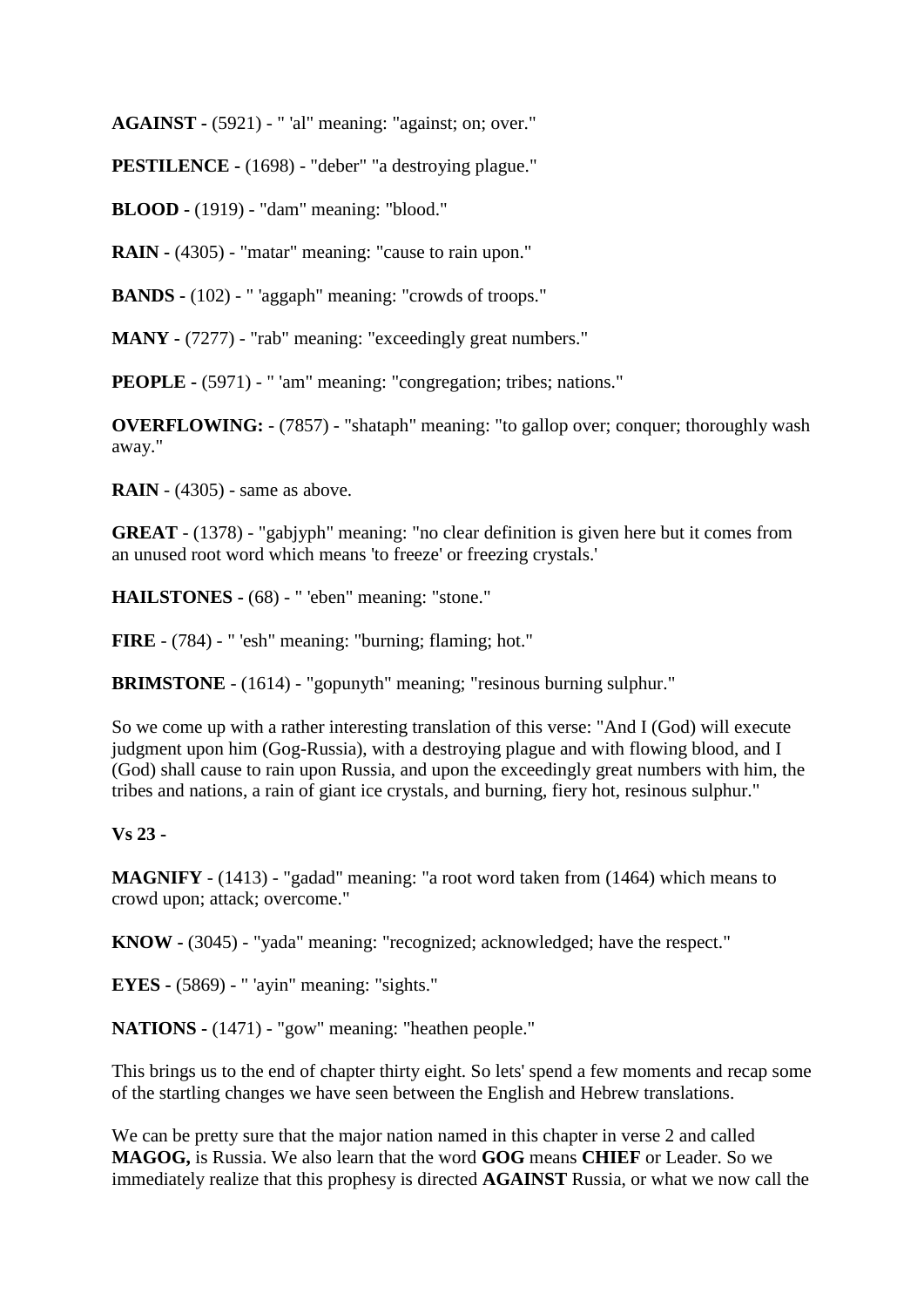Soviet Union and that it will come in the **END TIMES.** This prophesy is directed at **RUSSIA'S** leaders.

In verse 3, we learn that Almighty God **YAHWEH**, Creator of heaven and earth has a controversy with Communism. Could it be because her leaders have said: "We will banish God from the heavens?" Could it be because of the oceans of blood, much of it Christian blood, that has been shed by this atheistic, anti-Christ monster? Could it be because it was from this area of the earth that the Khazar, Ashkenazi Jews have come, with the most hideous plot ever conceived in the "sin diseased mind of mankind,". for total subjugation of the world under the anti-Christ?

The people who stand behind this plot, the International Zionists, have already become so powerful in the United States, that when the leader of the Jewish Defense League issued a call for Jews who were willing to begin an underground organization to "deal quietly and professionally to eliminate all Jew haters that are a threat to their existence;" they offered a \$1,000 reward to any Jew who would kill a Nazi and "bring us his ears," he was taken into court by the Los Angeles District Attorney. (You can image what would have happened if an Identity preacher had made such a threat.)

The framers of our Constitution would have turned over in their graves, if they had seen a Los Angeles Jewish judge, turn this man, Irv Rubin, loose, stating that Rubin's "murder offer" was protected by his "First Amendment guarantee of free speech."

But Almighty God has had a controversy with Esau-Edom from the very beginning. In Romans 9:13 we read where God said: "...Jacob have I loved, Esau have I hated." Then in Malachi 1:24, we read of Esau's attempt to regain his lost birthright: "I have loved you (Israel), saith the Lord, Yet ye (Israel) say, Wherein hast thou loved us? Was not Esau Jacob's brother? saith the Lord: yet I loved Jacob, And **I HATED** Esau, and laid his mountains and his heritage waste for the dragons of the wilderness. Whereas Edom saith, We are impoverished, but we will return and build the desolate places: (this is what the Israeli are attempting to do in Palestine today) thus saith the Lord of hosts, They (the Edomite Jews) shall build up, and I (God) will throw down; and they (Israel) shall call them, (the Edomite Jews). The border of wickedness, and, the people against whom the Lord hath indignation forever." Don't get upset with me, those are God's words against the Jews. In that day the prophesy of Zechariah 14:21 will come true: ". . . and in that day there shall be no more the Canaanite (Edomite) in the house of the Lord of Hosts."

So we can see, as God puts a ring into the nose of the Communists in verse three of Ezekiel 38, to draw them with all their military power and alliances, into the land of "true Israel," in order to destroy them forever.

It seems very improbable that the Soviet Union would use **ALL** of its massive military power in an attempt to crush the tiny nation of the Israeli, with less than 4-million people. But in no place in this interesting chapter, do we have any implication that Russia's attack will be against Palestine. The description made just does not fit what the preachers have been saying.

We are given a clear picture of the Communist allies in verses 5 and 6. I believe, without any stretch of the imagination, that when Ethiopia and Libya are mentioned, this refers to the bulk of Black Africa, which already lies under Communist domination.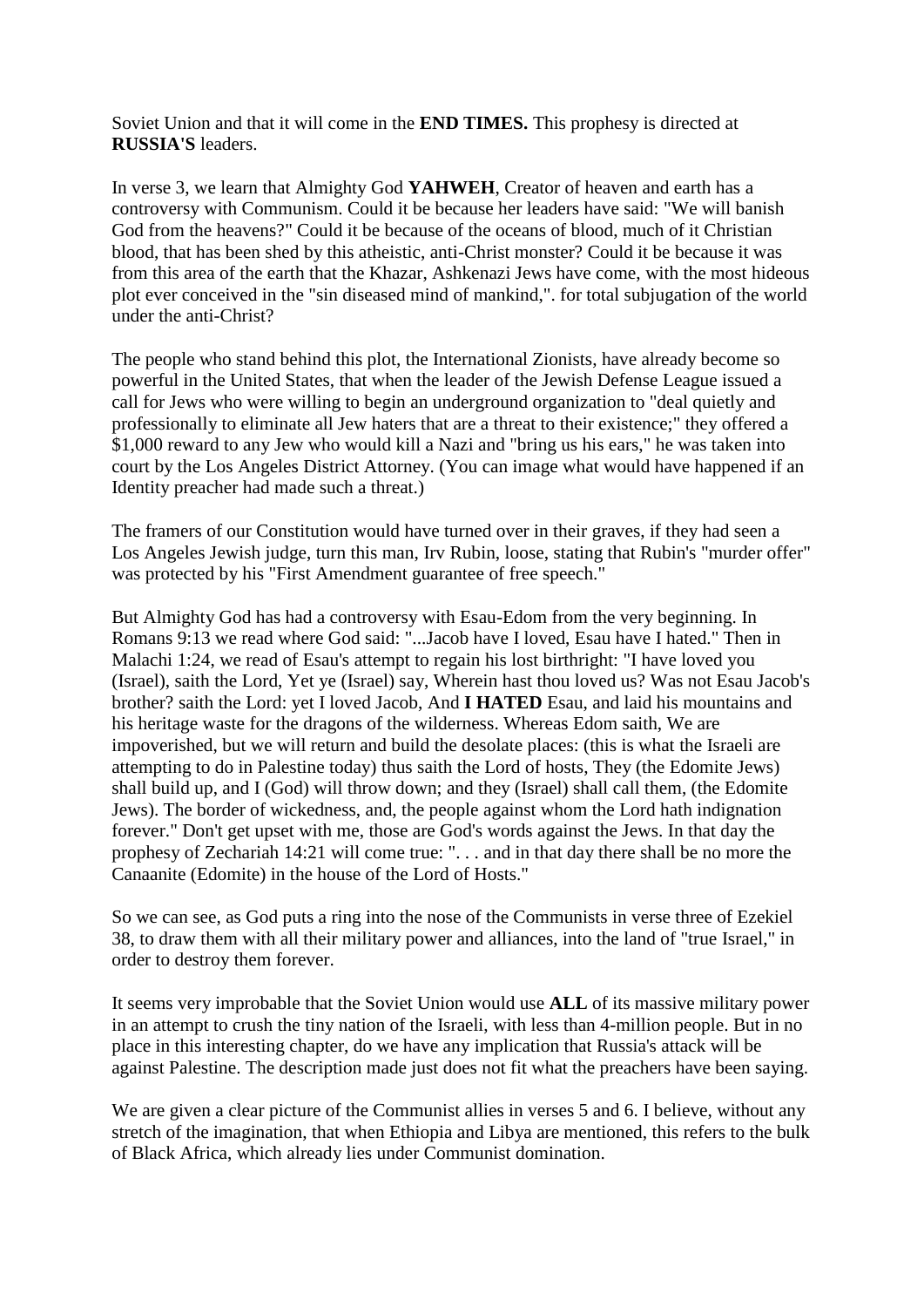There is little doubt in the mind of most military analysts, that the Soviet 3ear can expect trouble from the vast array of people which will be found in he Soviet forces, since many of them are even now on the verge of revolt. See the example of Poland.) Many military experts believe one of the reasons the Communists have not already attacked the West, is that they are insure of what might happen, if they got into a big war with the nations of Christendom.

In verse eight we see how the Hebrew meaning changes the English version of this verse to the point where it does not point towards an invasion of )ld Palestine, but of a land which has "been brought back from the sword (war)". The last great war fought on American soil ended in 1865. For the most part our country has recovered from the effects of that war. We are also a people living in an area which 500 years ago was totally desolate and For all intents and purposes, uninhabited. This has not been true of Palestine since the beginning of written history, some 6,000 years ago.

Those of us who live in Canada and the United States are for all intents and purposes "living boldly without care." Most of our people seem to feel that we will never be attacked. Our people for the most part are not much concerned with what is happening in the rest of the world. They steadfastly refuse to believe that the Zionist-Communist conspiracy poses a threat against them and their freedom. Yet this is the land which will be invaded by the anti-Christ.

It is quite apparent that this vast invasion will be preceded by a tremendous airborne attack, using literally millions of airborne troops and machines. There will be so many that when they drop, they will literally "blacken the sky." We know the Soviet Union has more than 2 million of such trained men, more than the total of all our military forces. We also know from Intelligence Reports, that the Soviets have five specially trained airborne battalions (of about 850 men each), standing by in Siberia. Their major objective when the war starts will be to destroy the Alaska pipeline.

A little study of this chapter indicates that the Communist decision to launch this massive attack, will be some new military device which they believe will make them invincible and against which we will have no defense. There is already much speculation that they have and are perfecting this weapon now. More and more, experts are beginning to believe that the explosion which destroyed the space craft Challenger in 1986, was due to a deliberate attack against the ship. It's interesting to note that the U.S. had 127 successful space launches, without any problems to speak of and then suddenly, one after another, seven failures. Some believe, with reason, that these launches were deliberately destroyed by a Soviet secret weapon.

Frightening as this may seem, we know that God has plans for this anti-Christ alliance and that in His own good time, He will destroy it.

We also know, from His numerous promises, that He wants to bless His Israel people and through them the rest of the world. But first we **MUST** live up to the requirements of this promise as found in 2 Chronicles 7:14 - "If my (God's) people, which are called by My (God's name - Christian), will humble themselves, and pray and seek My (God's face), and turn from their wicked ways: **THEN** will I (God) hear from heaven, and **WILL FORGIVE THEIR SINS, AND WILL HEAL THEIR LAND."** (Emphasis added.)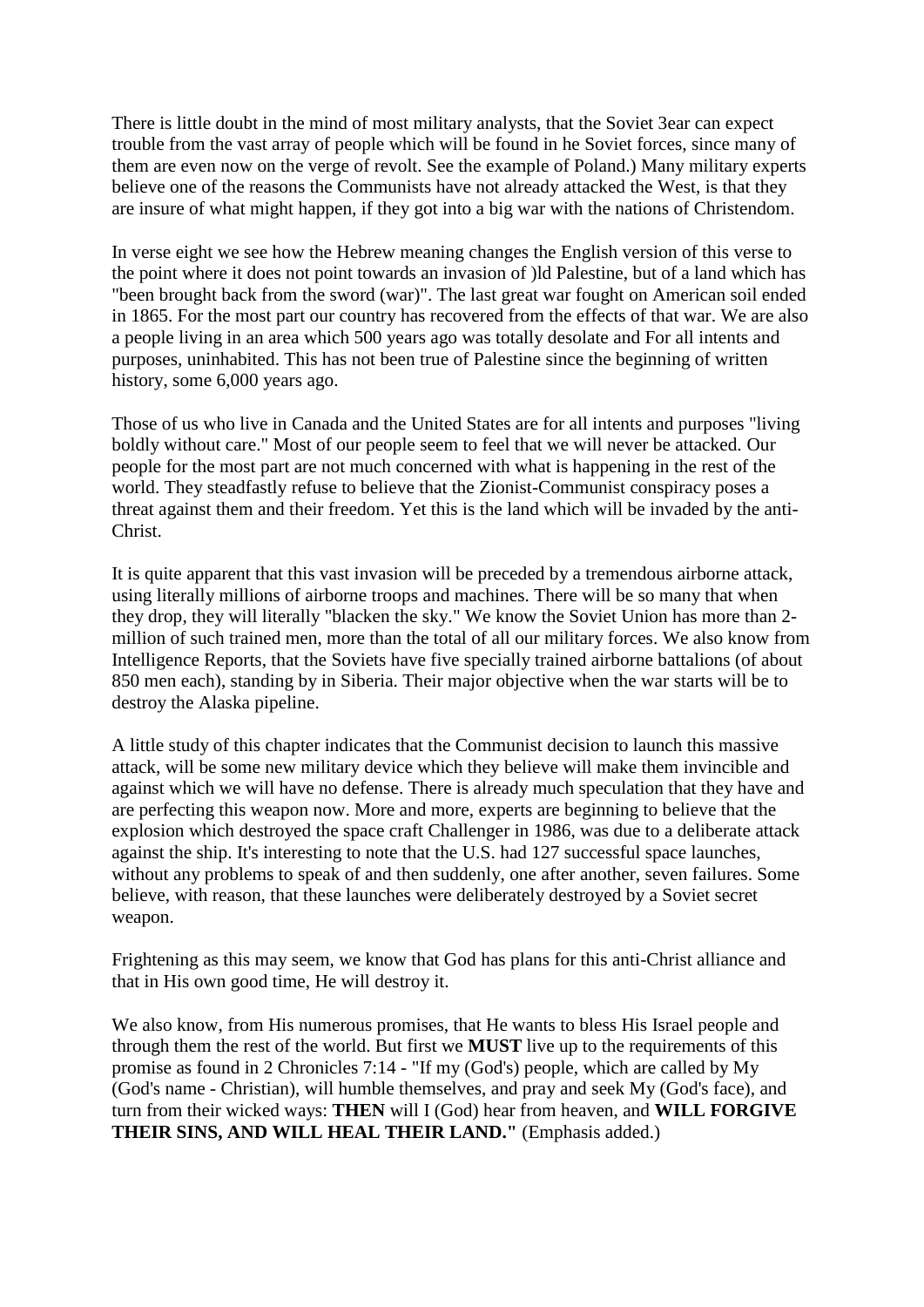Victory and peace are being held back from our people, because we have refused to follow these dictates. My firm conviction is that it may take this invasion, and possibly even temporary Communist occupation of this country, to drive our Israel people back to a realization of who they are and what their responsibilities are before Almighty God. We have a choice of doing it the easy way (God's way), or learning through bitter experience as our forefathers did.

We do know, that in God's own time, He will say: "I have had enough," and will destroy His enemies. Jeremiah 50:25 speaks about God opening His armory, to "bring forth the weapons of His indignation (anger)." I can tell you this, the world has never seen what these can do. They will make the nuclear weapons look like firecrackers by comparison and God will use them against His perpetual enemies. This He has promised.

Our task, as those who love Him, is to be prepared for His return. We were given the task of "occupying until He comes," and this cannot be done, hiding in a spiritual foxhole, asking Him to do the dirty work we are supposed to do. We **MUST** be ready, spiritually, physically, mentally and militarily, for whatever task He gives to us in the battle which is soon to come.

Of this you can be sure. When the final dust of the battle clears away; when the last gun has sounded and the last bomb has been dropped: when He comes back as King of Kings and Lord of Lords, to take His rightful place as ruler of the universe, everyone on earth, both His own people and their enemies, will know it was not through our power, or wisdom, that the battle was won. We ned to be a humble people, for without Him, we are as nothing. We need to pray, not that God will shorten the time of our tribulation, but that He will bring honor and glory to the name of His Son, our Lord Jesus Christ, "And He (Jesus) shall reign for ever, and ever. **AMEN!"**

As we go into our study of Chapter 39, it is important that we realize that Christianity is not just something which we practice on Sunday, within the confines of the church. To be effective servants of the Lord - to fulfill His command to: "Occupy until I come!" it must permeate our thinking in every day events from political to economic.

Too many church members, in these trying days, are "Alka Seltzer" Christians who come to church once a week and "fizz" for an hour or so. The rest of the week they are indistinguishable from the worldly crowd with whom they associate. These anemic Christians have a favorite saying, put into the words of a song: "This world is not my home, I'm just a passing through." They think of themselves as pilgrims and strangers on this earth, who are waiting for the Lord to come back and rapture them out of the mess which was caused by their apathy in the first place. They forget the words of the Lord's Prayer which they pray by rote: "Thy kingdom come, Thy will be done, on earth, as it is in heaven."

Anyone who has made a careful study of American history knows that we are a Christian nation. Our country was intended as a Christian nation from the very beginning. The charters of every one of the original States, says in essence: "This colony was founded for the glory of Almighty God and the propagation of the **CHRISTIAN FAITH."** The Founding Fathers did not have a "pluralistic" nation in mind. When they talked about "freedom of religion" in the Constitution, they were referring to the Christian religion, not all the heathen abominations which have taken root and flourished, as hordes of aliens have invaded Zion.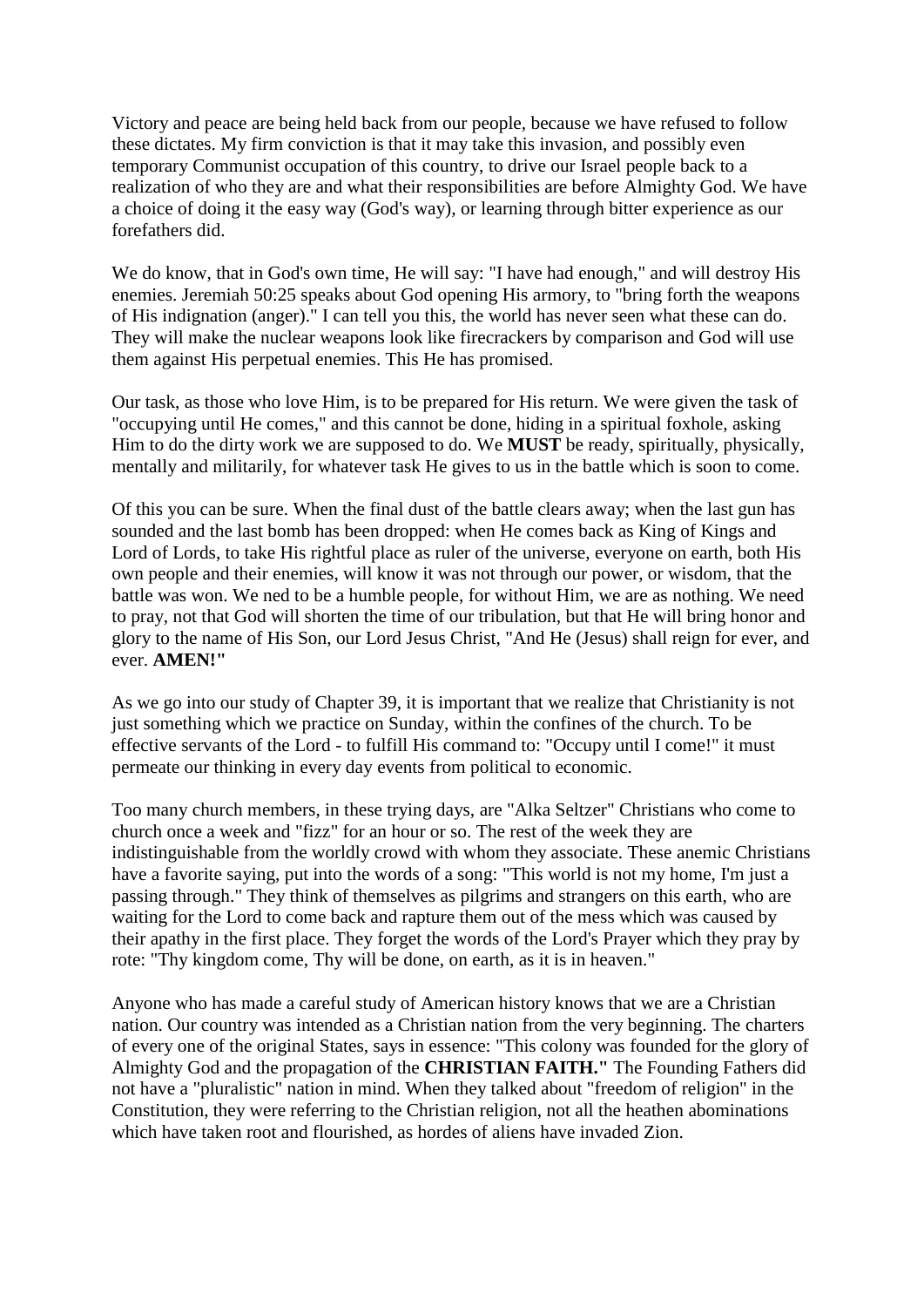While the U.S. Supreme Court has twice declared the United States to be a Christian nation, a majority of brainwashed white Christians have been conned into a tolerance for the pagan "isms" which have invaded and are destroying the moral fiber of America.

As we go on with our study of Ezekiel 39, we will be reading the exciting story of why Christians have suffered more in their own country from persecution and bigotry than any others and how God will finally bring to account those who have tried to destroy His Israel people. (Not the Jews.)

Believe me, my friends, when I say: "We are in a battle for the survival of Christianity and the white race itself. Our fight is against the very forces of hell itself."

It seems almost inconceivable to me, that in a country like America, we would find fake groups such as the "Greenpeace" people, who spend millions of dollars each year to protect baby seals, but say" 'nary a word" about the murder of 2-million unborn children through abortion. They chase over the seas after whale hunters, while thousands of innocent men and women are being slaughtered by the Zionist-Communist conspiracy in a place like Afghanistan. Why? Because these humanitarian groups are based on heathen principles and for the most part have been founded and funded by International Jewry. Ezekiel 39 shows how these and others like them, have been "weighed in God's balances and have come up wanting."

While Almighty God does not balance His books at the end of every year, He has a way of "balancing the scales" and we see His final plan in operation in Ezekiel 39.

Let's get on with our study:

## **Ezekiel 39**

**Vs 1 -** In this verse we see where the prophet Ezekiel is ordered by god to prophecy against the leaders of the Communist world. God's message to them is: "I (God) am against thee, 0 Gog, the chief prince of Mesech (Moscow) and Tubal (Tubolosk.)"

**Vs 2 - TURN -** (7725) - "shuwb" meaning: "cause to retreat; send back; cause to turn."

**BACK** - (7725) - The same word as TURN.

**LEAVE -** (8338) - "showshow" meaning: "annhilate."

**SIXTH** - The same word as **LEAVE,** meaning 1/6th.

**PART -** (2677) - "chetsiy" meaning: "the half or middle; two parts."

**CAUSE -** (4941) - "mishpat" meaning: "a sentence or formal decree."

**COME -** (5927) - " 'alah" meaning: "ascend up; come up; rise un." (Notice once again that the direction of this Communist attack is away from Old Palestine, to the North.)

**NORTH -** (6828) - "tsaphan" meaning: "north quarter, a gloomy, unknown place."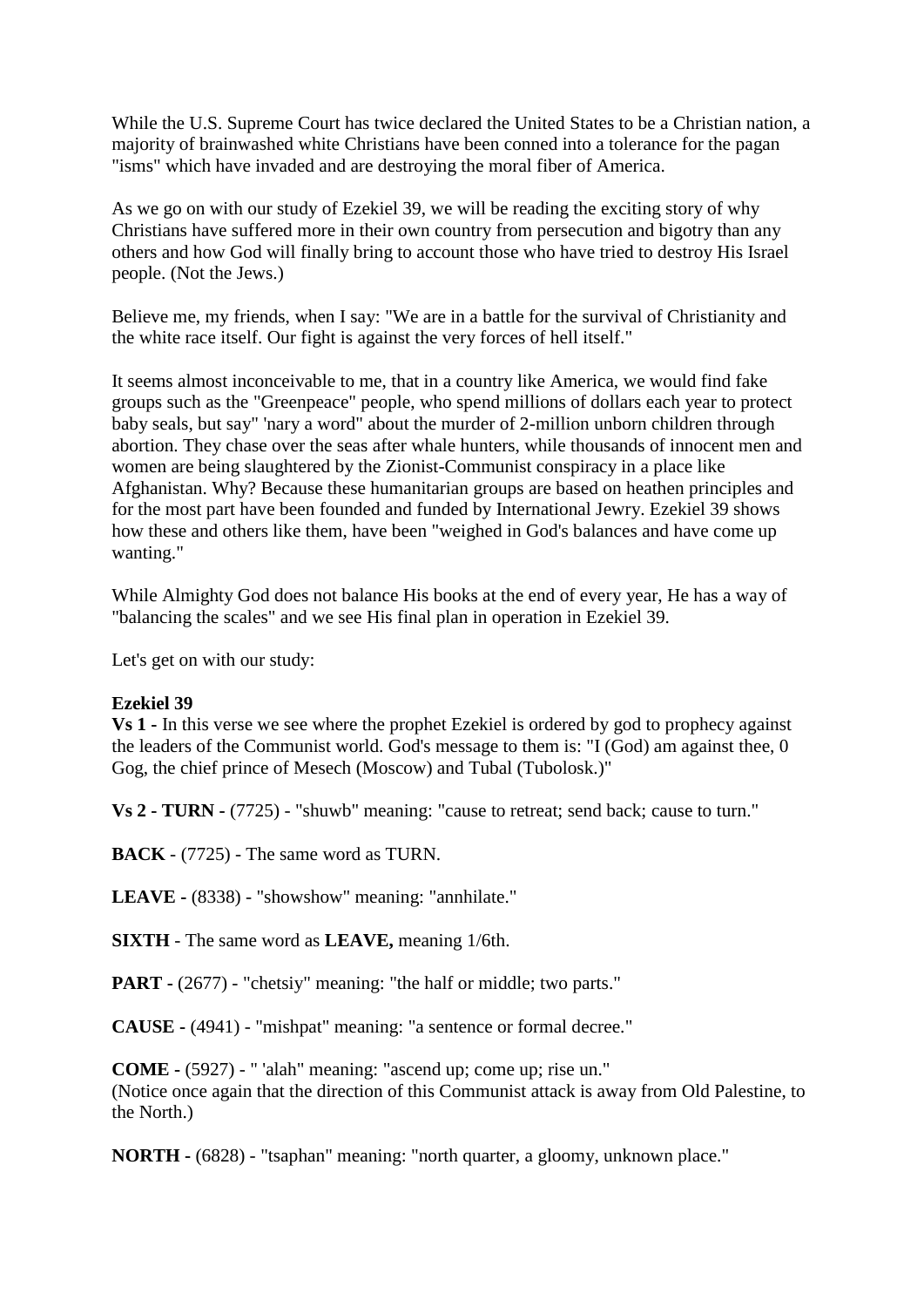PARTS - (3411) - "yrekah" meaning: "rear; border; coast."

**BRING -** (935) - "bow" meaning: "to go or come; to come against; to go to war; to invade."

**MOUNTAINS -** (2022) - "har" meaning: "hill country; sometimes used figuratively to mean people, tribes, or nations."

So we find verse 2 saying in essence: "And I (God) will cause thee (the Communist alliance) to retreat. And I will annihilate you and leave only one-sixth of your forces alive and will cause thee (Russia) to ascend up from your northern parts, and will bring thee (Russia) upon the tribes (nations) of Israel." (Notice once again that this attack is not towards Old Palestine, but is to the north, over the North Pole into the heartlands of Israel nations, Canada and the United States.)

**Vs 3 -**

**SMITH** - (5221) - "nakah" meaning: "to strike severely."

**BOW** - (7198) - "quesheth" meaning: "a bow for shooting; an archer."

LEFT - (8040) "smo'1" meaning: "the left hand." (Here again we see the absolute necessity of looking up every key word. The English word LEFT is used 17 times in the Book of Ezekiel, but it has 8 different meanings.)

**CAUSE -** (5414) - "nathan" meaning: "make, strike."

**ARROWS -** (2671) - "chets" meaning. a piercer; spear; dart; arrow; weapon of war."

**FALL -** (5307) - "naphal" meaning: "cast; fall away; smite out."

**RIGHT -** (3225) - "yamiyn" meaning: "the right hand."

(The wording of this verse is interesting, since it speaks of holding the bow in the left hand and the arrows in the right. This was normal for most archers and is the method most soldiers use to hold their weapons, since most men are right handed.)

Verse three could be translated to read: "And I (God) will severely strike your weapons of war from your left hand and will make your missiles fall from your right hand." (Missiles, bullets, grenades, etc.) In clear terminology, God will cause His enemies to become absolutely impotent."

**Vs 4 -**

**FALL -** (5307) - "naphal" meaning: "die; perish."

**MOUNTAINS -** (2022) - "har" meaning. hills; or nations.

**RAVENOUS -** (5861)-" 'ayit" meaning: "birds of prey."

**BIRDS -** (6833) - "tsippor" meaning: "fowl."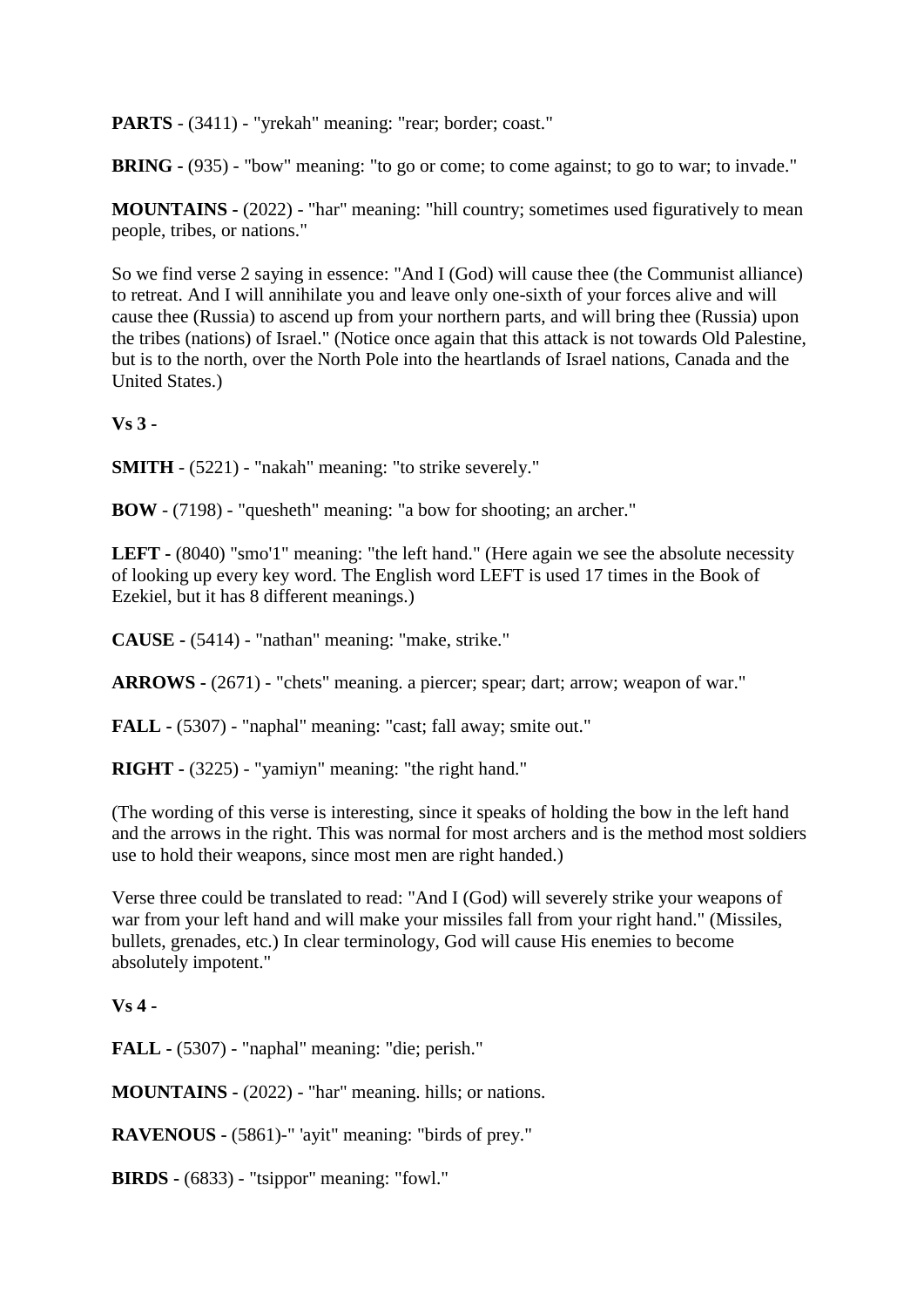**SORT -** (3671) - "kanaph" meaning: "referring to the outer edges of a birds wings: or to the wings of an army."

**BEASTS** - (2416) - "chay" meaning: "wild beasts."

**FIELD -** (7704) - "saday" meaning: "country; field."

**DEVOURED** - (402)-" 'oklah" meaning: "consumed; eaten for food."

So we could translate this verse to read "Thou (Russia) shall fall on the hills of Israel (not necessarily in Old Palestine) thou (Russia) and all thy troops (armies) with thee, and all the nations with thee I (God) will give thee (Russian alliance) unto the fowls of prey unto the wings of my army and to the wild beasts of the field who will devour you for food

**Vs 5 -**

**FALL** - (5307) "naphal" meaning: "die; perish."

**UPON -** (5921) - " 'al" meaning: "upon; among."

**OPEN -** (6440) - "paneh" meaning. open.

**FIELD -** (7704) - "saday" meaning: "country."

**TRANSLATION:** "Thou (Russia) shall perish in the open country: for I (God) have spoken it, saith the Lord."

**Vs 6 -**

**SEND -** (7971) - "shalach" meaning: "bring; spread."

**FIRE** - (784) - " 'esh" meaning: "a burning; fiery; flaming; hot."

**MAGOG** - (4031) - "Magowg" meaning: "the barbarous northern region" hence Russia.

**AMONG -** (996) - "beyn" meaning: "within."

**DWELL** - (3427) - "yashab" meaning: "remain; abide; inhabit."

**CARELESSLY -** (983) - "betach" meaning: "feeling of security; assurance; confidence."

**ISLES -** (339) **-** " 'iy" meaning: "coastlands; islands."

**KNOW -** (3045) - "yada" meaning: "to recognize; acknowledge; be aware of."

**TRANSLATION OF VS 6:** "And I (God) will bring a burning on Magog (the barbarous northern people known as Russia), and within those people who live in apathy, without care, in the coastlands, and the islands; and these people shall acknowledge that I (God) am the Lord."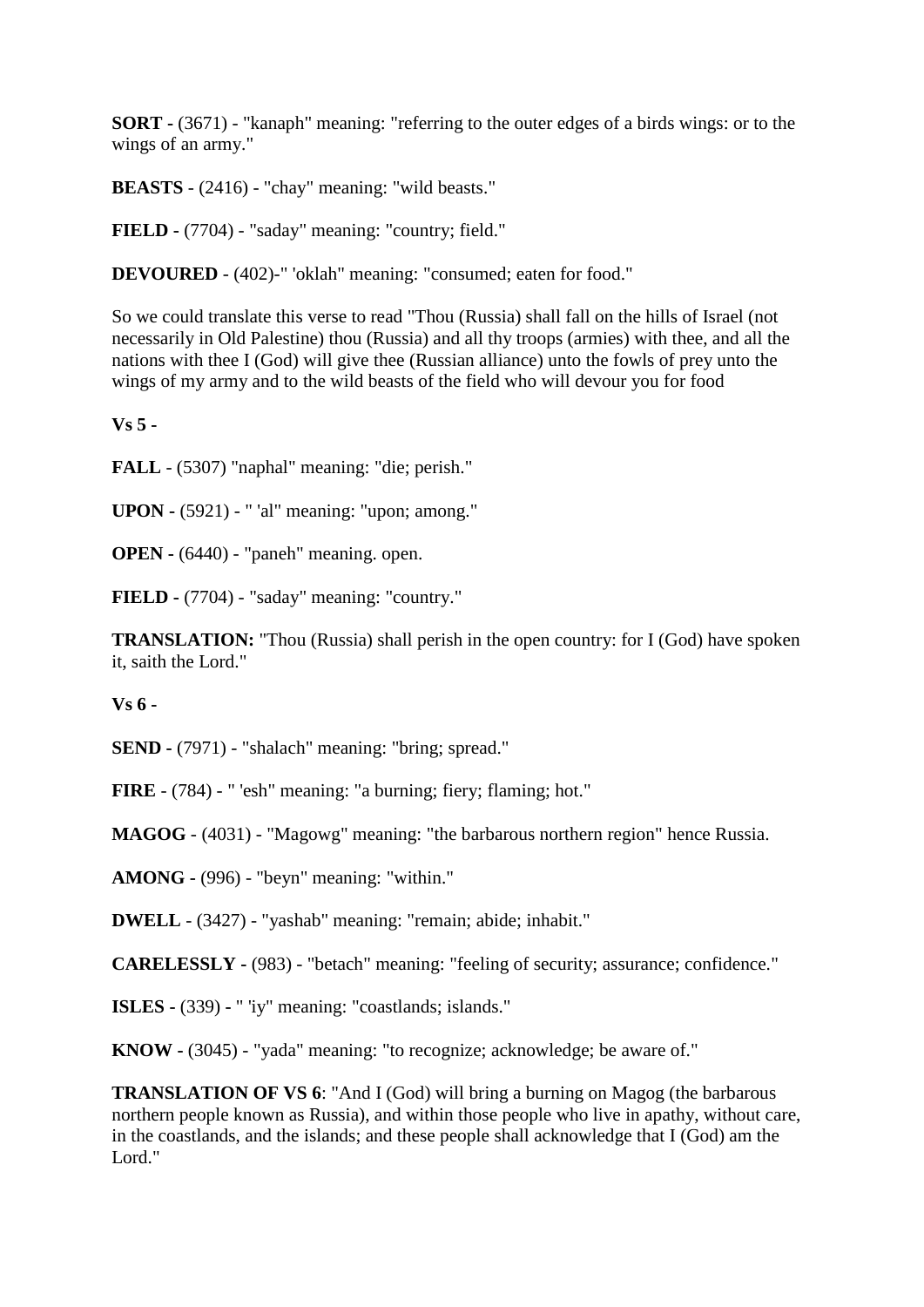The devastation of God, when it comes, will not only be against the anti-Christs of the Zionist-Communist alliance, but against those people in the world who dwell in apathy, without a care. (I personally believe that many of these will be Israelites. They have heard and rejected the Kingdom message. God says He will "purge out from among Israel the rebels, and them that transgress against Him" (Ezekiel 20:38). That word PURGE (1305) means: "to purify; to cleanse; to purge out." So it could mean that God will whip these apathetic Israelites into shape and purify them. I have felt for many years, that the average American Christian will refuse to listen to God until he has been driven to his knees and had his nose rubbed in the dirt. Or this verse could have an even more solemn meaning and say: "when I (God) come back, I will say to the rebels, 'I never knew you', depart from me!" (Matthew 25:41). These will be forced to acknowledge Jesus as King, before they are banished from the Kingdom forever.

**Vs 7 -**

- **HOLY -** (6944) "quadesh" meaning: "hallowed; sacred."
- **NAME -** (8034) "shem" meaning: "character; honor; authority."
- **KNOWN -** (3045) "yada" meaning: "recognize; acknowledge; declare; respect."
- **MIDST -** (8432) "taveh" meaning: "among."
- **PEOPLE -** (5971) " 'am" meaning: "tribes; nations; troops."
- **LET -** (7503) "raphah" meaning: "leave; let alone."
- **POLLUTE**  (2490) "chalal" meaning: "to profane; break one's word; defile; prostitute."
- **HOLY**  (6944) same as above.
- **NAME -** (8034) same as above.
- **MORE -** (5750) " 'od" meaning: "again; at all; any longer."
- **HEATHEN -** (1471) "goy" meaning: "a foreign nation."
- **KNOW -** (3045) same as **KNOWN** above.
- **LORD**  (3068) **"YHOVAH"** meaning: "the Self-Existent One; the Creator."
- **HOLY**  (6918) meaning. sacred."
- **ONE -** (259) "echod" meaning. "alone; only."

**TRANSLATION VS 7:** "So I (God) will make my sacred character acknowledged among my (God's) Israel nations; and I (God) will not leave them alone to defile my (God's) sacred name any longer; and the foreign (non-Israel) nations shall recognize me as the Creator, the sacred One alone among Israel."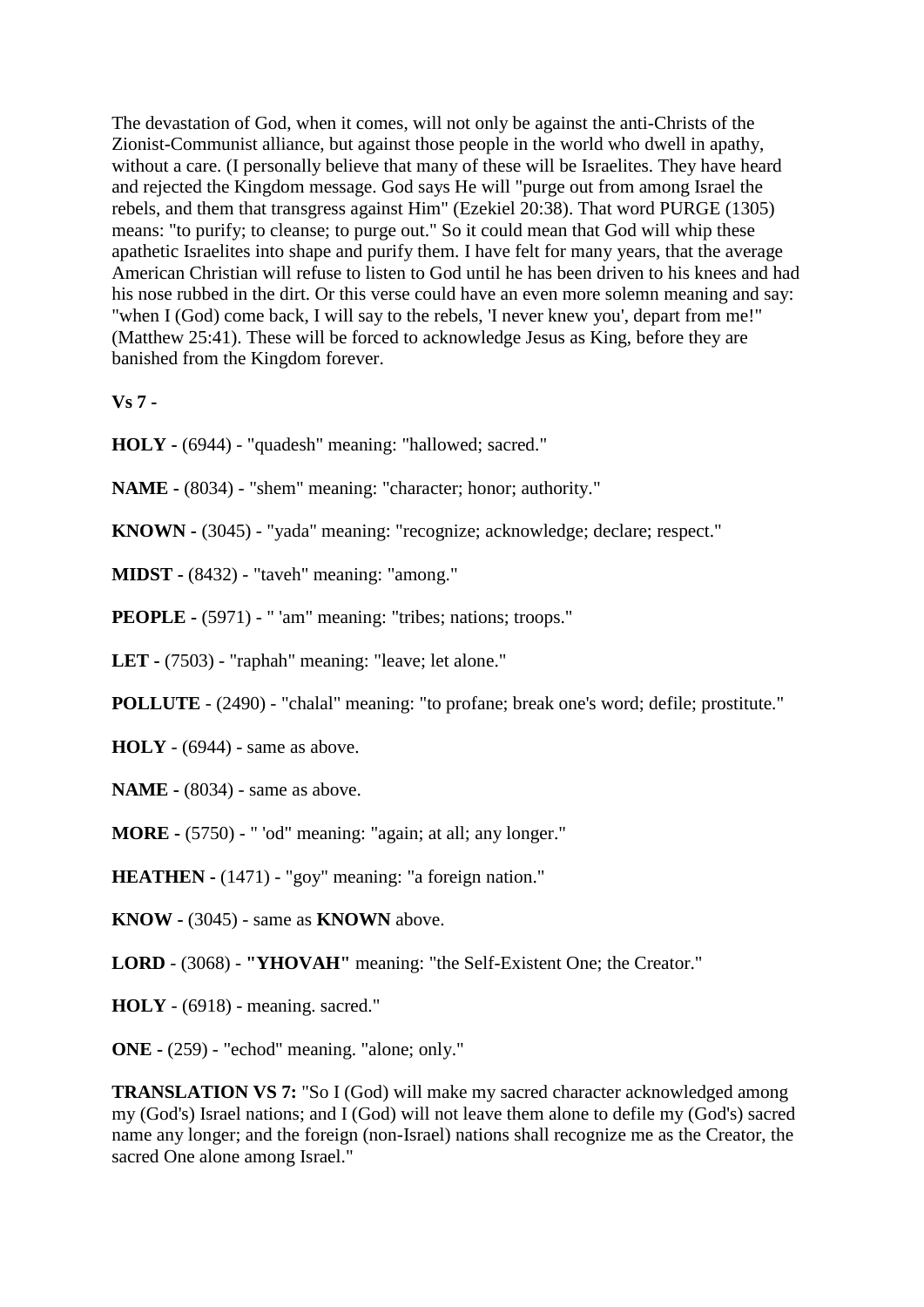Notice this verse does not speak about a single nation, such as the Jewish nation now in Palestine. It speaks of the "nations of Israel," those which were promised to Father Abraham, Isaac and Jacob, centuries ago: In Genesis 17:4-6, Abraham, the father of the Israelite people was given a promise by Almighty God, when He said: vs 4: "As for Me (God), behold My covenant is with thee, and thou shalt be a father of **MANY** nations." You might say, "This has reference to the Arab people who are also Abraham's descendants." But God clarifies this, just as He does any other Scripture if you are diligent to search for the truth, when He narrows down these nations in vs 16 and says to Abraham's wife Sarah: "she shall be a mother of nations." Remember, these promises were made to Abraham, 1200 years before there were any people on earth, who were known as Jews. Then to be doubly sure the truth would be known, God gives the same promise to Abraham's grandson Jacob, in Genesis 35:11, when He says: "...a nation, and a company of nations, shall be of thee, and kings shall come out of thy loins." This promise has only been fulfilled in the nations of Christendom. It has certainly not been fulfilled in the people we know as Jews. Then in Genesis 48:19 we see Jacob-Israel, as he passes on this promise to the youngest of Joseph's sons, Ephraim: "his younger (Manasseh's) brother shall be greater than he, and his seed shall become a **MULTITUDE OF NATIONS."**

**Vs 8 -**

**BEHOLD -** (2009) - "hinneh" meaning: "lo, see."

**COME -** (935) - "bow" meaning. "befall; cause to; invade; go to war."

**DONE -** (6213) **-** " 'asah" meaning: "accomplished; executed; come to pass."

**DAY -** (3117) - "youwm" meaning: "age."

**SPOKEN -** (1696) - "dabar" meaning. "arranged; to speak; talk."

**TRANSLATION:** "See, I (God) have caused it to come to pass, saith the Lord: this is the age of which I have spoken."

**Vs 9 -**

**THEY** - (1992) - "hemmah" meaning: "many; those."

**DWELL** - (3427) - "yashab" meaning. remain; dwelling; habitation.

**CITIES -** (5892) - "a'ayar" meaning: "a city; town."

**FORTH** - (3318) - "yatsa" meaning: "break out; go out; issue out."

**SET** - (1197) - "boor" meaning: "consume with fire; burn; set on fire."

**FIRE** - (784)-" 'esh" meaning: "burning; fiery; flaming; hot."

**BURN -** (5400) - "nasag" meaning: "catch on fire; burn; kindle."

**WEAPONS -** (5402) - "nesheg" meaning: "offensive arms; arsenal; weapons."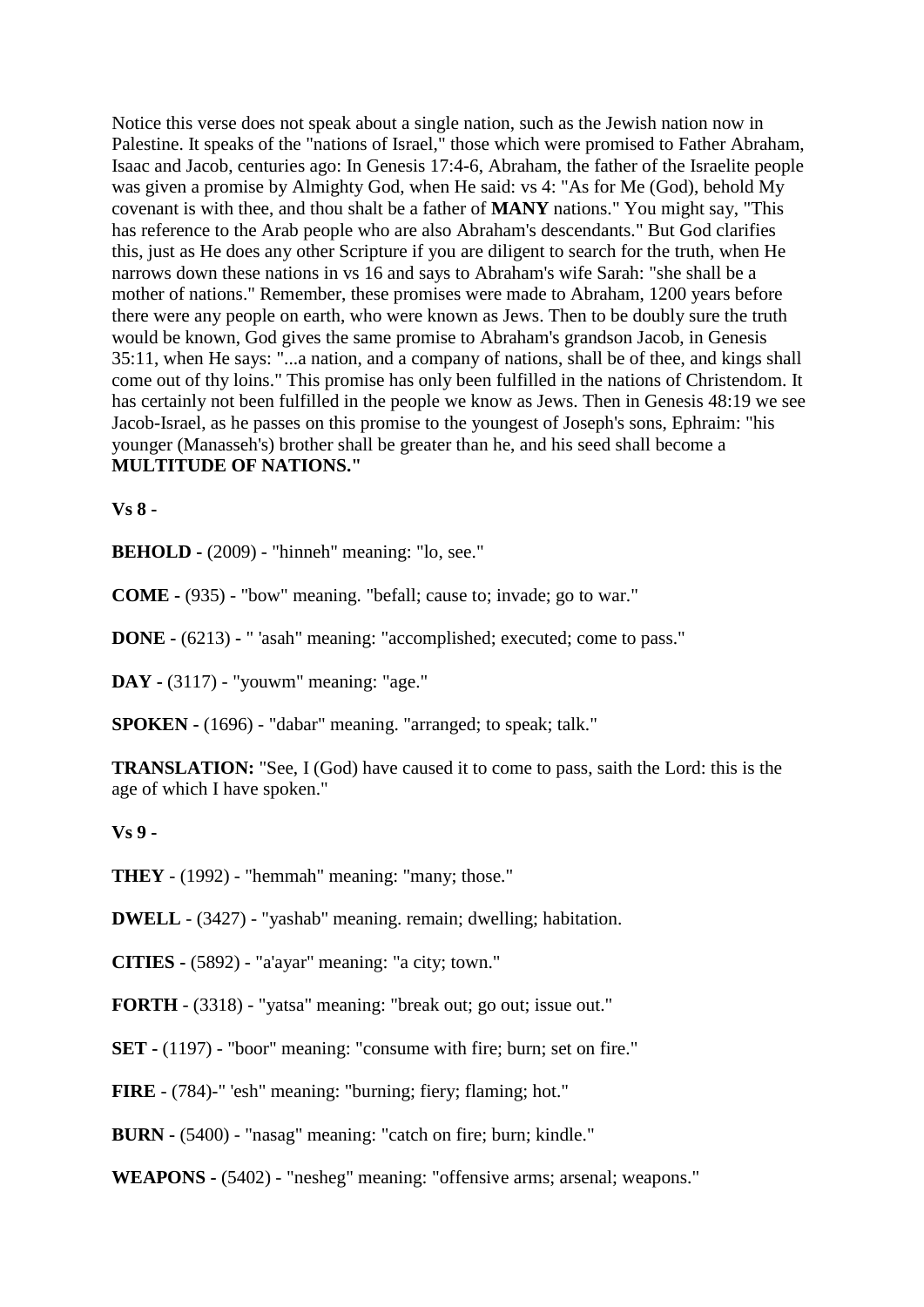**BOTH** - (8147) - "shttayin" meaning: "both."

**SHIELDS -** (4043) - "mginnah" meaning: "small shields; defensive weapons."

**BUCKLERS** - (6793) - "tsinnah" meaning. "large shields."

**BOWS** - (7198) - "gesheth" meaning: "bow as an offensive weapon."

**HANDSTAVES -** (4731) - "magglah" meaning: "rod for offensive striking

**SPEARS -** (7420) - "ramath" meaning: "lance; javelin, spear."

**BURN -** (1197) - "boor" meaning: "to consume with fire."

**FIRE** - (784) - same as above.

**SEVEN -** (7651) - "shib'ah" meaning. "an indefinite number; by implication a week."

**YEARS** - (8141) - "shanah" meaning. a whole year."

**TRANSLATION:** "And many which remain in the cities and towns of Israel shall issue out of those cities and will consume with fire and burn the defensive weapons and the offensive weapons, and they will burn them for seven whole years."

At about this point, the skeptic, or the doubter, may say: "See, the prophet was not talking about some war in the distant future, for we no longer use spears and bow. Our weapons are made of metal which will not burn."

There are several interesting assumptions we can make at this point. One is that the prophet, looking far into the future, could not know about tanks, guns, and artillery, so he described the terrible war which would take place, in terms his readers could understand.

But there is an even more intriguing possibility. This is that he had a vision of that future war and the strange weapons which would be used. He knew these metal weapons would burn.

For a number of years, the Soviets have been experimenting with a new plastic called "ligonite." This is much harder than steel, is almost impenetrable by armor piercing shells and much lighter than steel. This makes it an ideal armor for tank and personnel carriers. The one drawback is that when it catches on fire, it burns with an intensity that is hotter than that of anthracite coal. Could it be possible that our Israel people, issuing forth on the battle field after the enemy has been destroyed, will actually be able to burn these metal weapons? Or could it be that the prophet was referring to them burning the fuel that these war engines contained? You be the judge. Verse 10 will give a further explanation.

#### **Vs 10 -**

**WOOD** - (6086) - " 'ets" meaning: "trees; timber; sticks."

**OUT** - (4480) - "minney" meaning: "from among; out of."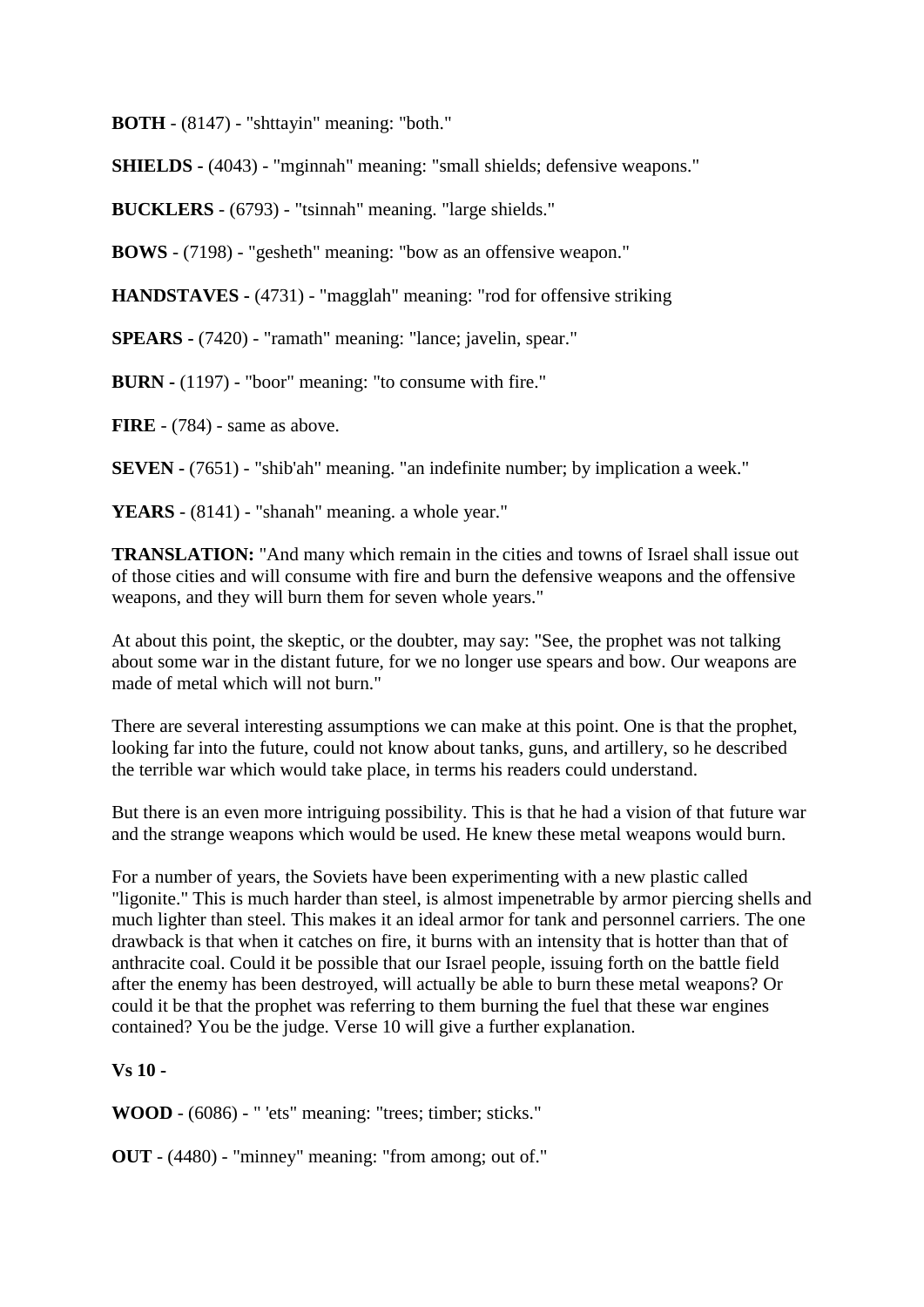**FIELD** - (7704) - "saday" meaning: "countryside; field; ground."

**NEITHER -** (3808) - "loh" meaning: "never; much less; out of."

**FORESTS -** (3293) - "Ya'ar" meaning: "thickets; forests; woods."

**BURN -** (1197) - "a'ar" meaning: "to kindle; consume; cause to burn; set on fire."

**WEAPONS** - (5402) - "nesheg" meaning: "offensive weapons; arsenal."

**FIRE** - (784) - " 'esh" meaning. 'fiery flame; burning; hot."

**SPOIL -** (7997) - "shalal" meaning: "booty; prey."

**THOSE -** (1992) - "hemmah" meaning: "whomsoever; the same; such as; those."

**SPOILED -** (7997) - "shalal" meaning: "plundered; make a prey; spoil."

**ROB -** (962) - "bazez" meaning: "take a prey; spoiled."

**ROBBED -** (962) - same as above.

**TRANSLATION:** "So Israel shall take no firewood out of the open fields, nor cut down any wood out of the forests; for Israel shall burn the offensive weapons with a fierce flame; and Israel shall take a prey of those who sought to spoil them, and spoil those that robbed them."

It becomes apparent in this verse that the enemy will retreat in great panic, leaving their weapons of war and supplies behind. Whether Israel will acutally be able to burn these weapons we do not know. Very possibly they will burn the fuel from the mechanized vehicles and use it to warm their homes and cook their food. Anyone who has ever traveled with an armored division in combat or in maneuvers, knows the vast amount of fuel it will consume. Much of this is transported by oil trucks. In this specific war, the enemy will leave enough fuel behind to last the Israel people for seven years. (See verse 9).

#### **Vs 11 -**

**COME** - (1961) - "hayah" meaning: "come to pass; be accomplished; happen."

DAY - (3117) - "yowm" meaning: "space of time."

**GOG -** (1463) - "Gowg" meaning: "northern nation, in this case Russia."

**PLACE -** (4725) - "magomah" meaning: "country; place; space."

**GRAVES -** (6913) - "qibrah" meaning: "burying place."

**VALLEY** (1516) - "gay" meaning: "a gorge with steep sides."

**PASENGERS -** (5674) - " 'abar" meaning: "make way; overrun; passage; take away."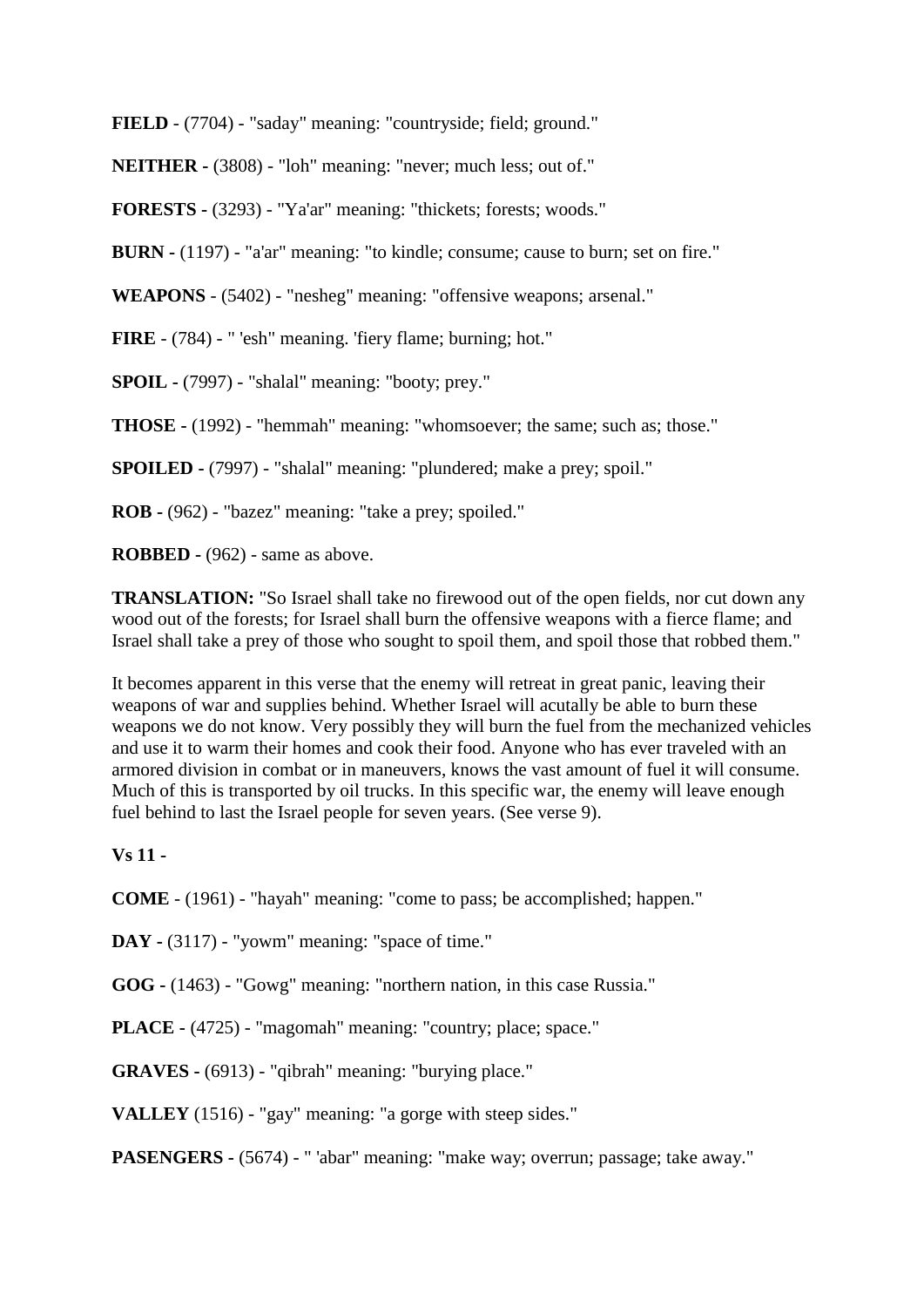**EAST -** (6926) - "qidmah" meaning: "in front of; eastward; forward part."

**SEA -** (3220) - "yom" meaning. 'a sea; large body of water (a big sea); sometimes a large river; western."

**STOP -** (2629) - "chacam" meaning: "to stop the nose; muzzle."

**PASSENGERS -** (5674)-" 'abar" meaning: "enter; go through."

**BURY -** (6912) - "gabor" meaning: "to bury."

**GOG -** (1463) - same as above.

**MULTITUDE -** (1995) - "hamon" meaning: "crowd; company."

**CALL -** (7121) - "gara" meaning: "address by name."

**VALLEY -** (1516) - "gay" meaning: "gorge."

**HAMON-GOG -** (1996) - "Hamon-Gowg" meaning: "the multitude of the northern country (Russia).

**TRANSLATION:** "And it shall happen in that space of time, that I (God) will give unto that northern country (Russia) a space there for a burying place in Israel, the gorge of the passage, eastward of the great sea; and it (the smell of decaying bodies) shall muzzle (stop) the noses of those who pass through; and there Israel shall bury Russia and all his company: and Israel shall call it the gorge of the army of the north."

There is no place in Old Palestine that can match this description of the place where Russia shall fall and be buried, (5/6ths of her army vs 2). But east from the Pacific Ocean, in the wilderness of Utah, Nevada, and Idaho, are many deep gorges, where millions of bodies could be buried. I believe this is the "valley of the passengers" which is mentioned here.

#### **Vs 12 -**

**SEVEN** - (7651) - "shi'bah" meaning: "literal number seven."

**CLEANSE -** (2891) - "taher" meaning: "to purify; decontaminate."

**MONTHS -** (2320) - "codesh" meaning: "by implication a month of 30 **days."**

**TRANSLATION:** "And the house of Israel will take seven months to bury the Communist soldiers that they may decontaminate the land."

## **Vs 13 -**

**PEOPLE -** (5971) - "am" meaning. congregation, tribes; nations; men."

**LAND -** (776) - " 'erets" meaning: "country; nations."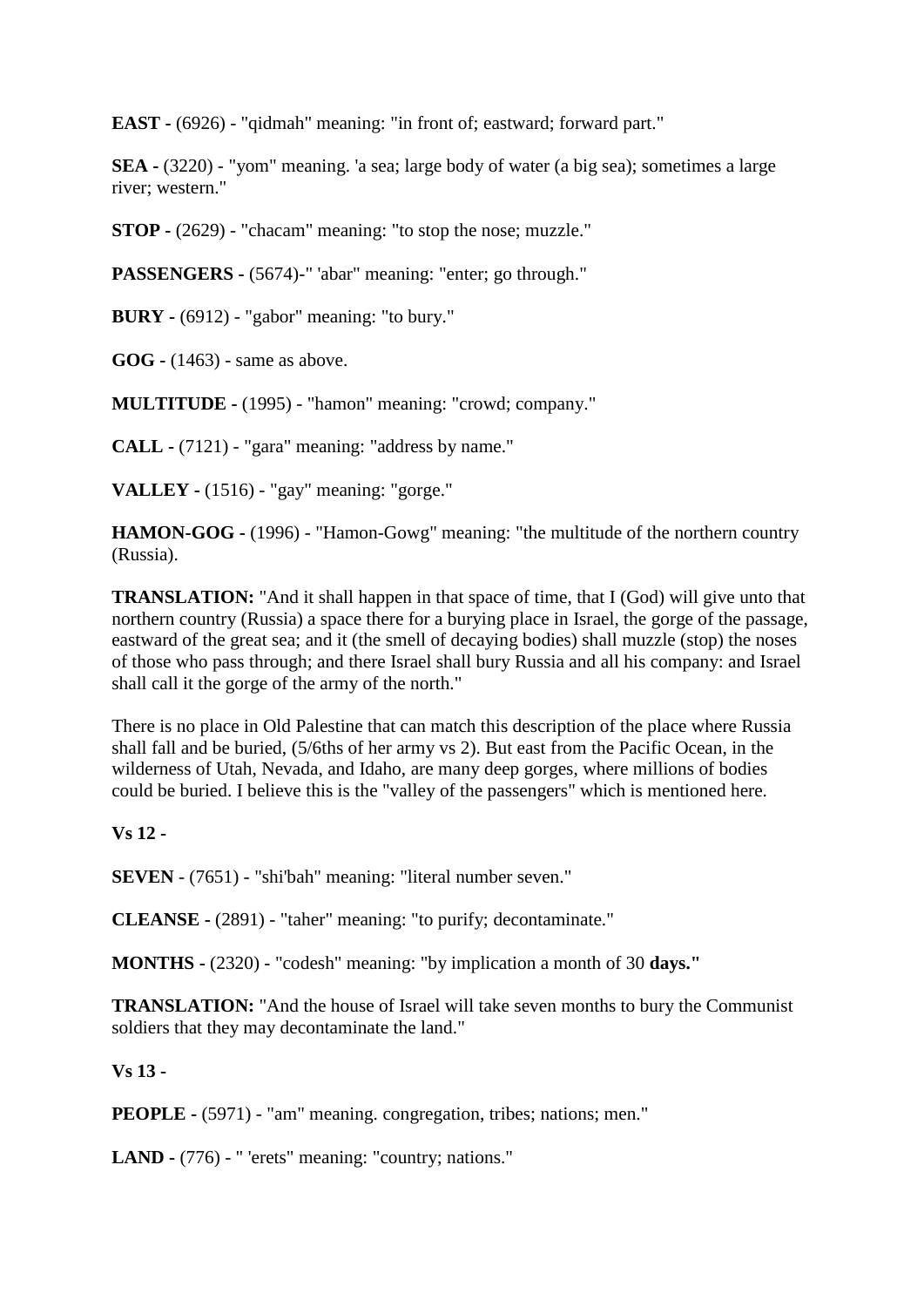**BURY -** (6912) - "gabar" meaning: "bury."

**RENOWN -** (8034) - "shen" meaning: "a memorial; an honor."

**DAY** - (3117) - "yowm" meaning: "time; day; age.

**GLORIFIED -** (3513) - "kabed" meaning: "receive glory; honored."

**LORD -** (136) - "Adonay" meaning: "the proper name of God only when capitalized."

**TRANSLATION:** "yea, every person in the land shall bury the Communists, and it shall be to Israel a time of honor, the day when I (God) shall be honored, saith Adonay, the Lord God."

(I have specifically used the word **LORD** here, since there are those who teach that this word represents the heathen deity Ba'al and should never be used. In this instance, since it is capitalized, it refers to **ADONAY**, the Creator, the Self-Existent One. This is true of the word **LORD** whenever you find it capitalized. It has absolutely nothing to do with Ba'al.)

#### **Vs 14 -**

**SEVER** - (914) - "bodal" meaning: "separate."

**CONTINUAL -** (8548) - "tamiyd" meaning: "constant; regular; daily."

**EMPLOYMENT -** (5975) - "amad" meaning: "to be employed; serve."

**PASSING -** (5674) - " 'abar" meaning: "covering."

**BURY -** (6912) - "gabar" meaning: "to inter or bury."

**PASSENGERS -** (5674) - "abar" meaning: "those that cover; wayfaring men."

**BURIED -** (6912) - meaning: same as above.

**THOSE -** (1992) - "hemmah" meaning: "those."

**REMAIN -** (3498) - "yathar" meaning: "are left; preserved; left behind."

**FACE -** (6440) **-** "paneh" meaning: "surface; upon."

**CLEANSE -** (2891) - "taber" meaning: "to purify; decontaminate."

**END -** (7097) - "getseh" meaning: "end."

**SEARCH -** (2713) - "chaqar" meaning: "to penetrate; search out; seek."

**TRANSLATION:** "And they (Israel) shall separate out men for regular employment, whose task will be to cover the land and bury those bodies that were left behind on the surface of the land; for seven months shall these men seek out the dead."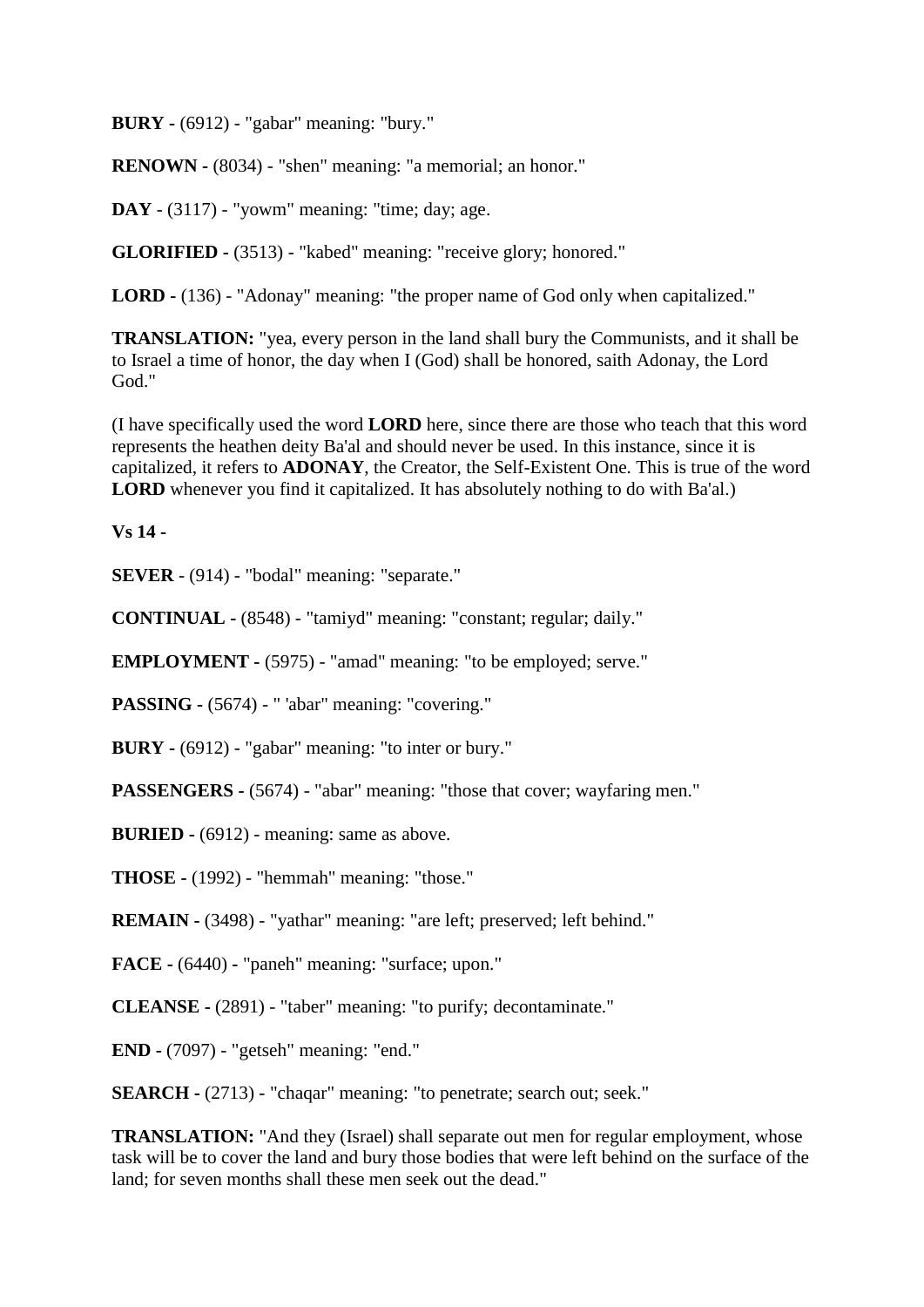### **Vs 15 -**

**PASSENGERS** - (5674) - " 'abar" meaning: "pass through; wayfaring man."

**PASS** - (5674) - same as above.

**THROUGH -** same as above.

(Notice these three key English words all have the same meaning. Why then did the translators confuse the issue by using different words? These could have been condensed into one phrase which said: "when the wayfaring man passes through the land.")

**SEEST -** (7200) - "ra'ah" meaning: "lean on; mark; spy; view."

**BONE -** (6106) - "estem" meaning: "extension of the body; a body; a bone."

**SET -** (1129) - "banah" meaning: "set up."

(Here is another good example of the necessity of looking up each key word. In Chapter 39 alone, the English word **SET** has three different Hebrew meanings (1197, 1129 and 5414).

**SIGN -** (6725) - "tsituwm" meaning: "a guiding pillar or post."

**BURIERS -** (6912) - "gabar" meaning: "burying party."

**VALLEY -** (1516) - "gay" meaning: "gorge."

**HAMON-GOG -** (1996) - "Hamown-Gowg" meaning: "the multitude of Gog."

**TRANSLATION:** "Any wayfaring man (traveler) who passes through the land and sees **a**  body or bone of **a** man, he shall set up **a** guiding post by it, until the burying party shall bury it in the gorge where the multitude of Gog (Russia) are buried."

(Note, there were to be no individual graves, but a mass burying in a deep and huge gorge.)

## **Vs 16 -**

**NAME -** (8034) - "shem" meaning: name.

**HAMMONAH -** (1997) - "Hamownah" meaning: "the multitude of Gowg." (Russia)

**CLEANSE -** (2891) - "taher" meaning: "purify; decontaminate."

**LAND -** (776) - " 'erets" meaning. nation."

**TRANSLATION:** "And also the name of that city shall be Hamonah, the multitude of (Russia). In this way shall Israel purify the land (nation)."

## **Vs 17 -**

**LORD -** (136) - "Adonay" meaning: "the self-existent One."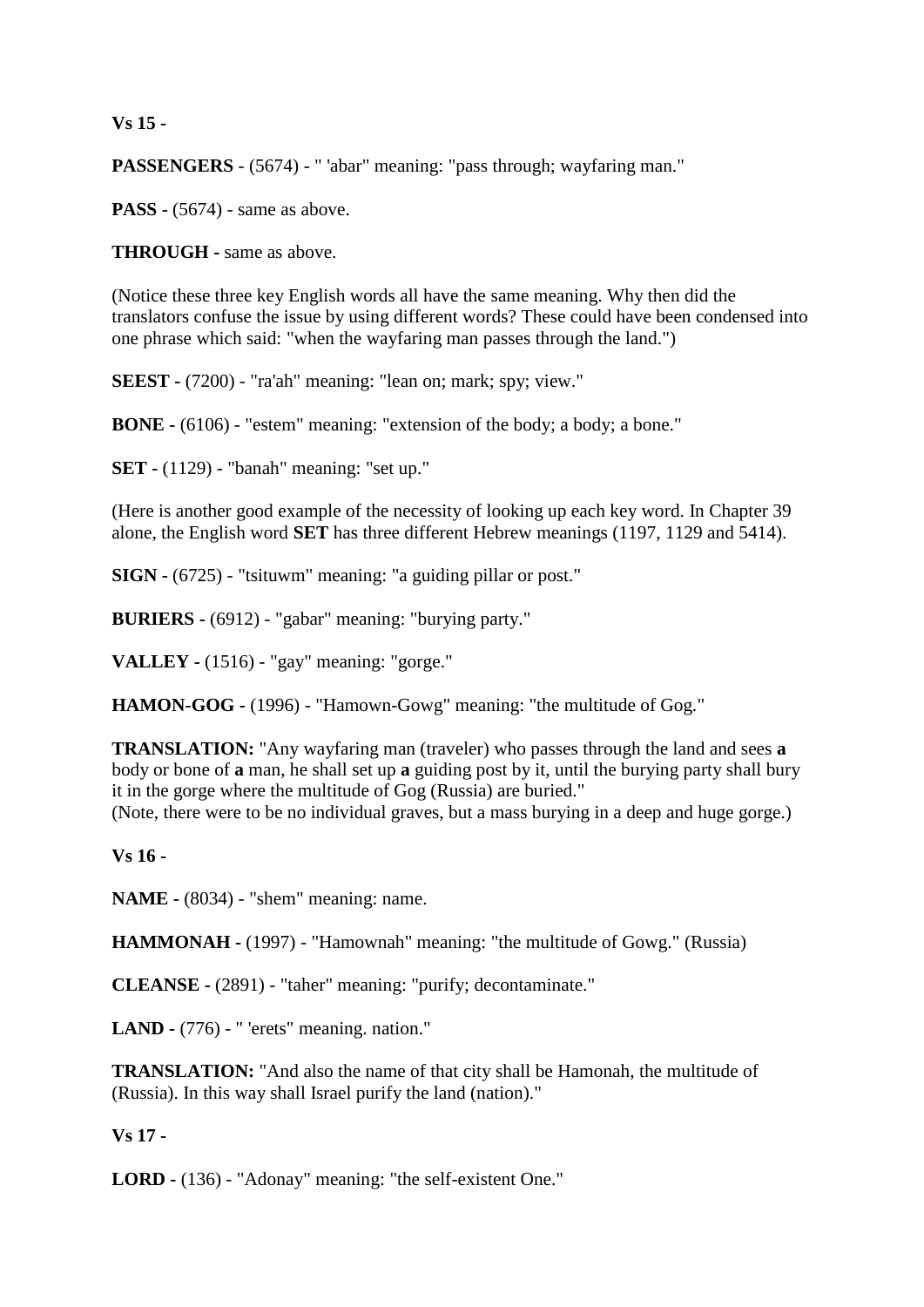**SPEAK -** (559) - amar meaning: say, command; demand of; speak."

**EVERY -** (3605) - "kal" meaning: "everyone; all."

**FEATHERED -** (3671) - "kanaph" meaning: "feathered; flying."

**FOWL -** (6833) - "tsippor" meaning: "bird."

**BEAST -** (2416) - "chay" meaning. wild beast."

**FIELD -** (7704) - "saday" meaning. country."

**ASSEMBLE -** (6908) - "gabats" meaning: "gather; assemble; come together."

**YOURSELVES -** (5315) - "nephesh" meaning: "any breathing creature or animal; yourselves."

**COME -** (935) - "bow" meaning: "to gather."

**GATHER -** (622) - "acaph" meaning: "to gather for any purpose; gather together."

**EVERY -** (5437) - "cabab" meaning: "be about on every side; beset; round about."

**SACRIFICE -** (2077) - "zebach" meaning: "slaughter; offering."

**GREAT -** (1419) - "gadol" meaning: "high; mighty."

**SACRIFICE -** (2076) - same as above.

**MOUNTAINS -** (2022) - "har" meaning: "hills; hill country."

**EAT -** (398) - " 'akol" meaning: "to eat; consume; feed."

**FLESH -** (1320) - "basar" meaning: "flesh."

**DRINK -** (8354) - "shathah" meaning: "drink."

**BLOOD -** (1818) - "dam" meaning: "blood which when shed causes death, hence life blood."

**TRANSLATION:** (This verse paints a terrifying picture, completely opposite of that one painted by most of our churches. Here we see God, the Son, in Jesus Christ, rather than the "meek and lowly babe of Bethlehem." Here we see Christ as the Avenger, the Destroyer:) "And Thou (Ezekiel), son of man, thus saith Adonay, the Self-Existent One, command all the feathered birds, and all the wild beasts of the country, to come together, for my slaughter, that I (God) will kill for you, even a mighty slaying on the hills of Israel, that you (the birds and wild beasts) may feed upon flesh and drink life blood of my enemies.

## **Vs 18 -**

**EAT -** (398) - " 'ahol" - same as above.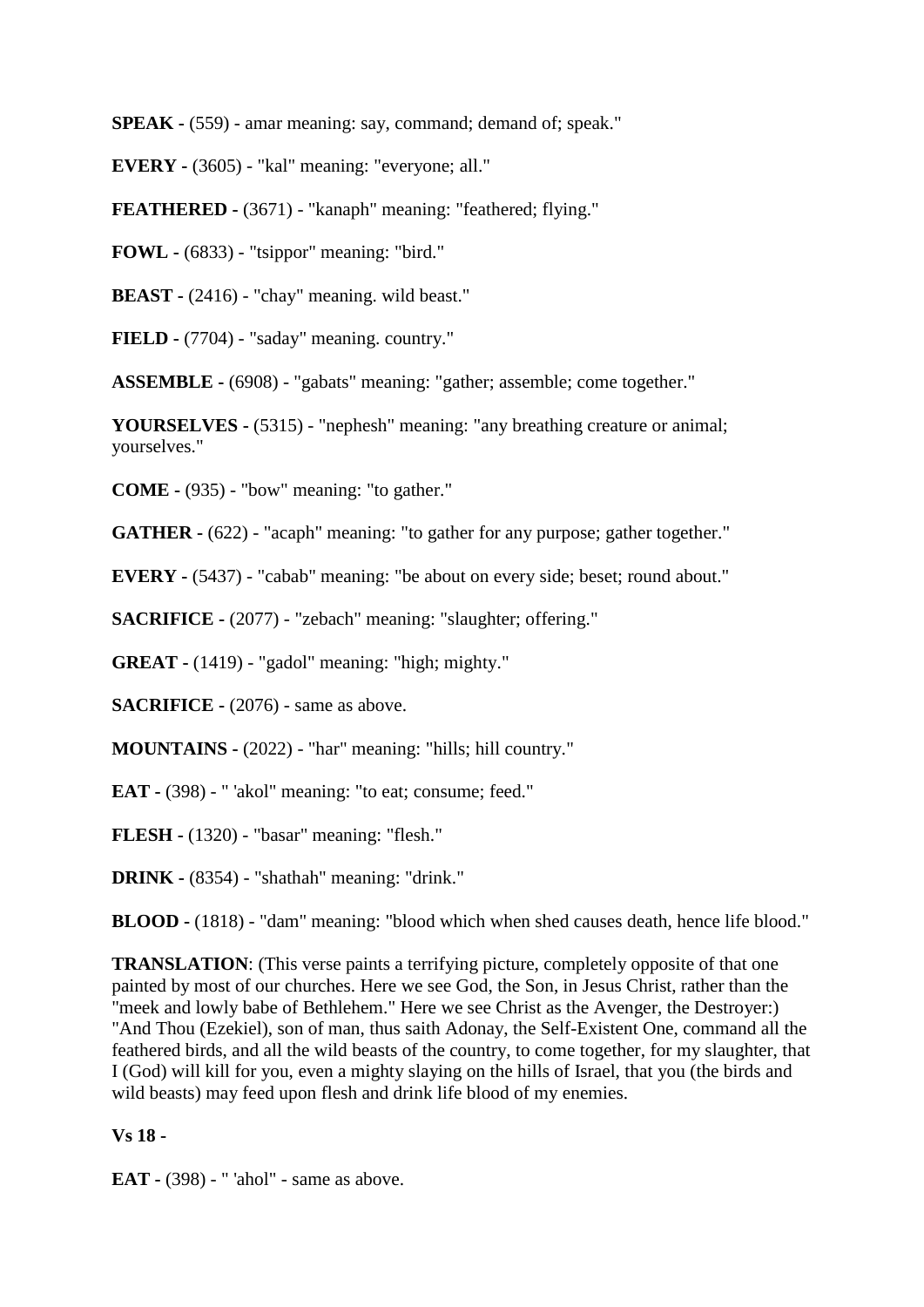**FLESH -** (1320) - same as above.

**MIGHTY -** (1368) - "gibbor" meaning: "above; chief; strong."

**DRINK -** (8354) - same as above.

**BLOOD -** (1818) - same as above.

**PRINCES -** (5387) - "nasi" meaning: "exalted ones." (It is interesting to note that the word Nazi comes from this Hebrew word); also rulers; governors."

**EARTH -** (776) - " 'erets" meaning: "land; country; nations."

**RAMS -** (352) - " 'ayil" meaning: "mighty men." (Note that this word does not refer to a male sheep or goat.)

**GOATS -** (6260) - "attud" meaning: "leaders of the people." (AGAIN it would be well to notice that these "he goats" are not animals, but military leaders.)

**BULLOCKS -** (6499) - "par" meaning: "young; with wild strength."

**FATLINGS -** (4806) - "mring" meaning. gross; domineering." (Again, not a reference to animals as the King James Version seems to indicate, but to powerful leaders.)

**BASHAN -** (1316) - "Bashan" meaning. an area east of Palestine and the Jordan River."

It appears as though the KJV translators have completely garbled this verse for some reason or other, as the Hebrew shows it to read something like this: "Ye (birds of prey and wild beasts) shall consume the flesh of the chief men and drink the blood of the exalted ones, of mighty men (military leaders) and of the leaders of the people, of the young and domineering men from that area east of Palestine."

(Once again, it is extremely important for us to remember that the rams, he-goats, fatlings, and bullocks mentioned in this verse have absolutely nothing to do with animals, but are a description of the people who will fall in this slaughter.")

**Vs 19 -**

**EAT -** (398)-" 'akal" meaning. consume; devour; feed on."

**FLESH -** (1320) - "basar" meaning: "body flesh of man."

**FULL -** (7654) - "sob'ah" meaning: "satisfied; satiated; had enough of."

**DRINK -** (8354) - "shathah" meaning: "drunk; to drink as at a banquet."

**BLOOD -** (1818) - "dam" meaning: "life's blood."

**TILL -** (5704) - " 'ad" meaning. until; for as long as."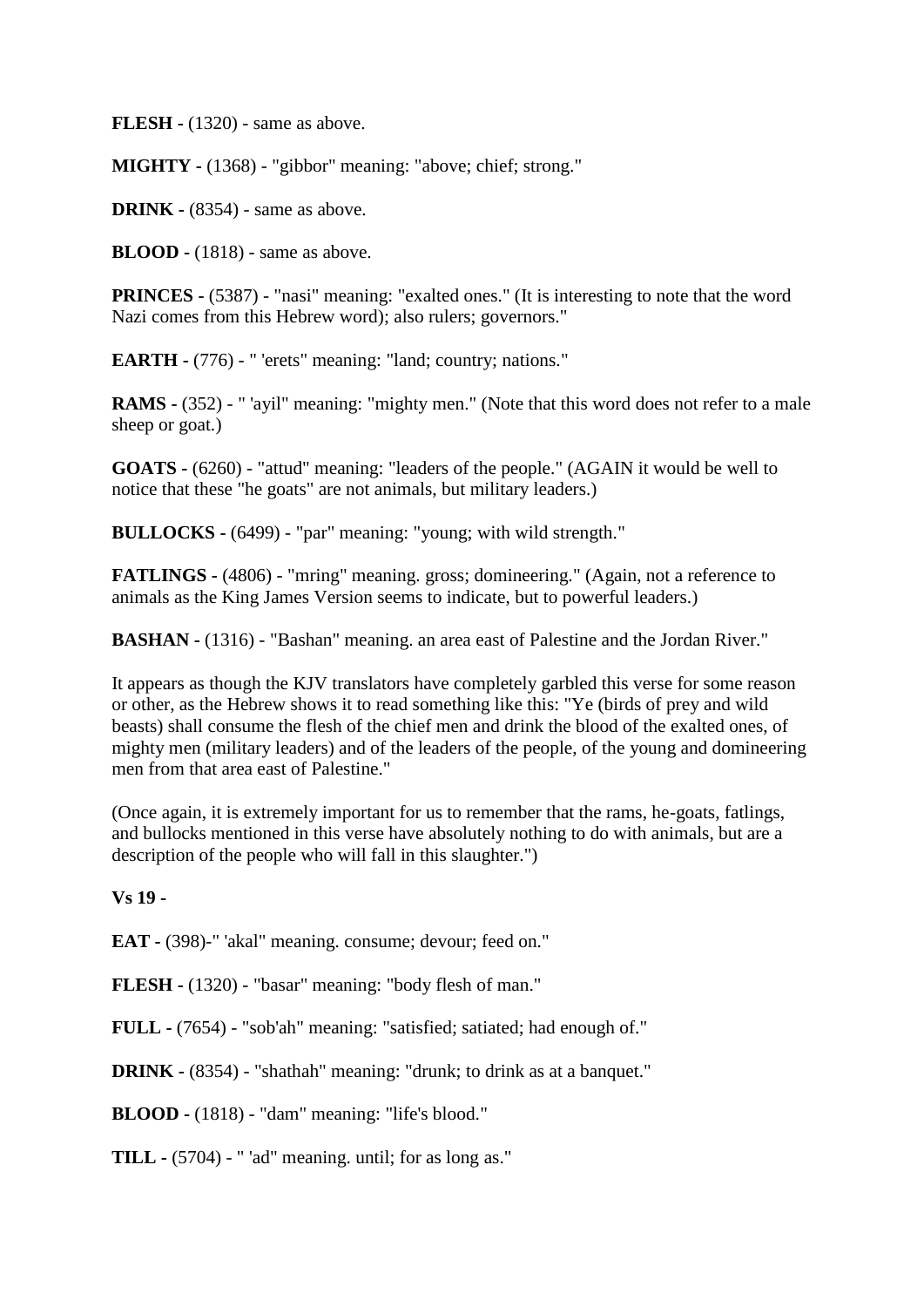**DRUNKEN -** (7943) - "shikkarown', meaning. "to be drunken or intoxicated."

**SACRIFICE -** (2076) - "zabach" meaning: "killed; slaughtered."

**TRANSLATION:** "And ye (birds and beasts of prey) shall devour the flesh of men until you have had enough, and will be drunk with their life's blood until you become intoxicated with the slaughter that I (God) have killed for you." (Notice that the destruction of the enemy is accomplished by God, not the Israel people.)

**Vs 20 -**

**FILLED -** (7646) - "sabea" meaning: "filled to satisfaction; satiated." - -

**TABLE -** (7979) - "shulchan" meaning: "by implication a meal."

**HORSES -** (5483) - "cuc', meaning: "a horse."

**CHARIOTS -** (7393) - "rekeb" meaning: "cavalry; a multitude of riders."

**MIGHTY -** (1368) - "gibbor" meaning: "warriors; champions; powerful."

**MEN** - (582) - " 'enoush" meaning: "mortal, hence a man."

**MEN -** (376) - " 'iysh" meaning: "a male person; champion; mighty man."

**WAR -** (4421) - "milchamah" meaning: "those who fight a war; warriors."

**LORD -** (136) - "Adonay" meaning: "the proper name of God."

**GOD -** (3069) - **"YHOVAH"** meaning: "God."

**TRANSLATION:** "Thus you (birds and beasts of prey) shall be filled to satisfaction at my (God's) meal, with horses and a multitude of riders (cavalry - could either be horse mounted or mechanized) with the powerful champions of the battle, saith Adonay, **YAHWEH,** the Self-Existent, Eternal One."

**Vs 21 -**

**SET** - (5414) - "nathan" meaning: "bring; direct; perform; show."

**GLORY -** (3519) - "kabad" meaning: "splendor; honor."

**AMONG -** (996) - "beyn" meaning: "in; within; among."

**HEATHEN -** (1471) - "goy" meaning: a foreign nation; nations; people."

**HEATHEN -** (1471) - same as above.

**SEE -** (7200) - "ra'ah" meaning: "approve; consider; look on."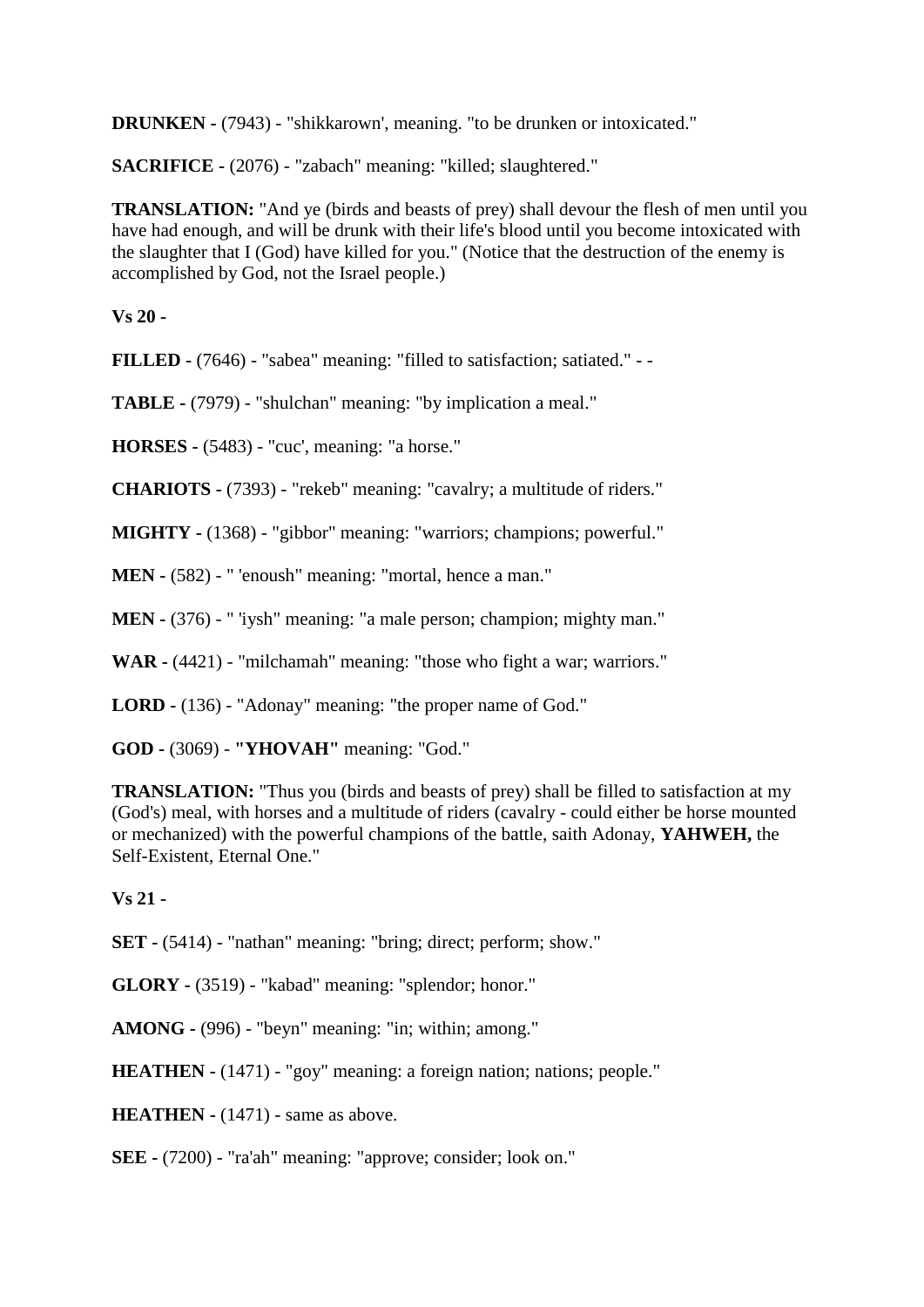**JUDGMENT -** (4941) - "mishpat" meaning: "verdict; sentence; judicial pronouncement; justice."

**EXECUTED -** (6213) - " 'asah" meaning: "accomplished; committed; fulfilled; brought to pass."

**HAND -** (3027) - "yod" meaning: "power; strength; terror."

**LAID -** (7760) - "siym" meaning: "brought; committed."

**TRANSLATION:** "And I (God) will show my splendor within all nations, and all nations shall consider my (God's) sentence that I have brought to pass and my (God's) power that 1 have committed upon them." (The communist nations of Magog-Russia.)

**Vs 22 -**

**SO -** (3651) - "ken" meaning: "rightly; for asmuch; in like manner; surely."

**HOUSE -** (1004) - "bavith" meaning: "family."

**KNOW -** (3045) - "yada" meaning: "ascertain by seeing; acknowledge; declare; discover; have knowledge of."

**LORD -** (3068) - "YHOVAH" meaning: "the Self-Existent, Eternal One."

**GOD -** (3069) - "YHOVIH" meaning: same as above.

**DAY -** (3117) "youm" meaning: "age; time."

**FORWARD -** (1973) - "halah" meaning: "forward."

**TRANSLATION:** "In like manner shall the family of Israel know by seeing that I (God) am the Self-Existent, Eternal One, their God, from that time forward."

(There will be no question as to who is King of Kings and Lord of Lord's in that day. There is little doubt in my mind, that when that terrible day omes, and victory comes to God's people, both Israel and her enemies will know without a shadow of a doubt, that the victory is God's and that it was not accomplished by the might or wisdom of the Israel people.)

#### **Vs 23 -**

**HEATHEN -** (1471) - "gowy" meaning: "nations; foreign nations; Gentiles."

**KNOW -** (3045) - "yada" meaning: "observe; acknowledge; be aware of; comprehend."

**HOUSE -** (1004) - "bayith" meaning: "family; house."

**WENT -** (935) - "bow" meaning: "carry; departed; caused to enter into; invaded."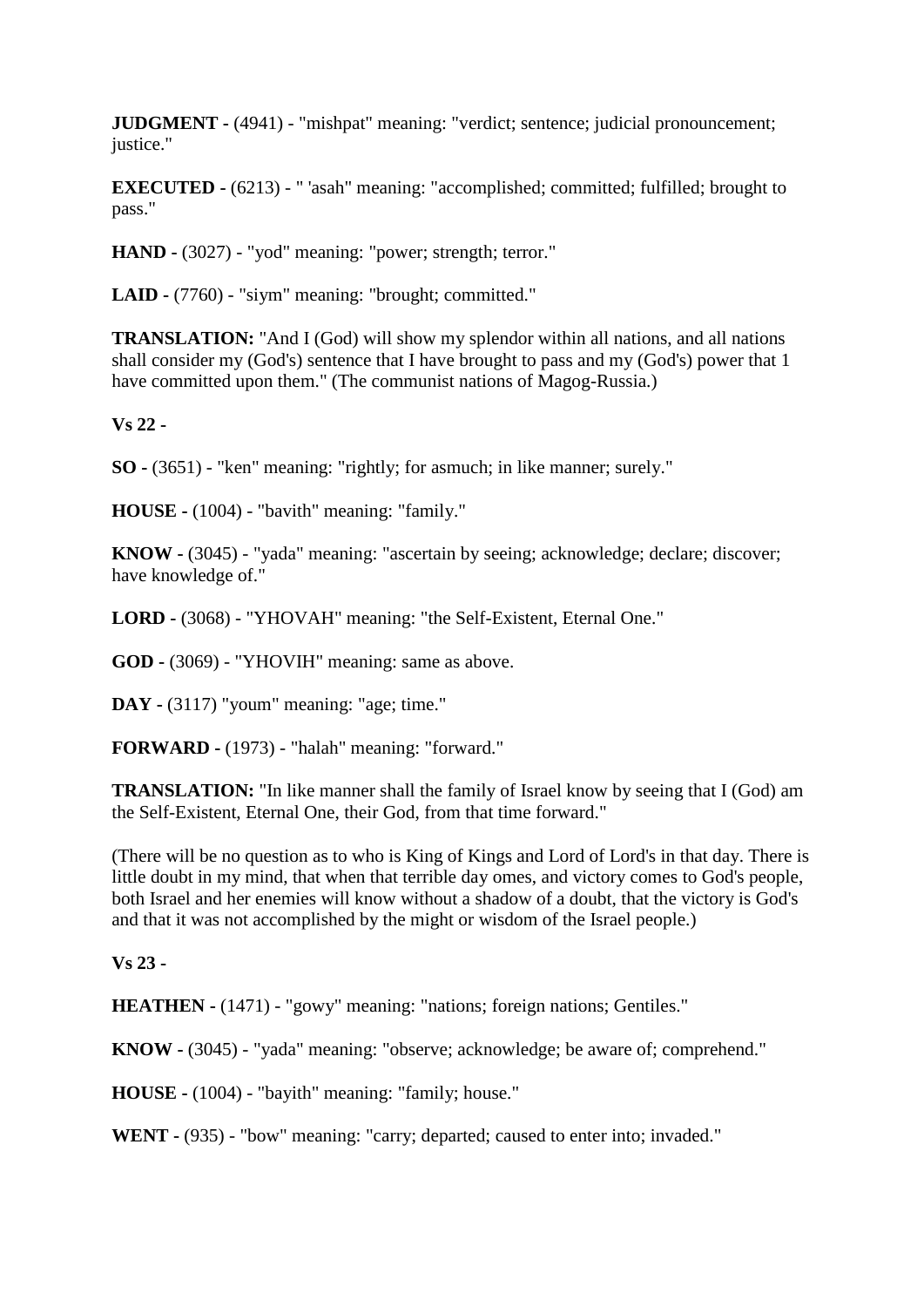**CAPTIVITY -** (1540) - "galah" meaning: "to exile; to denude (the custom was to strip captives.)

**INIQUITY -** (5771) - "avown" meaning: "sin; fault; moral evil."

**BECAUSE -** (5921) - " 'al" meaning: "accordingly; because of."

**INIQUITY -** (5770) - " 'avown" meaning: same as above.

**TRESPASSED** - (4063) - "sideras" meaning: (Here is an example of a word in which the original Hebrew does not fit any meaning. The word itself simply means "made of iron" which does not fit into this context.)

**GAINST -** (413)-" 'el" meaning: "denoting motion; against; towards; upon.

**THEREFORE -** (3651) - "ken" meaning: "for which cause; howbeit; straightaway; therefore."

**HID -** (5641) - "cathar" meaning: "conceal; hid; kept secret."

**FACE -** (6440) - "paneh" meaning: "face; favor; presence."

**GAVE -** (5414) - "nathan" meaning: "delivered up; recompensed."

**HAND -** (3027) - "yod" meaning: "power; terror; under."

**ENEMIES -** (6862) - "tsar" meaning: "adversary; enemy; foe."

**FELL -** (5307) - "naphal" meaning: "cast down; die; cause to fall; overthrow; overwhelmed; perished; slayed."

**ALL -** (3650) - "kimnyr" meaning: (Here is another word which makes no sense.)

**SWORD** (2719) - "chereb" meaning: "cutting instrument; axe; dagger; sword."

**TRANSLATION**: "And the nations (both those of Israel and the heathen), shall observe that the family of Israel (not the Jews - see John 8:33), were carried into exile because of their moral evil; accordingly (or because) they trespassed (or went against Me - here the translators used the word they felt would best express the idea of God's disapproval. It cannot be found in the original Hebrew), for which cause I concealed my presence from them, and delivered them into the power of their adversaries: so were they all (this does not mean **ALL** in the sense of complete extinction - but all those who perish by the sword) killed with a weapon of war."

**Vs 24 -** (This verse explains why God used such harsh measures against His Israel people. Remember, these are not the Jews.)

**ACCORDINGLY -** (5921)-" 'al" meaning: "because of; by reason of."

**UNCLEANNESS -** (2932) - "tum'ah" meaning: "religious impurity; filthiness; uncleanness."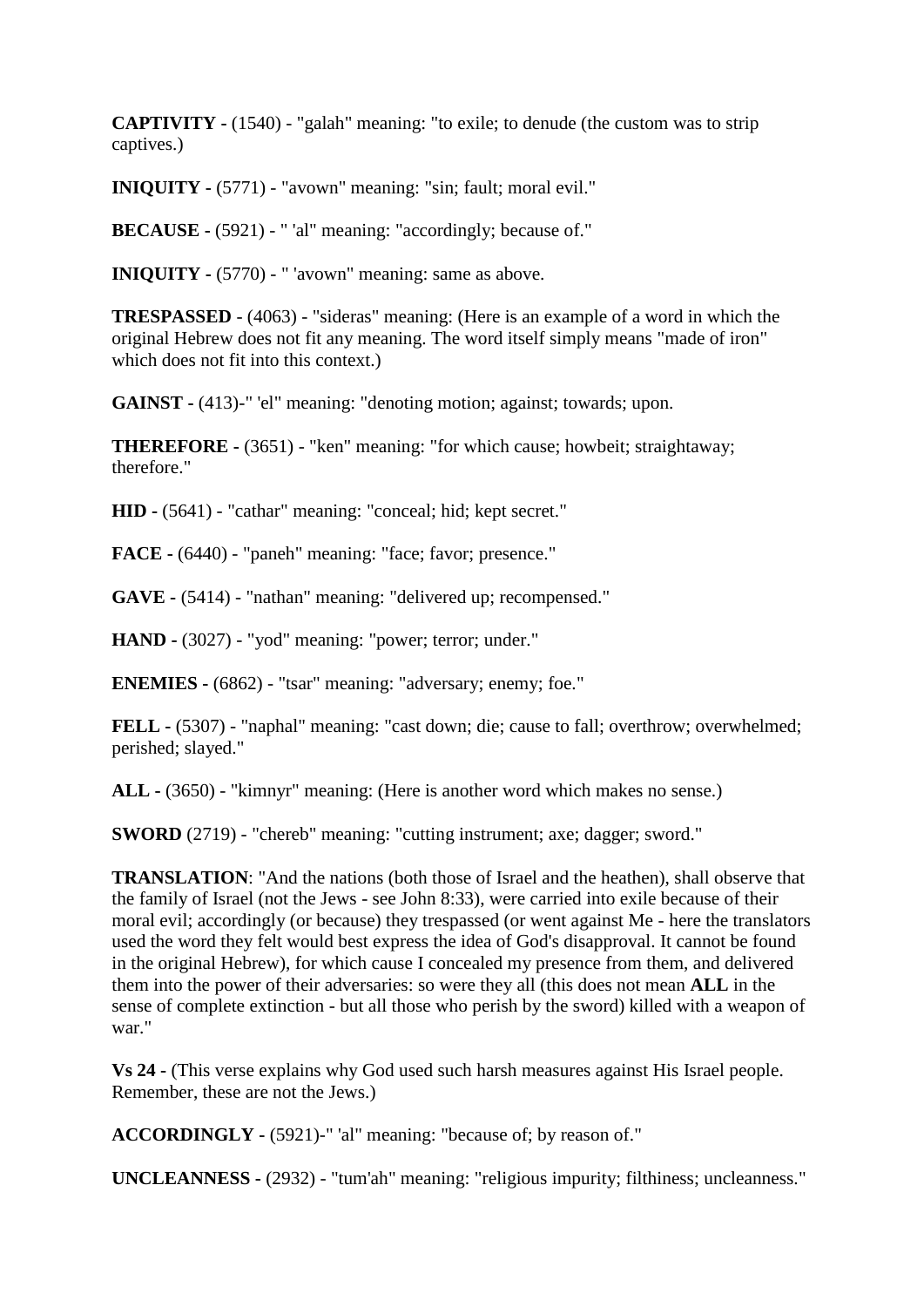**ACCORDING** - (5921) - same as above.

**TRANSGRESSIONS -** (6588) - "peshat" meaning: "national moral or religious rebellion, sin.

**DONE -** (6213) - " 'asal" meaning: "accomplished; bruised. See Hebrews 12:6 which says: "For whom the Lord loveth (Israel) He chasteneth, and scourgeth every son whom He receives." (See also Deuteronomy 8:5 - "Thou (Israel) shalt also consider in thine heart that, as a man chasteneth (corrects) his son, so the Lord thy God chasteneth thee (Israel)."

**HID** - (5641) - "cathar" meaning: "concealed."

**FACE -** (6440) - "paneh" same as above.

**TRANSLATION**: "Because of their (Israel's religious impurities and filthiness, and by reason of their national moral rebellion, have I (God) bruised them and concealed my presence from them."

(Notice how this has a modern application. Today, we see God's displeasure falling on the Israel nations - the nations of Christendom - with the same ultimate results; enemy invasion, destruction and very possibly a time of slavery and occupation.)

**Vs 25 -**

**THEREFORE** - (3651) - "holoteles" meaning: "complete to the end; wholly; absolutely perfect."

**LORD -** (136) - "Adonay" meaning: (the proper name for God only.)

**NOW -** (6258) - " 'attah" meaning: "at this time; straightway."

**BRING -** (7725) - "showb" meaning: "make; bring home again; come again; deliver again, rescue.

**AGAIN -** (7725) - same word as bring.

**CAPTIVITY -** (7622) - "show'ah" meaning: "destruction; desolation."

**HAVE -** (1961) - "epimeno" meaning: "to remain; abide in."

**MERCY** - (7355)~- "rachan" meaning: "compassion; love; show mercy."

**WHOLE -** (3605) - "kowl" meaning: "whole of; all."

**HOUSE -** (1005) - "bayith" meaning: "family."

**WILL -** (5314) - "naphash" meaning: (Here is another Hebrew word which does not fit the context as it means "to breathe upon.")

**JEALOUS -** (7065) - "gona" meaning. zealous; in a bad sense; envious."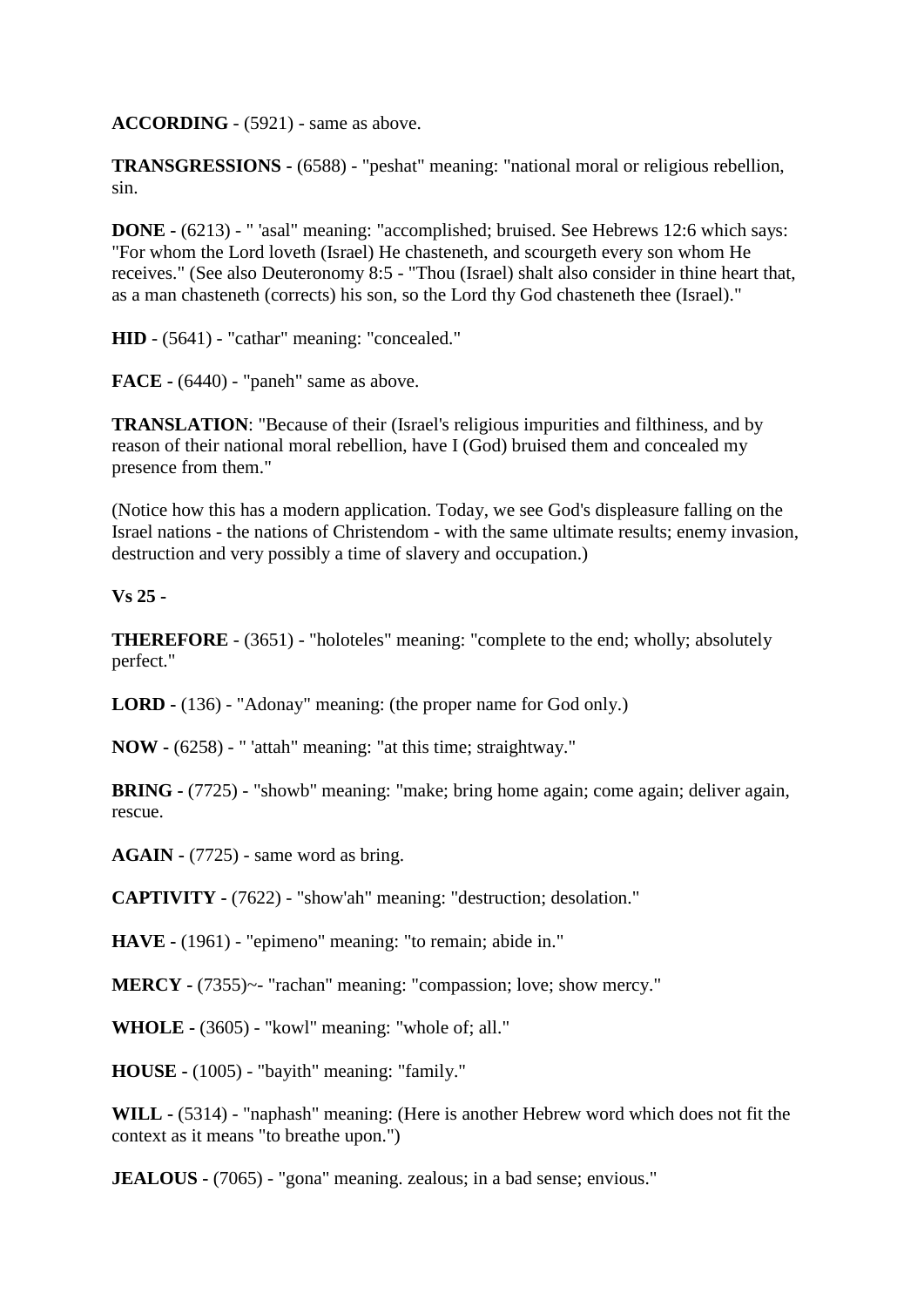**HOLY** - (6944) - "gona" meaning: "sacred; hallowed."

**NAME -** (8034) - "shem" meaning: "character; authority."

**TRANSLATION:** "Being absolutely perfect, thus saith Adonay (God), at this time I will deliver again the destruction of Jacob (Israel), and will show mercy on all of the family of Israel, and will be very zealous for my sacred character."

**Vs 26 -**

**AFTER -** (310) - " 'achor" meaning: "after; seeing."

**HAVE** - (1961) - "hayah" meaning: "come to pass; accomplished; follow."

**BORNE -** (5375) - "nacah" meaning: "suffered; received' accepted."

**SHAME -** (3639) - "klimmah" meaning: "disgrace; reproach; shame."

**TRESPASSES** - (4604) - "ma'tal" meaning: "transgressions; sins."

**WHEREBY -** (834) - " 'asher" meaning: "which; where."

**TRESPASSED -** (4603) - "ma'al" meaning: "acted treacherously; transgressed."

**AGAINST -** (413) - " 'el" meaning: "against; towards."

**WHEN -** (3117) - "yowm" meaning: "in the day; age."

**DWELT -** (3427) - "yashab" meaning: "dwelled; remained; lived."

**SAFELY -** (983) - "betach" meaning: "securely; carelessly; safely."

**LAND -** (127) - " 'adamah" meaning: "country; land."

**NONE -** (369) - " 'ayin" meaning: "nothing."

**AFRAID -** (2729) - "charad" meaning: "terror; fear; tremble."

**TRANSLATION:** "After they (the Israel nations) have suffered their disgrace, and all their transgressions which they have acted treacherously towards Me (God), in the day when they (Israel) lived carelessly and securely in their land, and nothing made them afraid."

This is a perfect application to what has happened in both Canada and the United States. It cannot be applied to Old Palestine and there is no way in which the Jewish people fit into this description. We, the Israel people have lived carelessly, apathetically and safely in the land which God gave to us, the new Zion. We have allowed moral evil to take over in our countries and we are now feeling the disciplining hand of God, as it falls on our countries. This is one of the surest signs that we are His people. We know from the Scripture that "the way of the transgressor is hard." (Proverbs 13:15b). We know that the admonition of Galatians 6:7 was written to Israelites, for Israelites, about Israelites: "Be not deceived, God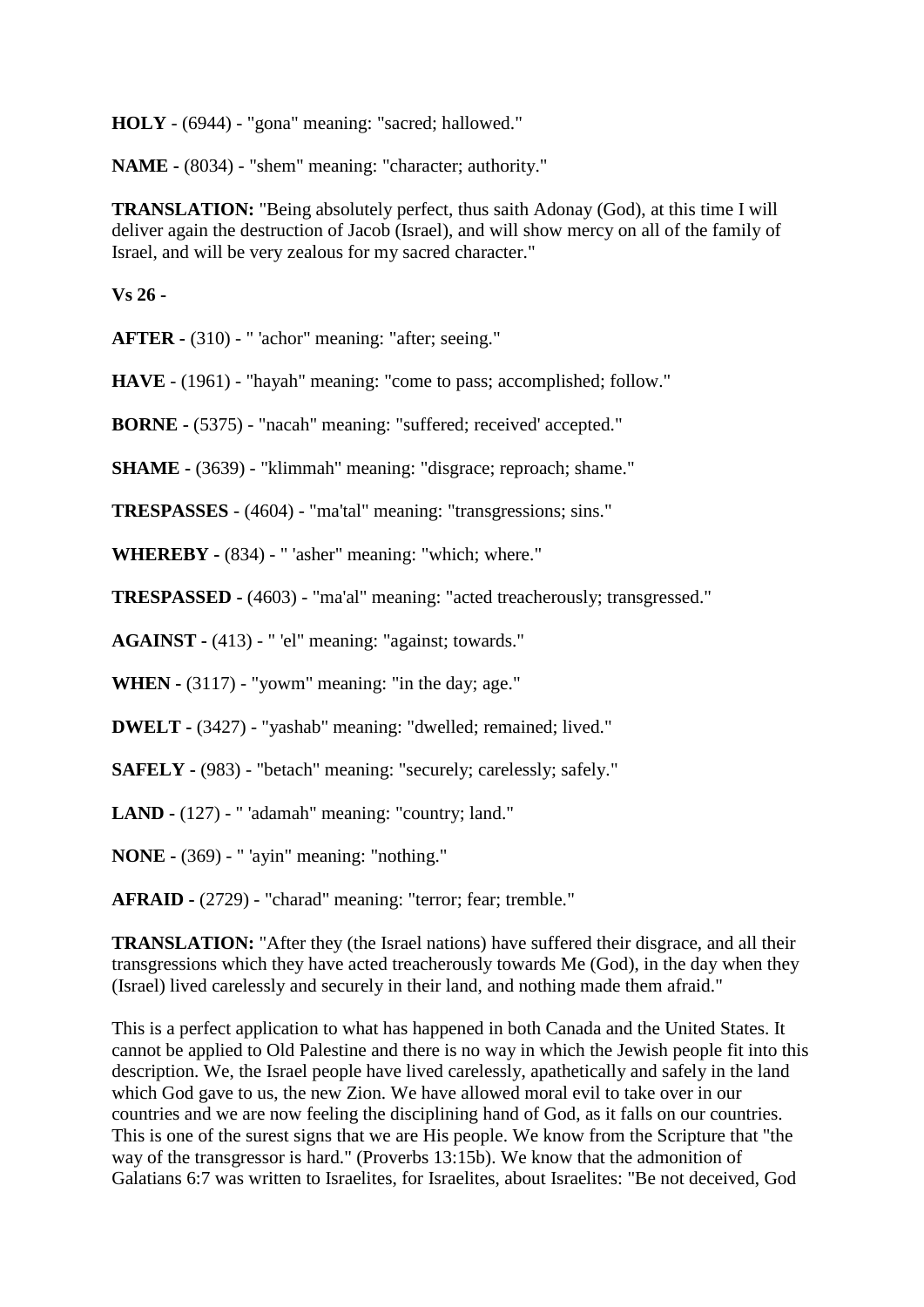is not mocked, for whatsoever a man soweth, that shall he also reap." (This is known as the law of Harvest, and is as sure as the Law of Gravity.) Today, we people in Christendom are reaping what we have sown, and the "time of Jacob's trouble," is just beginning.

**Vs 27 -**

**WHEN -** (834) - " 'asher" meaning: "because."

**AGAIN -** (7725) - "shuwb" meaning: "to turn; to return to the starting point; again; bring back home; deliver."

**PEOPLE -** (5971) - " am" meaning: "tribes of Israel; nations; people."

**GATHERED -** (6908) - "qabats" meaning: "to assemble; bring together."

**ENEMIES -** (341) - " 'oyeb" meaning. adversary; foe, enemy.

**LANDS -** (776) - " 'erets" meaning. country land."

**SANCTIFIED -** (6942) - "qadash" meaning: "pronounced ceremonially or morally clean; purified; holy."

**SIGHT -** (5869) - " 'ayin" meaning: "sight; knowledge; presence."

**MANY -** (7277) - "rab" meaning: "exceedingly much; multitude."

**NATIONS -** (1471) - "goy" meaning: "tribes; people; heathen nations.

**TRANSLATION:** "Because I (God) brought them (Israel) back to their starting place from among the nations, and have assembled them out of their enemies countries, and am pronounced holy in them in the presence of a multitude of people."

**Vs 28 -**

**THEN -** (227) - az meaning: "at that time; therefore; now."

**KNOW -** (3045) - "yada" meaning: "observe; recognize; be certain; have knowledge."

**CAUSED -** (5414) - "nathan" meaning: "caused; ordained; recompensed; suffered."

**LED -** (935) - "bow" meaning: "to come; enter into; invade."

**CAPTIVITY -** (1473) - "galal" meaning: "carry away captive; remove." (Note that this Hebrew word is used three times in Chapter 39, each time with a different meaning.)

**AMONG -** (413) - " 'el" meaning: "among."

**HEATHEN -** (1471) - "goy" meaning: "nations; heathen; tribes."

**GATHERED -** (3664) - "kanac" meaning: "gathered together."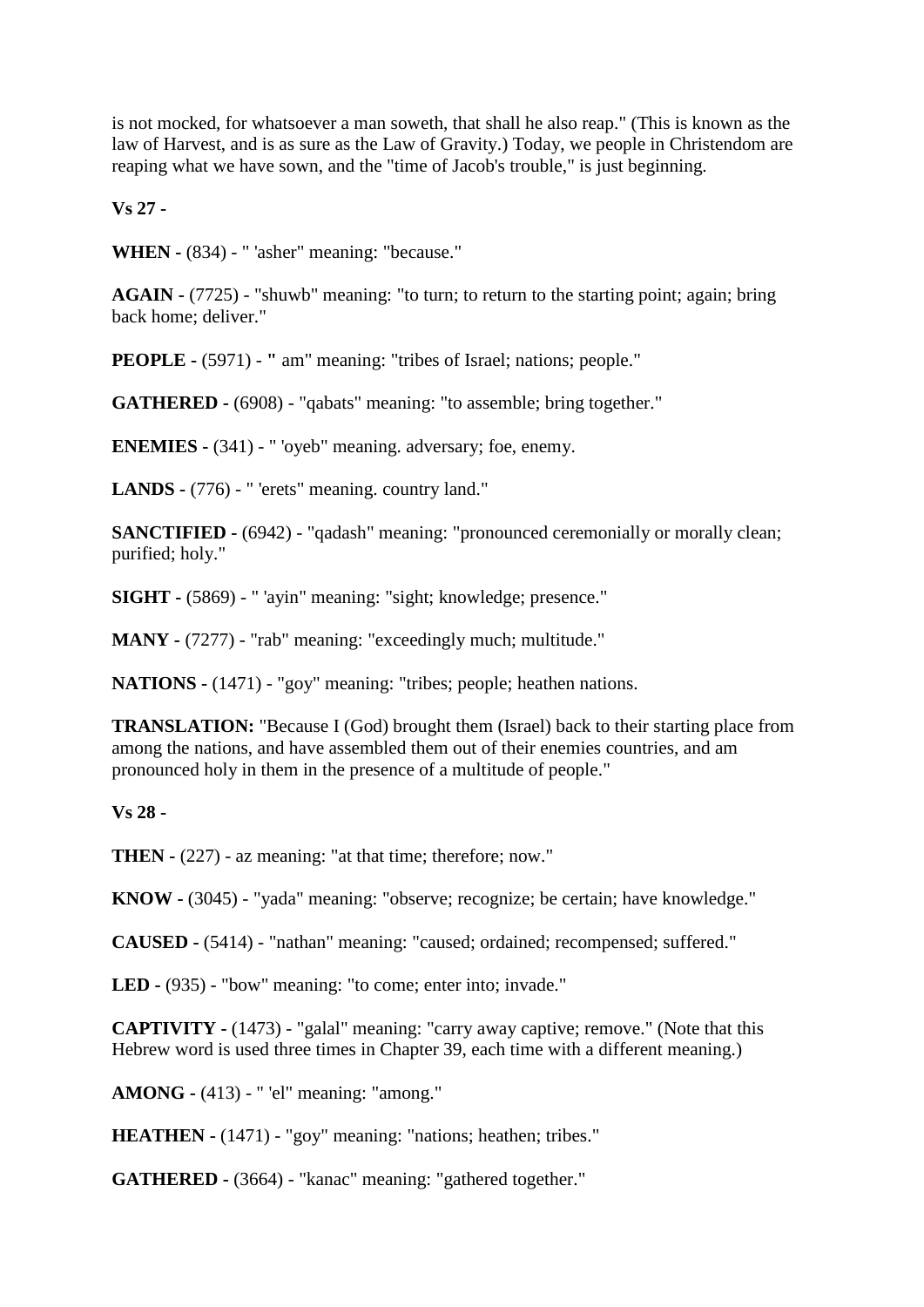**OWN -** (5315) - "nephesh" meaning: "breathing creature; life; lust; pleasure; soul." (This is another word which does not fit into the context.)

**LAND -** (127) - " 'adamah" meaning: "country; land" (See 2 Samuel 7:10).

**HAVE -** (1961) **-** "hayah" meaning: "have."

**LEFT -** (3498) - "yathar" meaning: "to leave; to remain; left behind; let remain.

**THERE -** (8033) - "sham" meaning: "there."

**TRANSLATION:** "At that time shall Israel have knowledge that I am Adonay, their God, who suffered them to be invaded and led into captivity among the anti-God (heathen): but I (God) have gathered together the Israelites into their own country (not Old Palestine - see 2 Samuel 7:10) and have left none remain behind in these places."

**Vs 29 -**

**NEITHER -** (3808) - "lah" meaning: "much less; neither; never."

**HIDE -** (5641) - "cathar" meaning: "conceal; hide; be absent from; keep."

**FACE -** (6440) - "paneh" meaning. "countenance; face; favor; presence."

**ANY -** (3605) - "kowl" meaning: "in any manner."

**MORE -** (5750) - " 'od" meaning: "further; any longer; hence forth."

**POURED -** (8210) - "shaphak" meaning:' 'spilled; to expend; pour out; shed."

**SPIRIT -** (7307) - "ruwach" meaning: "breath; spirit."

**HOUSE -** (1004) **-** "bavith" meaning: "family."

**TRANSLATION:** "Much less will I (God) keep fav9r in any manner from Israel; for I (God) have poured out my Holy Spirit upon the family of Jacob-Israel, saith Adonay, the Self-Existent One."

#### **CONCLUSION**

Before we put these chapters together, let me make one thing very clear. This work is in no way an attempt to downgrade the King James or American Standard Versions of the Holy Bible. I am no Hebrew scholar. I am merely attempting to show you how important it is for you as a concerned Christian to: "Study to shew thyself approved unto God, a workman that needeth not be ashamed, rightly dividing the word of truth." (2 Tim.2:15).

Here the word "laborer" comes from the Greek "ergates" (2040) which means: "laborer; teacher." The word dividing, Greek "orthotomeo" (3718) means: "to correctly expound the Divine message."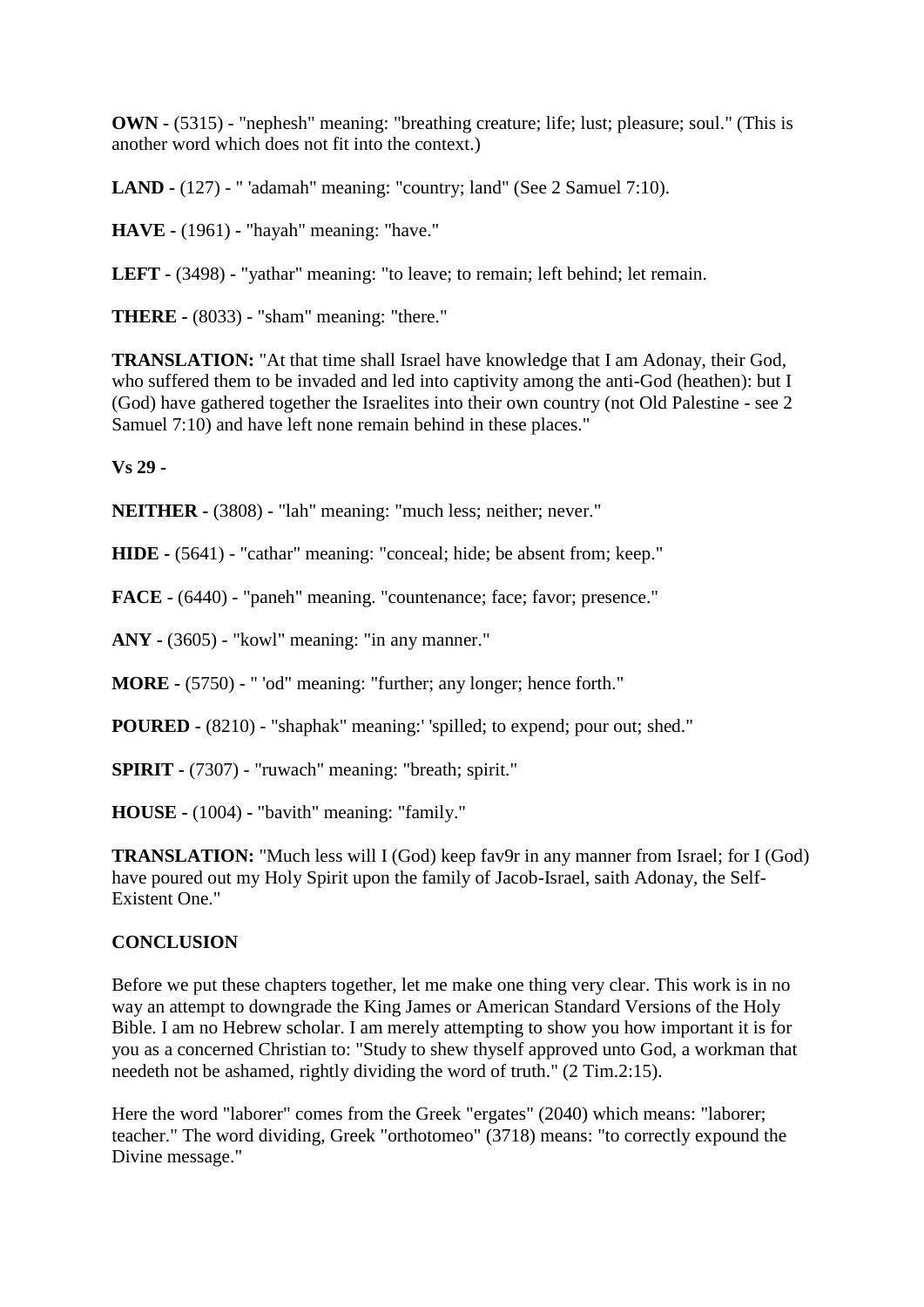It is extremely important for Identity teachers to correctly explain (expound) the Divine message of Scripture. Too many pastors simply explain it the way they were taught in Seminary, without ever checking out the meaning for themselves; too many Christian laymen, accept what the pastor says, merely because he is supposed to be the "expert", the one who studied in the seminary. But a correct explanation of Scripture can only come, when the student honestly takes the time and effort to check out the meaning of the English words used in the text and compare them to the original language. This anyone who can read, can do. I have shown in these two chapters, that this sometimes changes the meaning of the text.

There is little doubt in my mind, that if you make an honest study of these two chapters, you will come to the conclusion that God does not battle with and destroy His enemies on the hills and valleys of Old Palestine, as we have been taught, but that His triumph will take place on the hills and in the valleys of Zion, the country promised to King David in 2 Samuel 7:10, the new Jerusalem.

Here is the translation we have worked out:

## **EZEKIEL 38**

1 - The word of the Lord came unto me (Ezekiel) saying:

2 - Son of man, set thy face against the land of Russia, and the chief prince of Moscow and Tublosk, and prophesy against them.

**3 -** Thus saith the Lord God (Adonay, the Self-Existent One); Behold I am against thee, O Gog, the chief leaders of Moscow and Tublosk.

4 - And I (God) will cause thee (Russia) to turn, and will put a ring into your nose, to pull you out, with all thine army, horses and horsemen, all of them clothed in splendid armor, even a great multitude with armored vehicles, handling weapons of war.

5 - Persia (Iran), Ethiopia, (the Communist nations of Africa), and Libya with them; all of them with their weapons of war.

6 - Gomer, the son of Japheth from Siberia with crowds of troops; the family of Togormah from Eastern Germany and from the gloomy north, with crowds of troops.

7 - Prepare yourself, thou, and the multitude with thee, all those which are gathered together unto thee, and be thou watchful of them.

8 - After a space of time, thou Russia, shall move with hostile intent, into a land that is brought back from war, and is gathered out of many nations, against the people of Israel and the mountains which have been desolate, an uninhabited place: but which is brought out of the nations, and who live in safety, living boldly without care and with confidence.

9 - Thou (Russia) shall come up like a tempest, and like a cloud shall cover the sky with thy troops. Thou shalt come in overwhelming force.

10 - But thus saith the Lord (Adonay), it shall come about, that on that day, a certain matter shall come into thy heart, and thou shalt conceive an evil thought concerning a military device in your possession.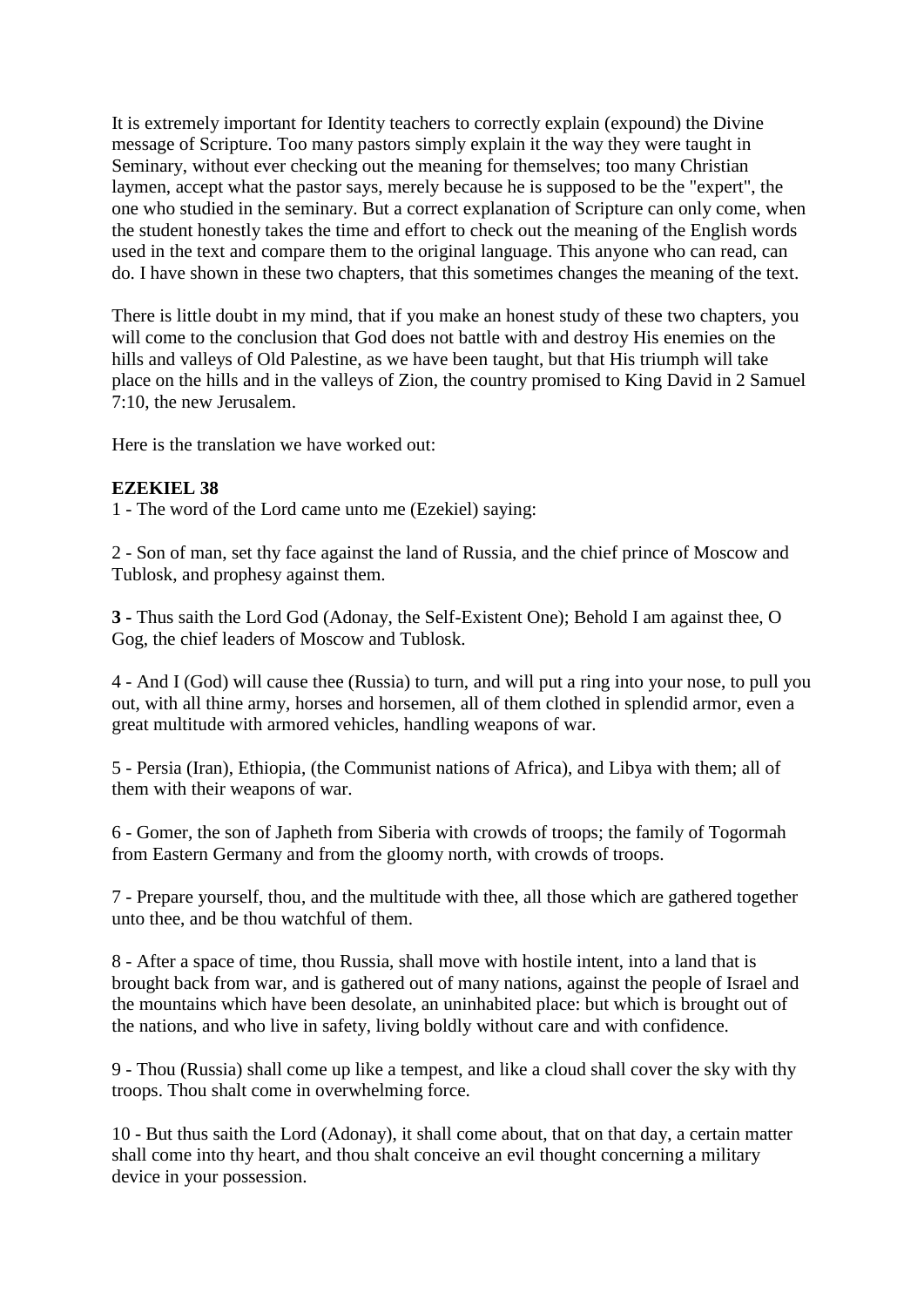11 - **AND YOU** (Russia) shall say, "I will go upward to a country of towns and cities that is without walls; I will go to those who believe they live in safety and in apathy, who live securely in homes without bolts or bars on their doors.

12 - You (Russia) will come for the purpose of plundering the land and stripping it; to do evil with your forces against the uninhabited country which is now established; and upon the tribes of Israel who have gathered for a purpose, out of many heathen nations, who have procured much property and flocks and herds of animals, and many possessions and who settled in the midst of this wilderness.

13 - The Ethiopians and Edomites, and the merchants of the world shall say to thee (Russia), Have you come to take a spoil? To carry away their great wealth and to take a booty of cattle and goods, to take much spoil?"

14 - Because of this, son of man, prophesy by God's inspiration and say unto Russia, Thus saith Adonay, the Lord God; In that day when My people Israel live in security, without care, surely you Russians shall have knowledge of it.

15 - And you (Russia) will come from your country, from the gloomy places in the north, Russia and many nations with thee, a multitude, an exceedingly great multitude prepared for war.

16 - You (Russia) shall come upon my (God's) people Israel as a dark cloud which will cover the nation; it shall happen in the future, and I (God) will bring thee (Russia) upon my nation, that the heathen may recognize God, and I will be consecrated in thee, O Russia, in their presence.

17 - Thus saith, Adonay, the Lord God of Israel: Art thou (Russia) he of whom I spoke in the ancient days past? by my bond servants the prophets, those who predicted these days by my inspiration? which predicted many years ago that I (God) would cause thee (Russia) to go to war against my people Israel?

18 - And it shall happen in that day, when Russia shall enter into the country of Israel to make war against them, saith the Lord God, that my fierce, burning anger, shall rise up as a fiery burning passion.

19 - For in my (God's) jealousy, an in the hottness of my anger have I (God) commanded. Truly in that space of time, there shall be a mighty earthquake in the country of Israel.

20 - So that the fishes which swim in the water, and the birds which fly in the sky, and the wild animals of the field, and all reptiles that reside on the crust of the earth, shall shake with fear at my fury. And the mountain ranges shall be utterly thrown down, and the inaccessible places will fall down, and every walled city on earth shall fall to the ground.

21 - "And I (God) will cry out for destructive weapons of war to be used against Russia; throughout all the land, saith the Lord God; every individuals weapon of war shall be turned against his comrades and his kindred.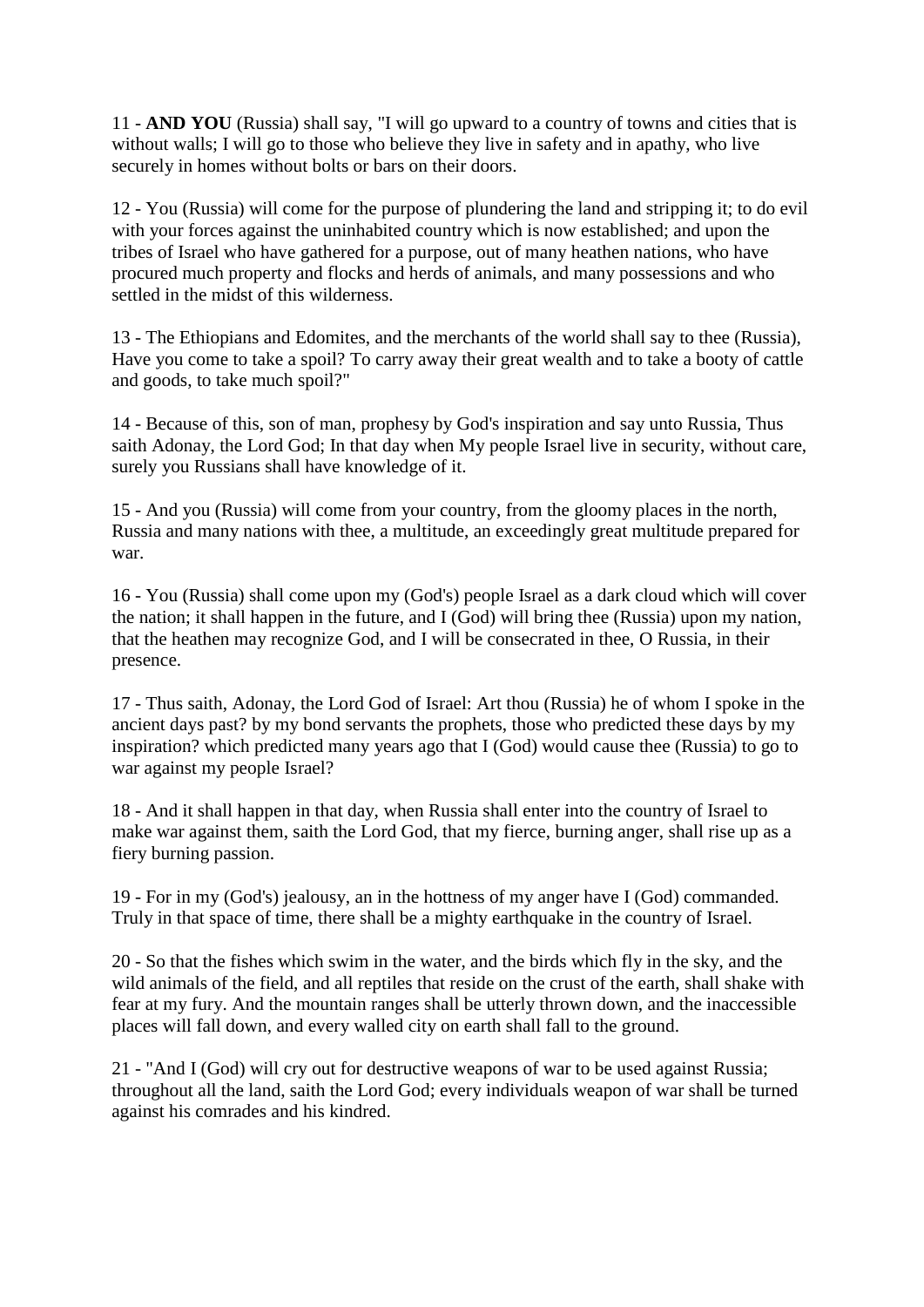22 - And I (God) will execute judgment upon Russia with a destroying plague and with flowing blood, and I shall cause to rain upon Russia and the great army with him, the tribes and nations, a rain of giant ice crystals, and of burning, fiery hot, resinous sulphur.

23 - Thus will I (God) overcome, and will sanctify myself in the sight of many heathen nations.

## **EZEKIEL 39**

1 - Therefore, thou son of man (Ezekiel), prophesy against Russia, the chief prince of Moscow and Tublosk and say: "Behold, I (God) am against thee, O Russia."

2 - "And I (God) will cause the Communist alliance to retreat. And I will annihilate you and leave only one-sixth of your forces alive, and will cause you (Russia) to come from your northern parts, and will bring thee (Russia) upon the tribes of Israel.

3 - And I (God) will severely strike out of your right hand the weapons of war and will make your missiles fall from your left hand. You will become completely impotent.

4 - And thou (Russia) shall fall on the hills of Israel, thou Russia and all thy armies with thee: I God will give your alliance unto the fowls of prey, and to the wild beasts of the field, who will devour your forces for food.

5 - You (Russia) shall perish in the open country: for I God, have spoken it, saith the Lord.

6 - And I (God) will bring a burning on Russia, and within those people who live in apathy, without care, in the coastlands and the islands, and these people shall acknowledge that I am the Lord.

7 - So I (God) will make my holy character acknowledged among the Israel nations; and I will not leave them alone to defile my sacred name any longer; and the foreign nations shall recognize me as the Creator, the sacred One of Israel.

8 - See, I God have caused it to come to pass, saith the Lord; this is the time of which I have spoken.

9 - And many which remain in the cities and towns of Israel shall issue out of those cities and will burn with fire the defensive weapons and the offensive weapons of the enemy, and will burn them for seven whole years.

10 - So Israel will need no firewood out of the open fields, nor will they cut down any of the forests; for Israel shall burn the offensive weapons with a fierce flame; and Israel shall take a spoil of thee who sought to spoil them, and spoil those which robbed them.

11 - And it shall come about in that space of time, that I (God) will give unto that northern country (Russia) a space there for a burying place in Israel, the gorge of the passage, eastward of the great sea (Pacific Ocean); and it shall smell of decaying bodies, and shall offend the nose of those who pass through; and there Israel shall bury Russia and his company: and Israel shall call it the gorge of the armies of the north.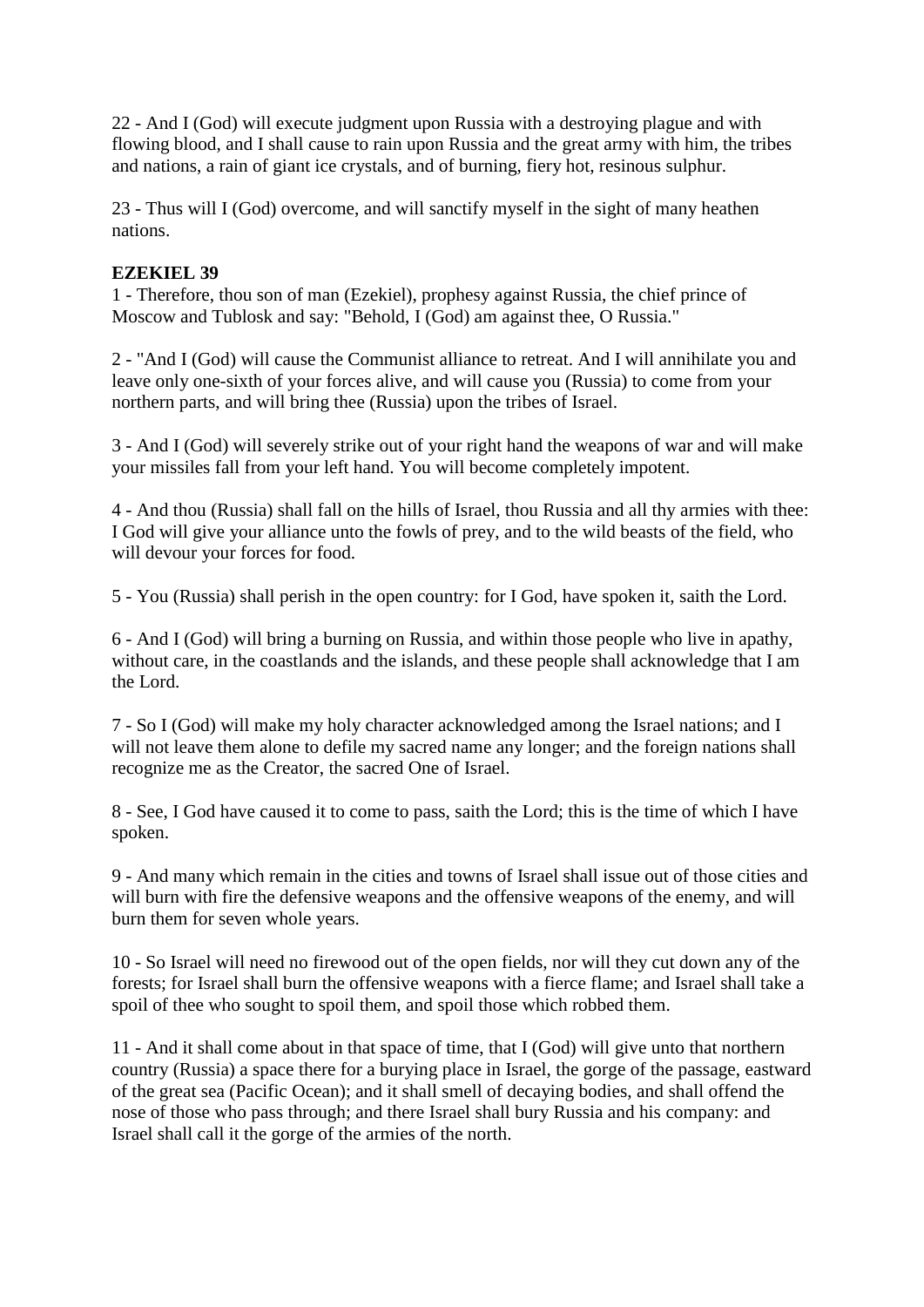12 - And the house of Israel shall take seven months to bury the Russian dead, that they might decontaminate the land."

13 - Yes, every person in Israel shall help bury the community and it shall be to Israel a time of honor, the day when God is honored, saith Adonay, the Lord God.

14 - And Israel shall appoint men for regular employment, whose task will be to go about the land and bury those bodies which were left behind on the surface of the land; for seven months shall these men seek out the dead.

15 - And any traveler, who passes through the land, and sees a body, or a bone of a man, shall set up a marker by it, until the burying party shall bury it in the gorge where the multitude of Russia is buried.

16 - And the name of that city shall be called Hamonah; the multitude of Russia. In this way shall Israel purify the nation.

17 - Ezekiel, thus saith the Lord God, command all the feathered birds, and the wild beasts of the country to come together, for my slaughter that I God will kill for you, even a mighty slaying on the hills of Israel, that the birds and beasts may feed upon the flesh and drink the blood of my enemies.

18 - Ye birds of prey and wild beasts, shall consume the flesh of the chief men and drink the blood of the exalted ones - of mighty men, the military leaders of the people, of the young domineering men who come from that area east of Palestine.

19 - You birds and beasts of prey shall devour the flesh of men until you have had enough, and will drink of their life blood until you are intoxicated with the slaughter that I God have killed for you.

20- So you birds and beasts of prey shall be filled to satisfaction at God's meal, with horses, and a multitude of riders, the powerful champions of the battle, saith Adonay, **YAHWEH,** the Lord God, the Self-Existent One.

21 - And I God will show my splendor among all nations, and all nations shall consider my sentence that I have brought to pass, and my power which I have committed against them.

22 - In like manner, shall all the house of Israel know, by seeing, that I God am the Self-Existent One, their God, from that time forward.

23 - And the nations, both those of Israel and the heathen, shall observe that the family of Israel were carried into exile because they trespassed my law, for which cause I hid my presence from them, and delivered them into the power of their enemies; so they who were killed, were all killed with a weapon of war.

24 - Because of Israel's immorality and filthiness, and by reason of their moral and spiritual rebellion, have I God bruised them and hid my presence from them.